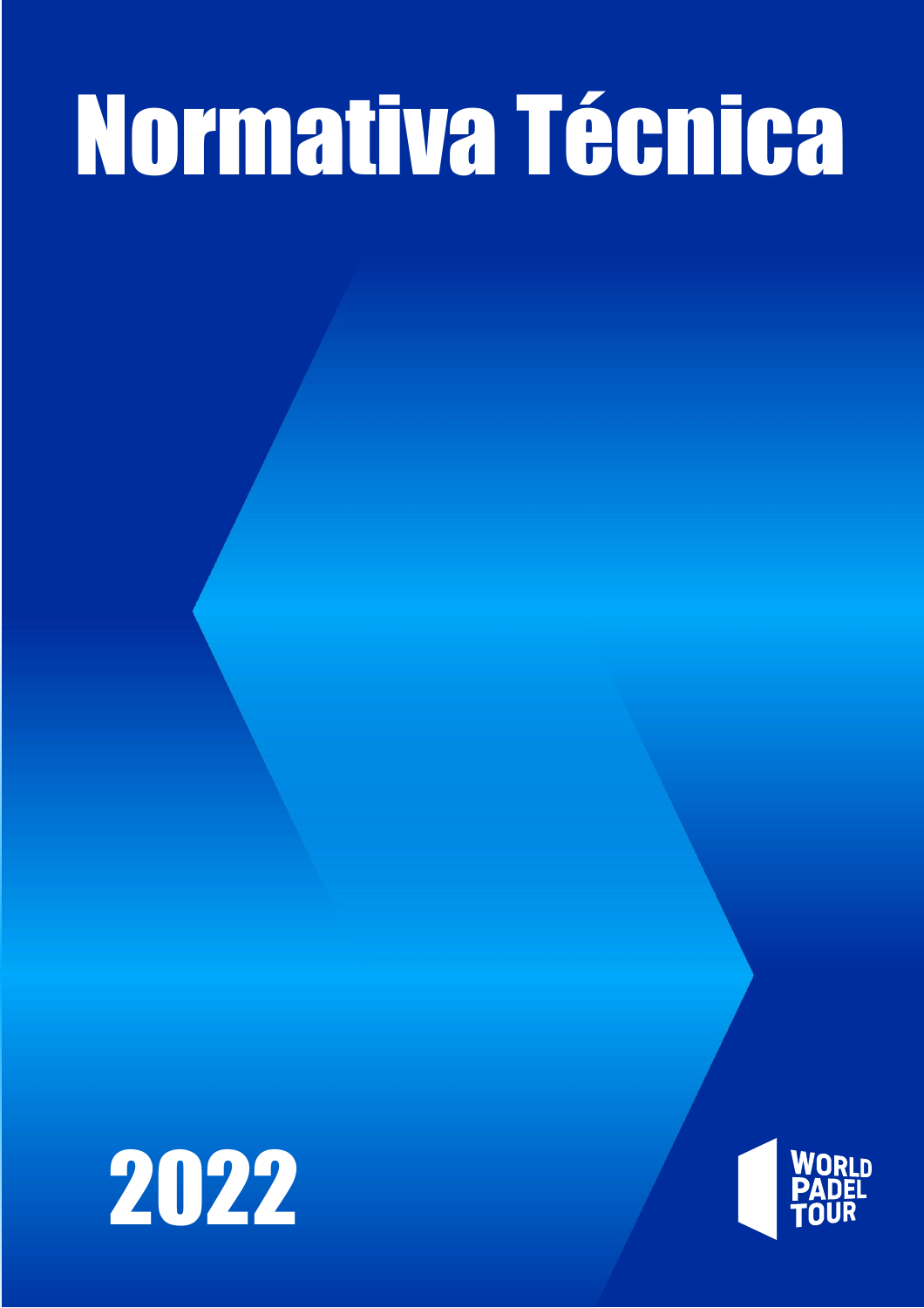

# **INDICE DE LA NORMATIVA TÉCNICA WPT 2022**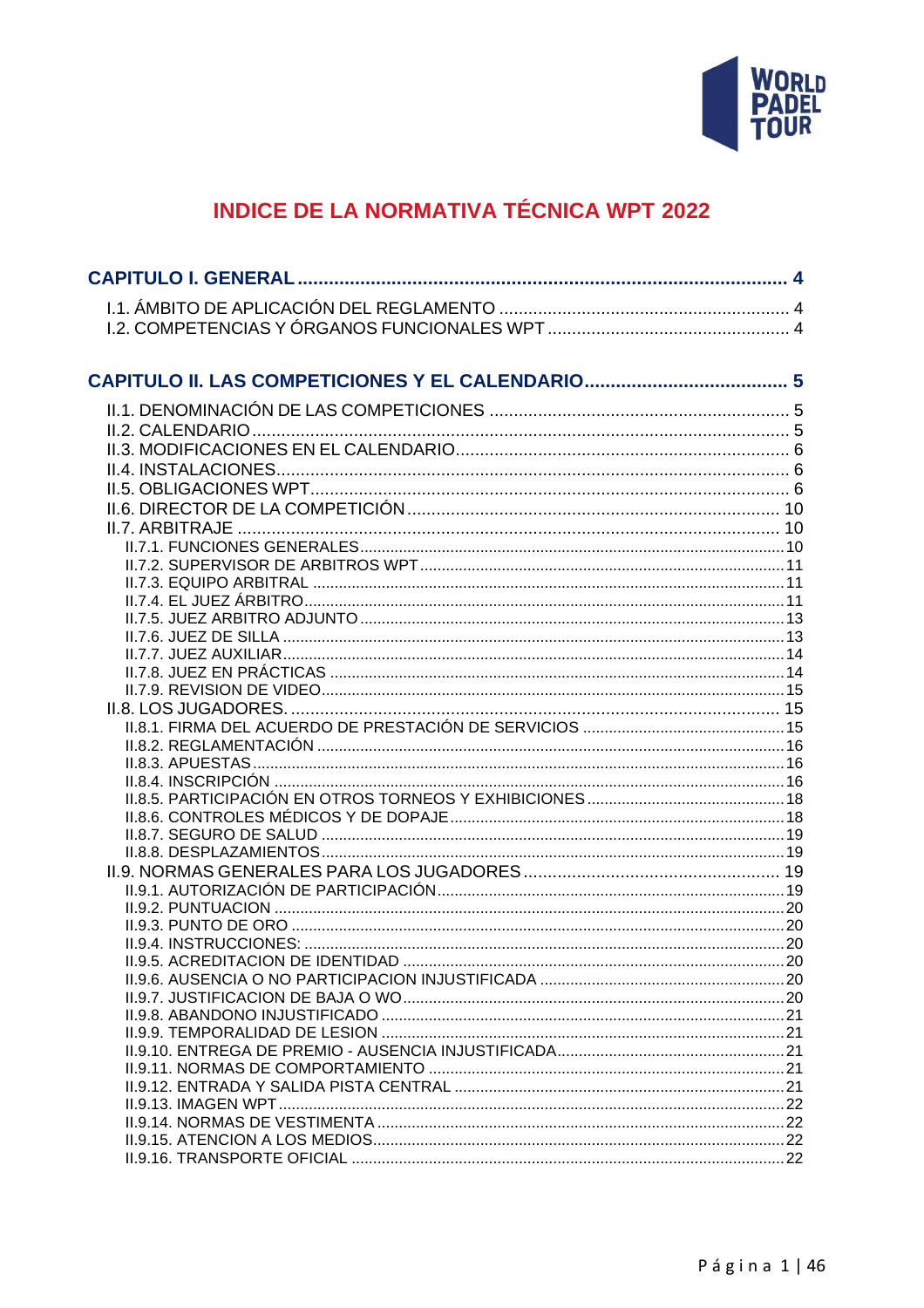

| II.10. PREMIOS Y CONDICIONES ECONÓMICAS DE LAS COMPETICIONES22 |  |
|----------------------------------------------------------------|--|
|                                                                |  |
|                                                                |  |
|                                                                |  |

|                                                                    | .24 |
|--------------------------------------------------------------------|-----|
|                                                                    |     |
|                                                                    |     |
|                                                                    |     |
|                                                                    |     |
|                                                                    |     |
|                                                                    |     |
|                                                                    |     |
|                                                                    |     |
|                                                                    |     |
|                                                                    |     |
|                                                                    |     |
|                                                                    |     |
|                                                                    |     |
|                                                                    |     |
| III.3.3. PRINCIPIOS GENERALES - HORARIOS Y ASIGNACION DE PISTAS 36 |     |

# 

| IV.2. TABLA DE PUNTOS | 38       |
|-----------------------|----------|
|                       |          |
|                       |          |
|                       |          |
|                       |          |
|                       |          |
|                       |          |
|                       | $\Delta$ |
|                       |          |
|                       |          |
|                       | 43       |
|                       | 43       |
|                       | 43       |

| V 1.2 RANKING 44 |  |
|------------------|--|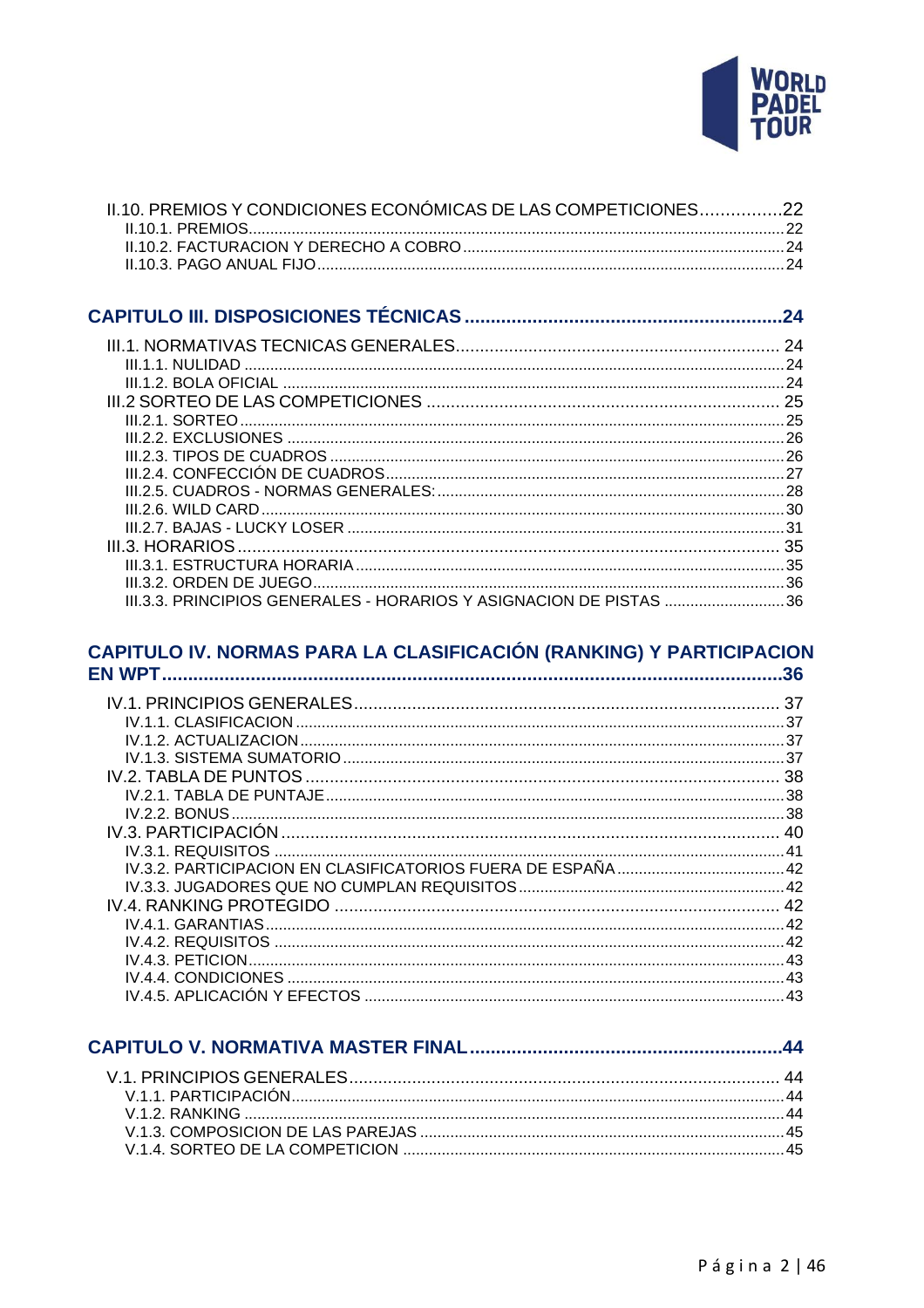

| <b>CAPITULO VI. MODIFICACIONES A LA NORMATIVA TECNICA 45</b> |  |
|--------------------------------------------------------------|--|
|                                                              |  |
|                                                              |  |
|                                                              |  |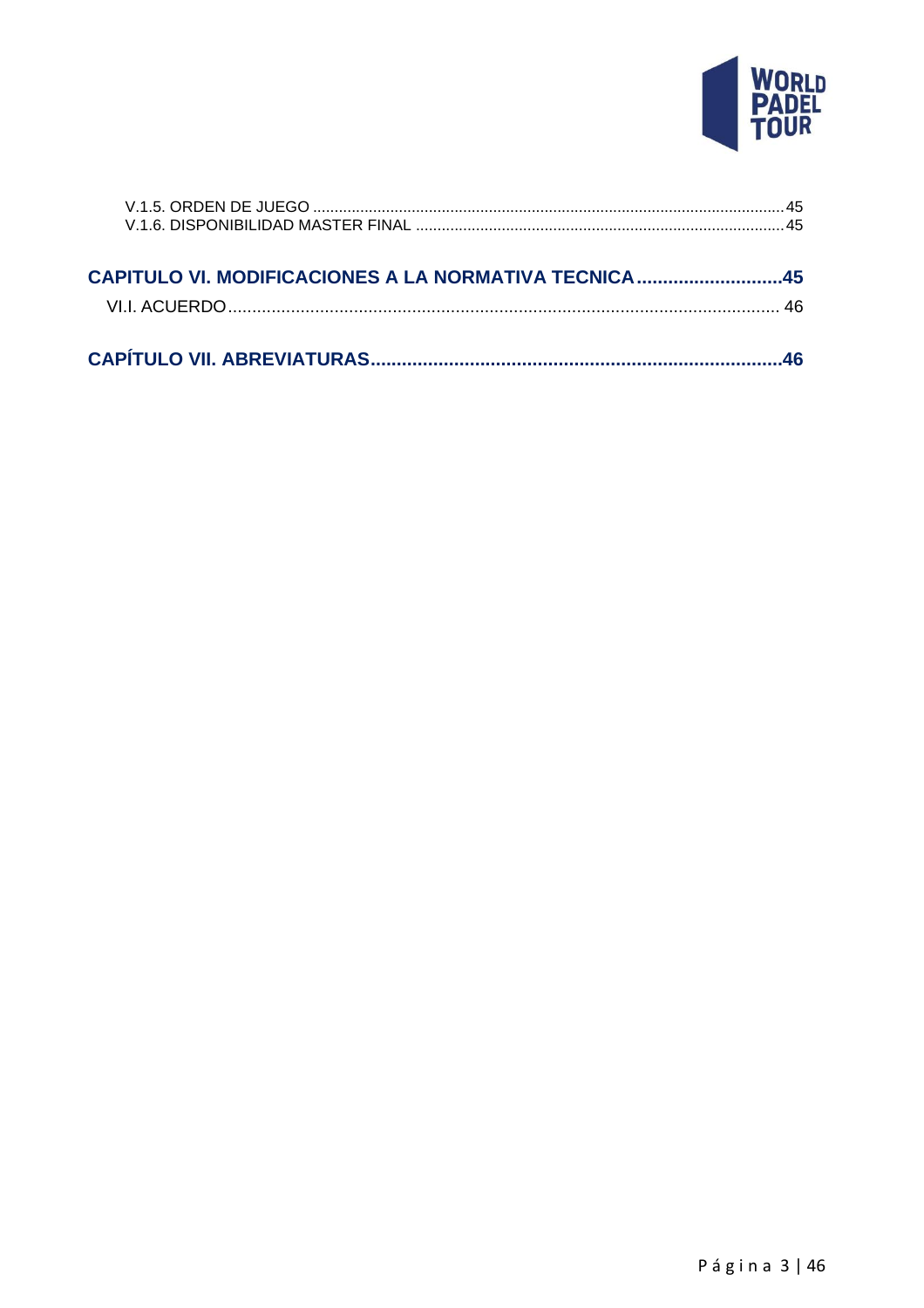

# **NOTA ACLARATORIA**

Excepto cuando se estipule de otro modo, toda referencia a "jugador" en esta normativa, incluye ambos sexos.

# **CAPITULO I. GENERAL**

# <span id="page-4-1"></span><span id="page-4-0"></span>I.1. ÁMBITO DE APLICACIÓN DEL REGLAMENTO

Este reglamento tiene como propósito regular la organización y el desarrollo de todas las competiciones WPT. Por competiciones se entienden todas aquellas que hayan sido incluidas en el calendario oficial de WPT. El simple hecho de formar parte voluntariamente de una Competición WPT, implicará el sometimiento expreso y voluntario a esta Normativa Técnica y el compromiso de respetar y acatar lo dispuesto en la misma.

# <span id="page-4-2"></span>I.2. COMPETENCIAS Y ÓRGANOS FUNCIONALES WPT

WPT es el responsable del control general de todas las competiciones incluidas dentro de su calendario oficial de competición, incluyendo:

- Elección de las competiciones para su inclusión en el calendario oficial.
- Confirmación o designación de las fechas de las competiciones.
- Clasificación y resolución de todos los conflictos que se susciten.

Los principales órganos funcionales WPT, que llevarán el control de todo lo que afecte al funcionamiento WPT, son los siguientes:

- El CONSEJO DE ADMINISTRACIÓN. Regula los aspectos económicos y supervisa a los órganos ejecutivos.
- LA COMISION DELEGADA O COMITÉ BOARD. Estará formada por los representantes de la Asociación de Jugadores con un máximo de 3 integrantes (estamento que deberá estar activo y contar con el consenso mayoritario y acreditado por los jugadores) y por el Director Deportivo de WPT más el mismo número de miembros de la organización, (preferentemente del área deportiva) que el número de componentes de la Comisión de Jugadores. Serán competencias de esta Comisión, la evolución de la Normativa General, el seguimiento de las modificaciones introducidas en la competición, la ejecución de los acuerdos del Contrato y la elevación de las propuestas que se estimen convenientes para el mejor desarrollo y crecimiento del Circuito. Los acuerdos se aprobarán por mayoría simple y obligarán a las dos partes. En caso de empate técnico se requerirá la votación del Director General de WPT para tomar la decisión final.
- El COMITÉ DE DISCIPLINA. Órgano disciplinario que aplicará y hará cumplir el Reglamento de Disciplina Deportiva WPT juzgando en primera instancia aquellas infracciones recogidas en el Reglamento de Disciplina Deportiva que pudieran cometerse e imponiendo las correspondientes sanciones. Este comité será unipersonal. Cuando se produzca una falta considerada muy grave, el Comité de Disciplina se ampliará con los miembros pertenecientes a WPT de la Comisión Delegada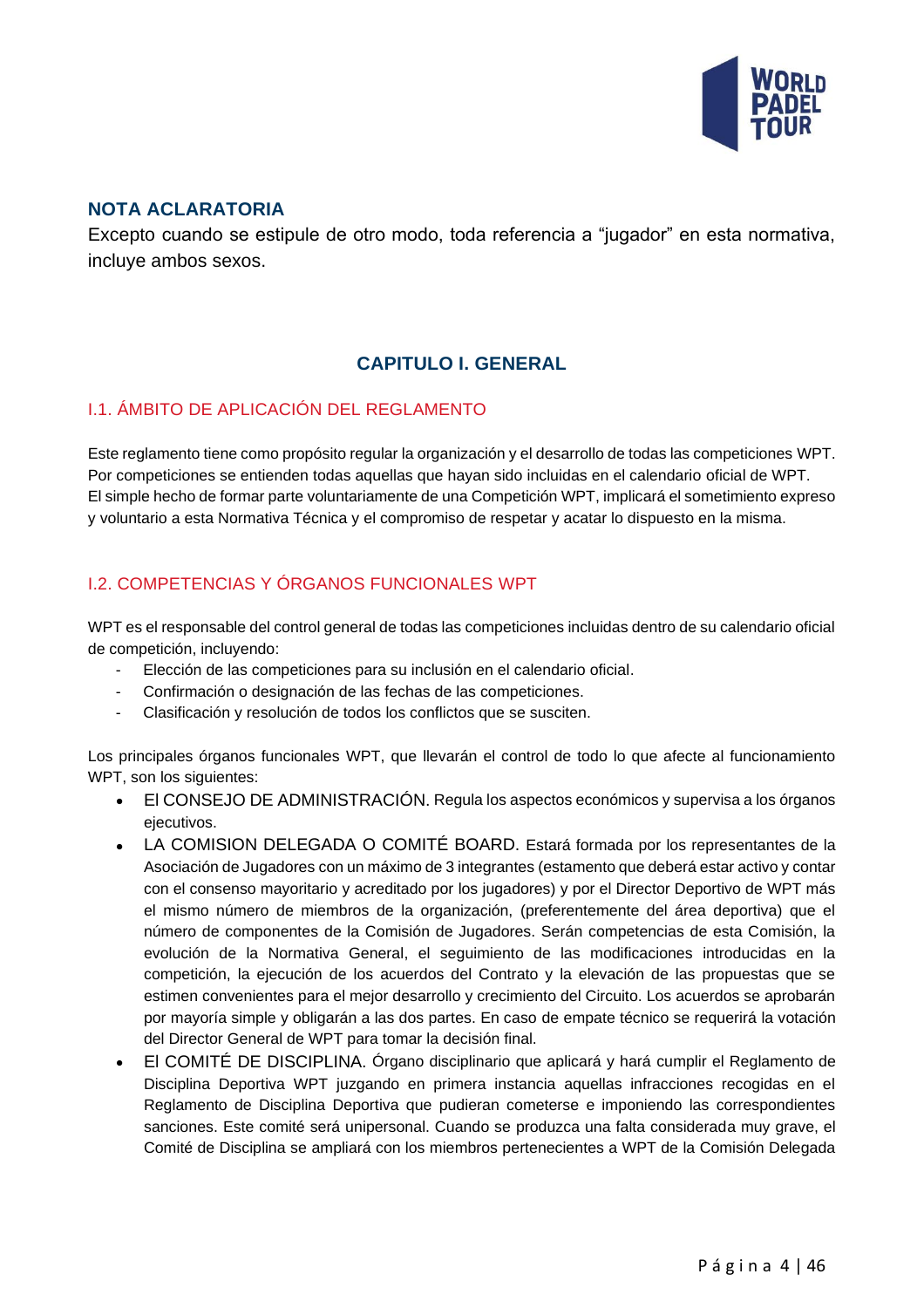

(Comité Board).

• EL COMITÉ DE APELACIÓN. Máximo órgano disciplinario, que conocerá, en segunda y última instancia, de los recursos interpuestos contra los acuerdos y decisiones del Comité de Disciplina Deportiva, al amparo de lo dispuesto en el Reglamento de Disciplina Deportiva y en aplicación de principios de equidad. En su composición deberá observarse siempre un número impar de miembros, pudiendo ser colegiado o unipersonal.

Todos los órganos funcionales de WPT estarán sujetos a lo dispuesto en los diferentes reglamentos y normativas aplicables en WPT:

- Reglamento de Juego.
- Normativa General.
- Protocolos.
- Reglamento de Disciplina Deportiva.

Así como también, lo establecido y dispuesto en los diferentes contratos y acuerdos suscritos entre las varias partes involucradas.

WPT, tendrá la potestad de analizar y decidir sobre situaciones o incidencias no contempladas en estos reglamentos, y que puedan ser objeto de su inclusión a los mismos. Del mismo modo, podrá proponer cambios o actualizaciones en diferentes apartados, siempre y cuando favorezcan las condiciones y otorguen beneficios para el desarrollo de competición, y sean comunicadas a los respectivos colectivos con suficiente tiempo de antelación para su aplicabilidad (en cualquier caso, siempre antes del cierre de inscripción a un torneo para que puedan ser aplicados en el mismo)

# **CAPITULO II. LAS COMPETICIONES Y EL CALENDARIO**

# <span id="page-5-1"></span><span id="page-5-0"></span>II.1. DENOMINACIÓN DE LAS COMPETICIONES

Las competiciones WPT deberán denominarse necesariamente siguiendo los siguientes criterios de nomenclatura:

- En primer lugar, llevarán la referencia ''sponsor principal"- ejemplo: **"ESTRELLA DAMM''.**
- En segundo lugar, habrá que incluir la siguiente frase: '' (x) '', siendo (x) la ciudad o población en que se celebre la Competición, seguido de la palabra **"MASTERS", "OPEN", "CHALLENGER", MASTER FINAL, EXHIBICION**.

**Estos términos podrán ser revisados en caso de ser posible la celebración de nuevos Torneos de distintas categorías y dotación económica.**

#### <span id="page-5-2"></span>II.2. CALENDARIO

WPT elaborará un Calendario de competiciones que se publicará en todos aquellos medios que considere oportuno, una vez haya sido aprobado por el Consejo de Administración. Atendiendo la situación actual (Pandemia Covid-19), el mismo podrá ser susceptible a modificaciones originadas por disposiciones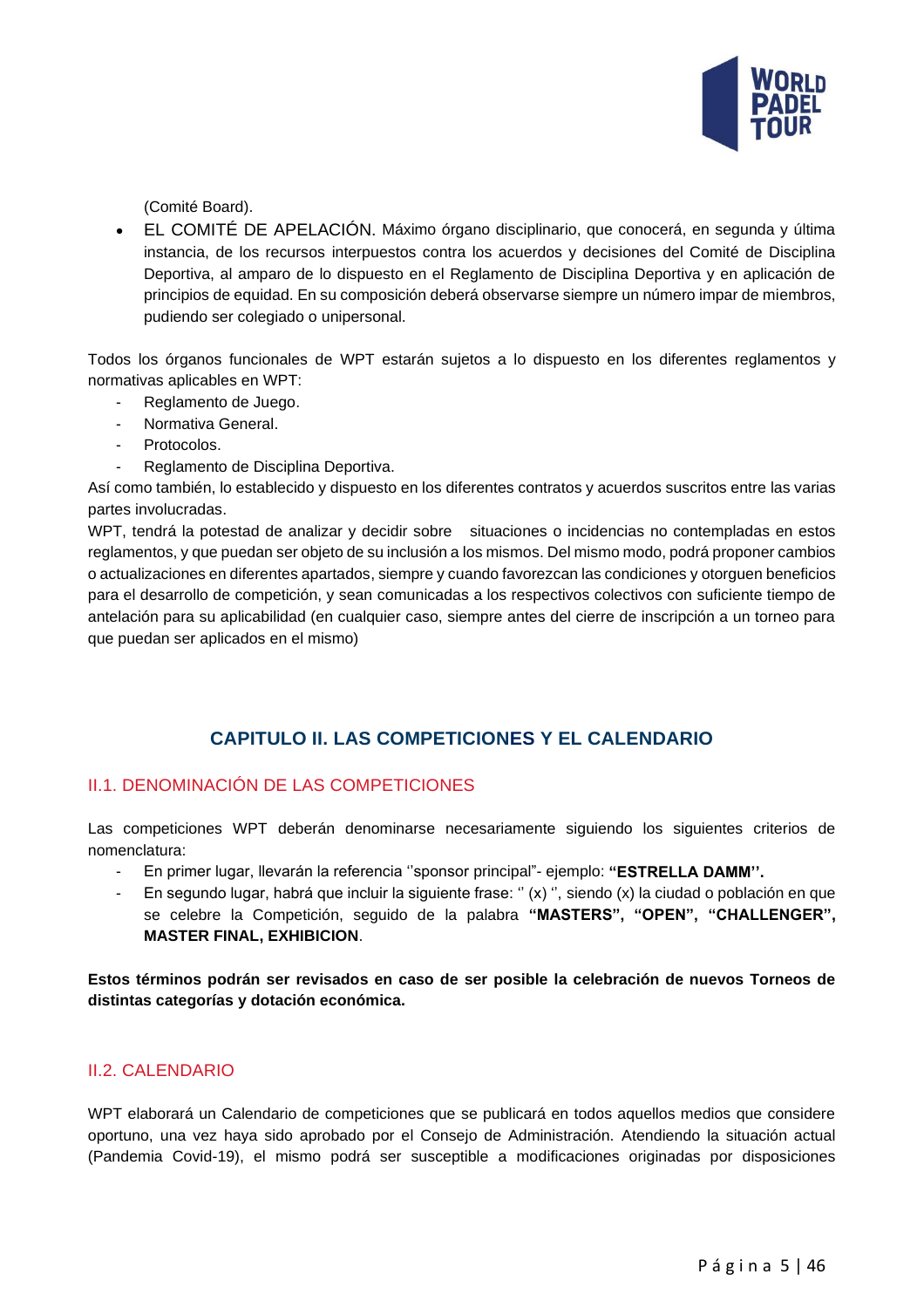

gubernamentales o situaciones excepcionales derivadas.

Serán competiciones dependientes directamente de WPT en lo que se refiere a Normativa de Competición, Reglamento de juego, Reglamento de Disciplina Deportiva y demás disposiciones aplicables, todas aquellas inscritas en el calendario (salvo las que tengan su propio reglamento).

Al final de la temporada se disputará el Master Final, en el que participarán los 16 primeros jugadores y 16 primeras jugadoras del ranking oficial del circuito WPT (ver Capítulo V – Normativa Master Final)

#### <span id="page-6-0"></span>II.3. MODIFICACIONES EN EL CALENDARIO

El Calendario Oficial de cada temporada se publicará con antelación suficiente antes del inicio de la misma. Una vez publicado, WPT no podrá modificar las fechas y/o la ciudad del torneo dentro de los tres meses previos a la fecha del torneo. No obstante, WPT, en casos excepcionales y de fuerza mayor, podrá realizar algún cambio fuera de este plazo establecido.

#### <span id="page-6-1"></span>II.4. INSTALACIONES

Para la celebración de una competición será necesario que las instalaciones donde vaya a celebrarse cuenten con pistas iluminadas, incluida la pista central, que cumplan con las disposiciones reglamentarias (reglamento FIP 1/1/2017).

En aplicación del Reglamento de Juego vigente, la pista central del torneo dispondrá, a cada lado de la misma, de un espacio exterior de seguridad de, al menos, 2 metros de ancho, 8 metros de largo (centrado) y 3 metros de altura, en el que no deberá existir ningún obstáculo físico, cuando este salga fuera del perímetro durante el desarrollo del juego. La pista dispondrá de protección en sus accesos. Se procurarán las mismas condiciones para la pista principal del club. En casos especiales, y a efectos de garantizar la celebración del evento, la pista principal del Club podrá no disponer de salida exterior, y ser out-door o indoor indistintamente.

La pista central y auxiliar del torneo, serán denominadas como las pistas oficiales de WPT.

WPT, procurará, que el JUGADOR disponga de una pista de entrenamiento desde la tarde del día anterior al inicio del cuadro final de la competición. Si por razones ajenas a WPT (plazos de montaje), no estuviese disponible la Pista Central o Auxiliar, WPT hará sus mejores esfuerzos en buscar una alternativa válida.

#### <span id="page-6-2"></span>II.5. OBLIGACIONES WPT

WPT estará obligado a dar cumplimiento a las siguientes obligaciones durante la celebración del Torneo o Competición:

a) Nombrar, función inherente del Supervisor de Árbitros del Departamento Deportivo, un Juez Árbitro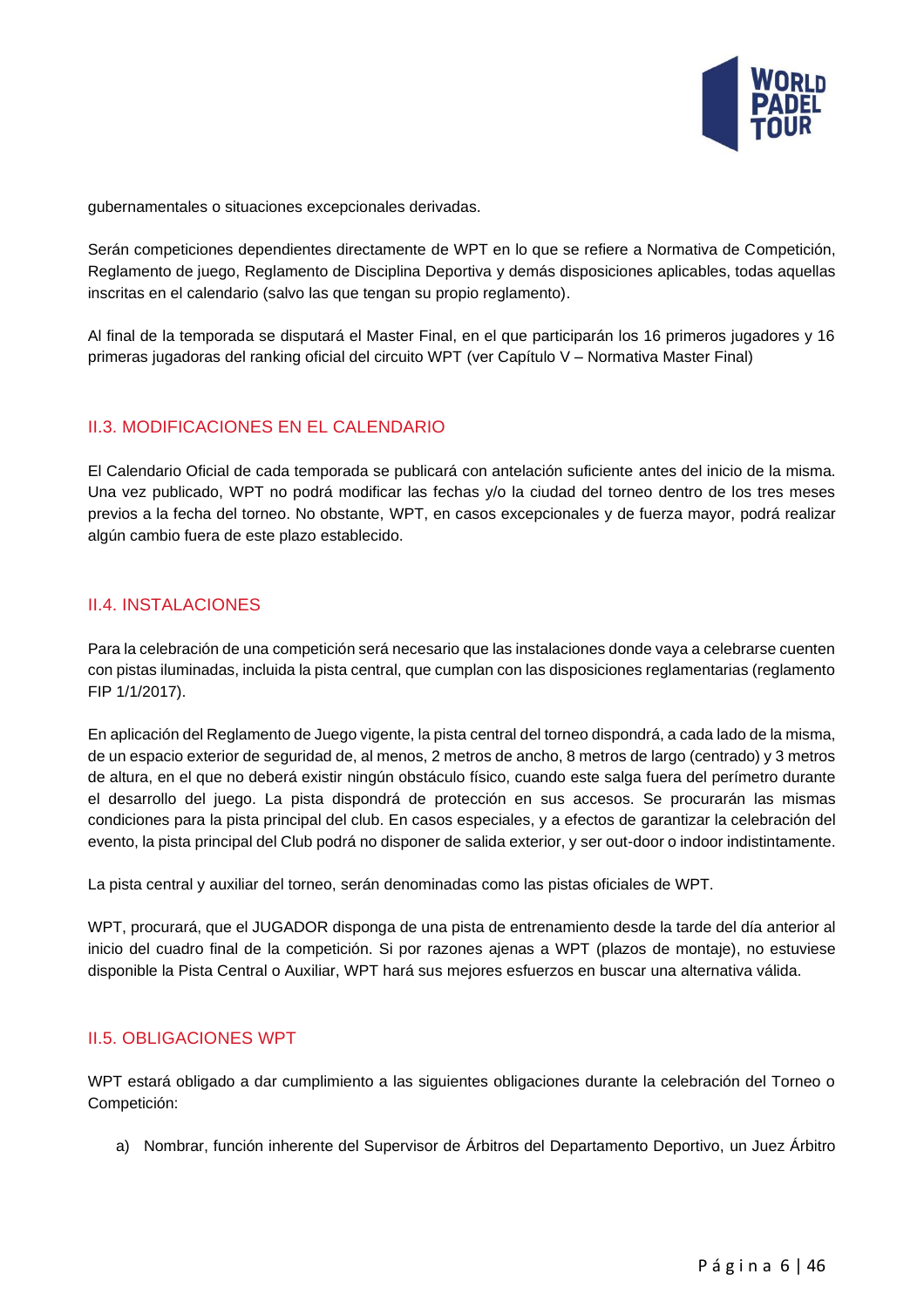

principal para el torneo, pudiendo ser diferente el Árbitro principal de las fases previas y pre-previas del Juez Árbitro del cuadro principal. Nombrar un árbitro de previa y pre-previa, en su caso, antes del inicio del torneo.

- b) Garantizar las buenas condiciones y su mantenimiento a lo largo del torneo de las pistas, en particular, de la superficie, paredes, cristales y redes de las mismas, así como el buen estado de las gradas.
- c) Disponer de ambulancia en el recinto o recintos de juego desde el momento en que comience la fase pre-previa del torneo.
- d) WPT, asumirá el coste de alojamiento y manutención para todos los jugadores clasificados para disputar el cuadro final de los torneos (dentro y fuera de España) del Circuito WPT (ver condiciones estipuladas en PROCEDIMIENTOS Y PROTOCOLOS 2022 - EL JUGADOR)
- e) Disponer de los siguientes servicios para el jugador en función de la ronda que participe: Fase Pre-Previa:
	- ‣ Arbitraje.
	- ‣ Neveras para la competición.
	- ‣ Agua.
	- ‣ Auxiliares o voluntarios de pista.
	- ‣ Servicio de ambulancia.
	- ‣ Fisio para atención en pista y vendajes o necesidades especiales pre-partido .
	- ‣ Toallas.
	- ‣ WPT hará los mejores esfuerzos en la búsqueda de acuerdos en hoteles para jugadores de preprevia (si bien estos serán los responsables de asumir tales gastos).

Fase Previa:

- ‣ Arbitraje.
- ‣ Neveras para la competición.
- ‣ Agua, bebida isotónica (acuerdo WPT), plátanos.
- ‣ Auxiliares o voluntarios de pista.
- ‣ Servicio de ambulancia.
- ‣ Servicio Médico y Fisio para atención en pista (1 ó 2). La disponibilidad de los fisioterapeutas tendrá lugar desde una hora antes de empezar el partido (salvo al inicio de la jornada que será de 45 minutos) y hasta una hora después de terminar.
- ‣ Atención del fisioterapeuta fuera de pista, previo registro.
- ‣ WPT hará los mejores esfuerzos en la búsqueda de acuerdos en hoteles para jugadores de previa (si bien estos serán los responsables de asumir tales gastos).
- ‣ Toalla.
- ‣ Zona de jugadores.
- ‣ Acotamiento de pistas y control de accesos a las gradas (siempre que fuera posible).
- Cuadro Final:
- ‣ Arbitraje.
- ‣ Neveras para la competición.
- ‣ Una azafata/voluntario por pareja y pista.
- ‣ Agua, bebida isotónica (acuerdo WPT), plátanos.
- ‣ Servicio Médico y Fisio para atención en pista (1 ó 2). La disponibilidad de los fisioterapeutas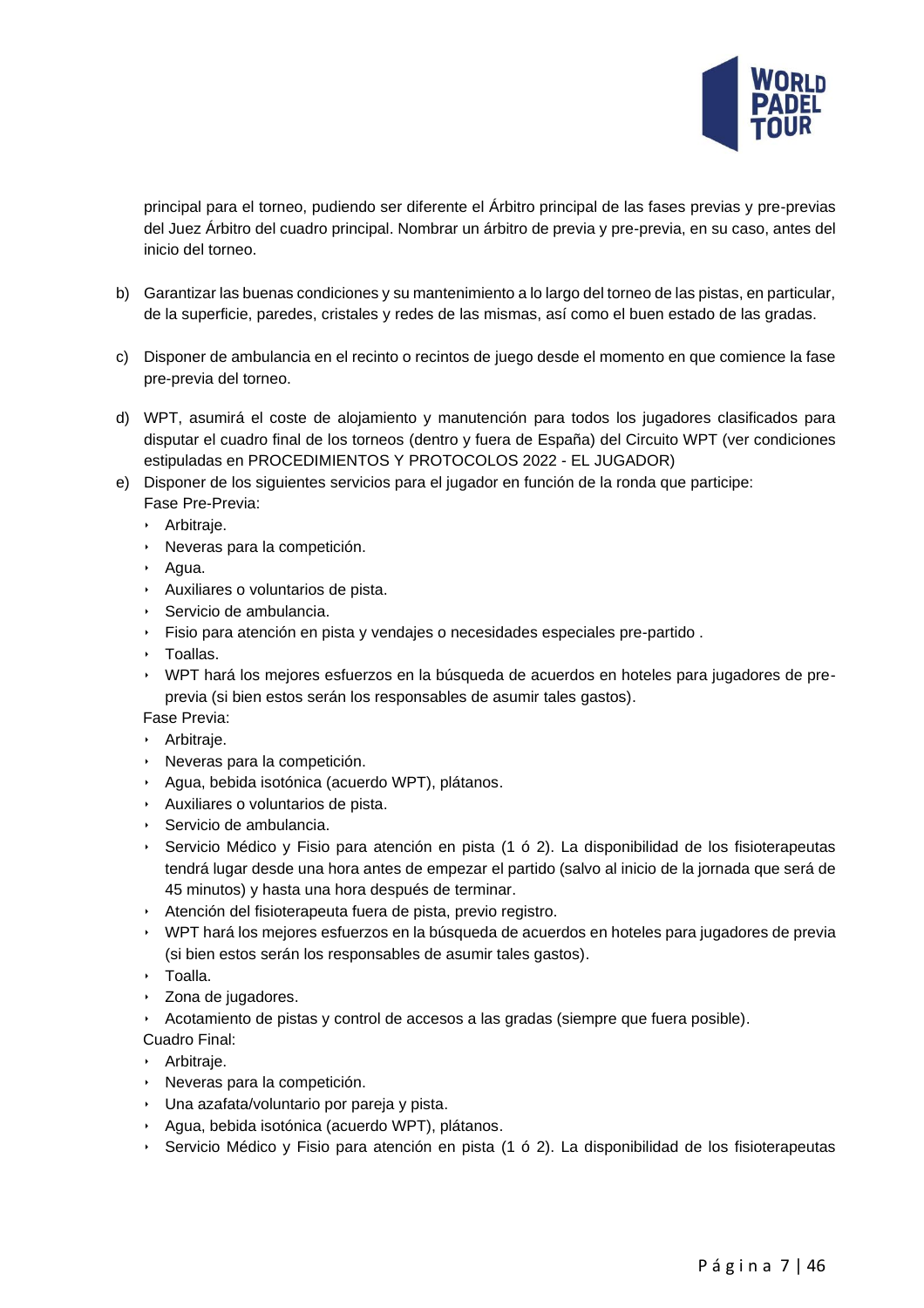

tendrá lugar desde una hora antes de empezar la jornada y hasta una hora después de terminar.

- ‣ Atención del fisioterapeuta fuera de pista, previo registro.
- ‣ Servicio de Ambulancia.
- ‣ Toallas.
- ‣ Zona de jugadores.
- ‣ Acotamiento de pistas y control de accesos a las gradas (siempre que fuera posible).

f) WPT, costeará la noche de hotel correspondiente al día anterior a la celebración del partido oficial del JUGADOR que se clasifique para disputar el cuadro final de los torneos del Circuito WPT de cada temporada (Open y Master dentro y fuera de España, procurando también la inclusión de los jugadores que accedan a los partidos clasificatorios de acceso a Cuadro Final – ¼ de final Fase Previa), mientras permanezca en la competición (ver condiciones estipuladas en PROCEDIMIENTOS Y PROTOCOLOS 2022 - EL JUGADOR)

g) Poner a disposición del JUGADOR los siguiente Servicios Médicos:

- ‣ WPT garantiza la creación de un Servicio Médico y que ofrezca la cobertura idónea y la mejor atención posible al JUGADOR y cubra las necesidades integrales del Circuito profesional. Esta unidad de trabajo de la Organización estará compuesta por un servicio de fisioterapia de alta capacitación profesional y con amplia experiencia en el mundo del deporte y un médico especialista en este sector específico.
- ‣ WPT garantiza al JUGADOR el número de profesionales (fisioterapeutas) necesarios para cubrir las necesidades de la Pista central y el Club desde la fase previa de cada torneo, poniendo a disposición de estos profesionales los equipos de última generación que optimicen los tratamientos de fisioterapia, reduciendo plazos de recuperación y ofreciendo a las jugadoras un plus de calidad. Este grupo humano de servicio de fisioterapia tendrá continuidad y estabilidad, salvo causa de fuerza mayor o ausencia justificada, en los torneos celebrados en España (Open y Master) a lo largo de la temporada, aspecto fundamental para el adecuado seguimiento de las lesiones de los JUGADORES. En los torneos celebrados fuera de España, el servicio será realizado por profesionales locales bajo la supervisión de WPT.
- ‣ El Servicio Médico y la Sala de Fisioterapia podrá ser utilizado por el JUGADOR durante la totalidad de las pruebas oficiales del calendario del Circuito WPT. Existe un protocolo para su utilización que podrá ser consultado por el JUGADOR en la APP DE JUGADOR (PROCEDIEMIENTOS Y PROTOCOLOS 2022 - ARBITRAJE – ATENCION MEDICA – TIEMPOS DE LESION").
- ‣ El coste del Área Médica durante la celebración del Circuito WPT será sufragado íntegramente por WPT. Fuera del torneo y del protocolo establecido por la Organización, el JUGADOR tendrá la elección de los profesionales que cuiden su salud, cuyo coste total correrá a su cargo.
- ‣ El Servicio Médico y la Sala de Fisioterapia estarán disponible para la atención del jugador, en la fase pre-previa, previa y cuadro principal (según proceda), por cada torneo del Circuito WPT de cada temporada del presente contrato.
- ‣ WPT garantiza también al JUGADOR la presencia de un médico responsable y fijo del Circuito profesional, que contará con médicos titulados de referencia en cada sede para atender los casos graves que se puedan producir durante la competición. Este profesional tendrá bajo su responsabilidad elaborar los protocolos de actuación o sanitarios correspondientes a cada torneo, el peritaje o estudio de los informes solicitados al JUGADOR en caso de lesión y tratamiento por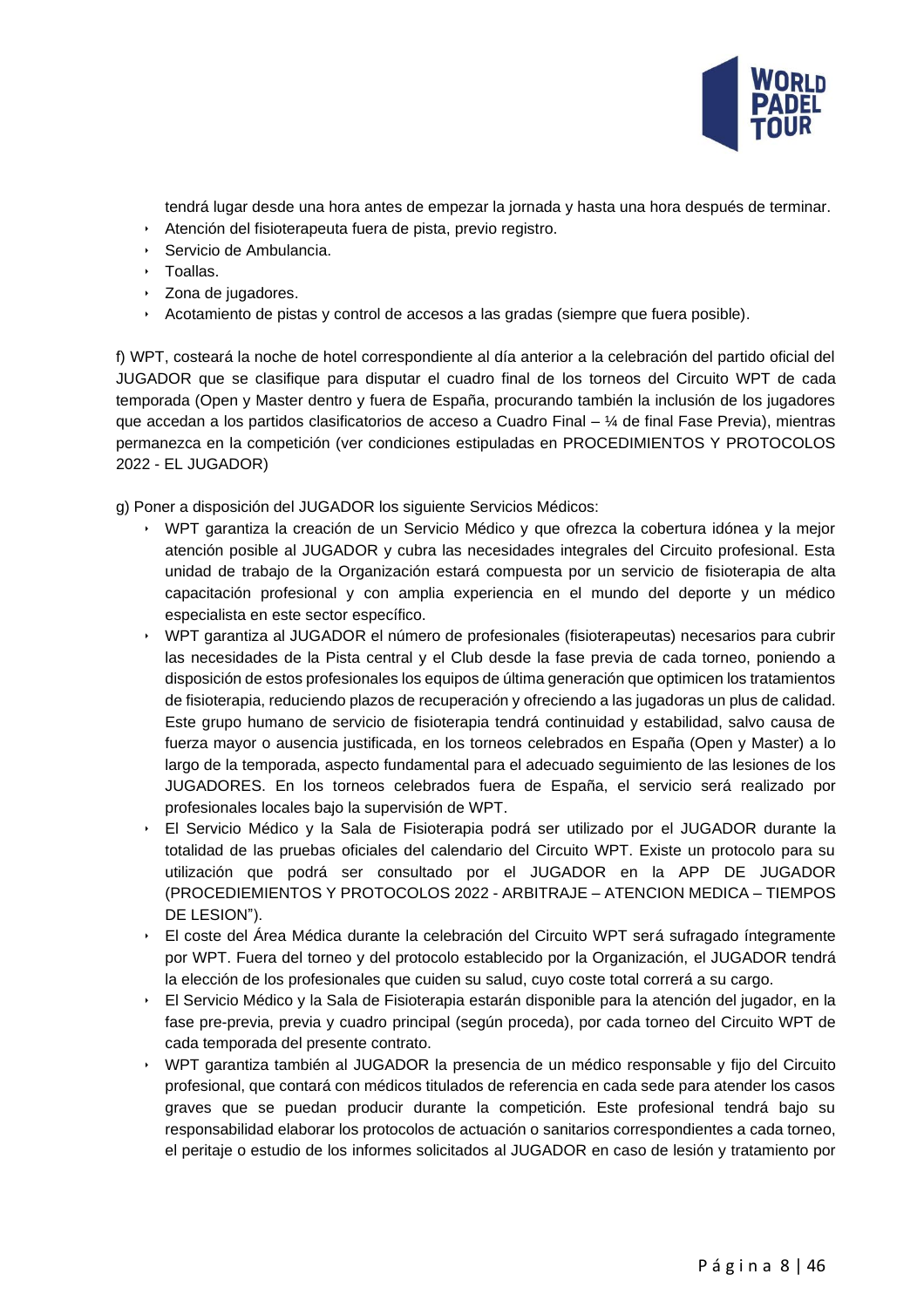

otros profesionales de la medicina para determinar finalmente si el JUGADOR está apto o no para participar en la competición. Si es considerado apto/a, el JUGADOR estará obligado a jugar. En caso de negativa por parte de éste, su decisión será considerada falta muy grave y se someterá a lo que determine el Reglamento Sancionador de WPT. En caso de que el JUGADOR, sea declarado no apto para seguir compitiendo, así se le informará al Departamento Deportivo WPT, quien tendrá la potestad de eliminar a dicho JUGADOR (ver PROCEDIMIENTOS Y PROTOCOLOS 2022 - ARBITRAJE – ATENCION MEDICA – TIEMPOS DE LESION").

h) WPT, dispondrá de entradas para todo JUGADOR que se clasifique para disputar el cuadro final (y todos aquellos partidos que se diputen en pista central) mientras permanezca en la competición y no sea eliminado (ver condiciones en PROCEDIEMIENTOS Y PROTOCOLOS 2022 – JUGADORES - ENTRADAS).

i) Disponer de vestuarios o duchas, bien en las propias instalaciones o bien próximas a ellas en aquellos torneos en que la pista central está ubicada en una vía pública.

j) Organizar el transporte hotel/club/hotel y hotel/pista central/hotel para los JUGADORES que se clasifiquen para disputar el cuadro final mientras permanezca en la competición y no sea eliminado (ver condiciones en PROCEDIMIENTOS Y PROTOCOLO 2022 - JUGADORES - TRANSPORTE).

k) Disponer de un seguro de responsabilidad civil que cubra cualquier eventualidad que se produzca durante el torneo en las pistas, graderíos, village y a los propios JUGADORES excepto para aquellos casos de lances de juego (para los cuales el jugador deberá estar en posesión de un seguro propio).

l) Pagar los premios que correspondan a cada JUGADOR derivados de su resultado en la competición. El JUGADOR percibirá estos últimos previa presentación de factura y en el plazo de tres semanas desde el envío de la misma. Los JUGADORES deberán emitir la factura correspondiente antes de un mes (30 días) desde la finalización del torneo (con envío al Departamento Administrativo WPT: [ajimenezn@worldpadeltour.com](mailto:ajimenezn@worldpadeltour.com) y pcarrascog@worldpadeltour.com). En caso de no cumplir con este procedimiento, el jugador perderá el derecho al cobro de tales premios.

m) En el caso de qué por causas excepcionales, WPT se vea en la obligación de suspender la celebración de alguna de las pruebas del Circuito, pero se cumpla a lo largo de la temporada con el número mínimo de pruebas recogido y establecido en el Contrato con los jugadores, WPT, quedará eximido del pago del prize money de la prueba suspendida, así como de otorgar los puntos correspondientes a la misma. Si, por el contrario, hubiese llegado a disputarse alguna ronda o fase de clasificación, WPT reconocerá como válidos los partidos o rondas disputadas, otorgando los puntos correspondientes en la próxima actualización del Ranking (una vez comunicada la suspensión de la prueba oficialmente).

n) Las obligaciones anteriormente expuestas pueden verse modificadas ante situaciones excepcionales afectadas por disposiciones gubernamentales o afectaciones especiales ajenas a WPT, tales como las originadas en la temporada 2020 con la suspensión temporal de Circuito y la posterior celebración de pruebas a puertas cerradas (Pandemia Covid-19). En tal caso, WPT deberá informar a los respectivos colectivos de las condiciones afectadas y los nuevos protocolos requeridos, con suficiente tiempo de antelación, antes de la celebración de los torneos.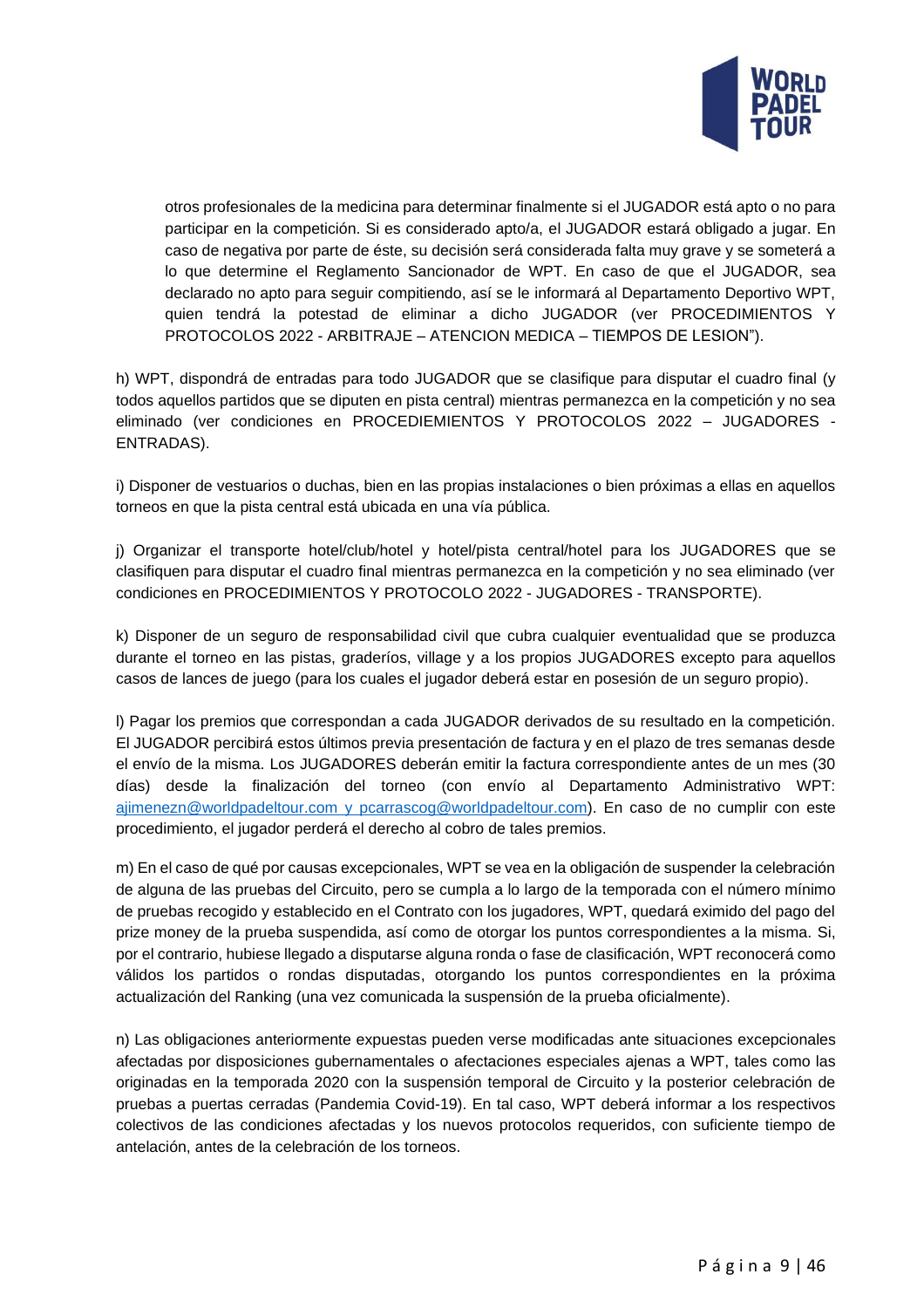

# <span id="page-10-0"></span>II.6. DIRECTOR DE LA COMPETICIÓN

Las funciones de dirección de la Competición serán asumidas por el Departamento Deportivo WPT, quien podrá designar un Director de la Competición, si así lo estima oportuno y conveniente. El mismo será el responsable de la organización y buen desarrollo de la misma ante WPT y su designación será publicada e informada en la ficha informativa del Torneo, publicada en la APP del JUGADOR.

Las funciones de dirección del Departamento Deportivo (o del Director designado en su caso), serán las siguientes:

- Conocer las condiciones mínimas para la organización del torneo y comprobar que se cumplen todas las obligaciones marcadas en los acuerdos (agua, toallas, sillas, vestuarios, etc.).
- Verificar que las instalaciones deportivas están preparadas para la celebración de la competición; en particular, decidir si procede la suspensión de un partido en caso de condiciones meteorológicas adversas a celebrarse en pista no cubierta, tras consulta con el juez árbitro del torneo y el director deportivo.
- Comprobar que las pelotas y trofeos están en las instalaciones antes del comienzo de la competición.
- Controlar las inscripciones y ejercer las labores de coordinación entre los responsables de las instalaciones, los jugadores, el juez árbitro y WPT.
- Coordinar el transporte oficial para los jugadores durante la competición.
- Coordinar y supervisar todo lo relativo a servicios y necesidades del jugador.
- Estar preparado para gestionar resolver cualquier emergencia que se presente durante la competición, especialmente en materia de asistencia médica.

#### <span id="page-10-1"></span>II.7. ARBITRAJE

#### <span id="page-10-2"></span>II.7.1. FUNCIONES GENERALES

Controla y regula todo lo relacionado al normal desarrollo de la Competición, siendo sus funciones las siguientes:

- Llevar a cabo o controlar el sorteo inicial de cada partido, informando de la periodicidad del cambio de bolas (si procede).
- Controlar tiempo de peloteo.
- Intervenir en el caso de que sea requerido (decidiendo si ha visto la jugada o situación, o indicando la repetición del punto si lo considera oportuno).
- Aplicación del Código de Conducta y Disciplina.
- Gestión de resultados.

#### Funciones particulares (arbitraje en silla):

Contempla las funciones del Juez de Silla (quien además asume todas las funciones generales). En general el Juez de Silla interviene a requerimiento de los JUGADORES, pero debe cantar la infracción parando el juego, cuando se produzca alguna de las siguientes jugadas: (información ampliada en PROCEDIMIENTOS Y PROTOCOLOS 2022 - ARBITRAJE

- Faltas de saque.
- Red.
- Doble bote.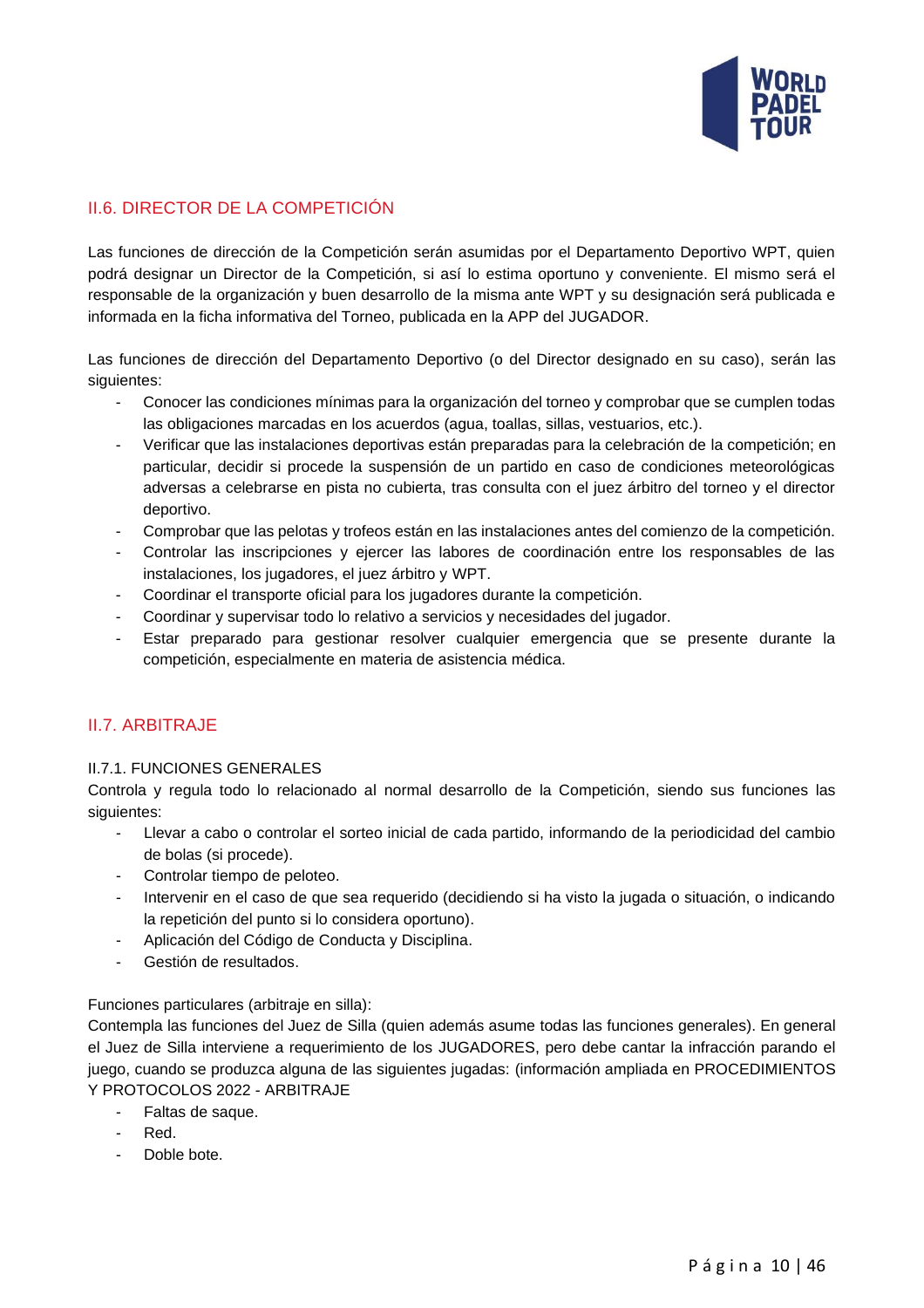

- A través (pelota que atraviesa la red por un agujero).
- Golpe antirreglamentario (doble toque, con la mano, etc.).
- Let.
- Molestias.

En caso de discusión entre los JUGADORES sin que estos requieran la intervención del Juez de Silla, éste será responsable de evitar que la discusión se prolongue más allá de los 10 segundos. Transcurrido ese tiempo, el Juez de Silla decide y el juego continúa.

En caso de Revisión de Video (ver II.7.9), serán el Juez de Silla y el Supervisor de Árbitros, los encargados de hacer cumplir los protocolos establecidos a tal fin.

Será obligatorio el arbitraje en silla en los siguientes partidos:

- Cuartos de final de la fase previa y todas las rondas del cuadro final en categoría masculina (para Open y Master).
- Las rondas de cuartos, semifinales y final del cuadro principal en categoría femenina.
- Si el formato de competición permite que los 1/16 avos y octavos de final femeninos se disputen de forma consecutiva en pistas centrales (en pabellón o club sede), también tendrán arbitraje en silla.

En caso de afectaciones por situaciones excepcionales ajenas a WPT como las anteriormente descritas, (que derivaran en la necesidad de celebrar partidos de forma simultánea), WPT informará a los respectivos colectivos de las nuevas condiciones antes del inicio de cada jornada o torneo (según proceda).

#### <span id="page-11-0"></span>II.7.2. SUPERVISOR DE ARBITROS WPT

El Supervisor del Árbitros, será el encargado de la designación de los jueces árbitros y equipos arbitrales para cada torneo del Circuito WPT, sus funciones y atribuciones serán las siguientes:

- Designar el Equipo Arbitral, y dirigir, coordinar y controlar sus funciones y decisiones.
- Formación de árbitros y evaluación de las funciones derivadas de equipos arbitrales.
- Si fuese necesario, delegar sus funciones en un representante del Departamento Deportivo o en un integrante del Equipo Arbitral.
- Será el responsable (junto al Juez de Silla) de hacer cumplir los protocolos establecidos para la Revisión de Vídeo (II.7.9).
- Podrá actuar como juez de silla en un torneo, en aquellas situaciones inevitables, y siempre bajo la autorización del Departamento Deportivo.
- Será el encargado de salir a pista, para resolver cualquier duda que los jugadores tengan sobre una cuestión basada en la correcta aplicación e interpretación del Reglamento y de esta Normativa.

#### <span id="page-11-1"></span>II.7.3. EQUIPO ARBITRAL

El Equipo Arbitral estará formado por:

- Supervisor de Árbitros.
- Juez Árbitro o Arbitro Principal.
- Juez Árbitro Adjunto.
- Juez de Silla.
- Juez Auxiliar.
- Juez en Prácticas.

Todos ellos deberán poseer la titulación requerida con la correspondiente Homologación WPT ), y ocupar o sustituir las funciones de cualquier de los árbitros designados.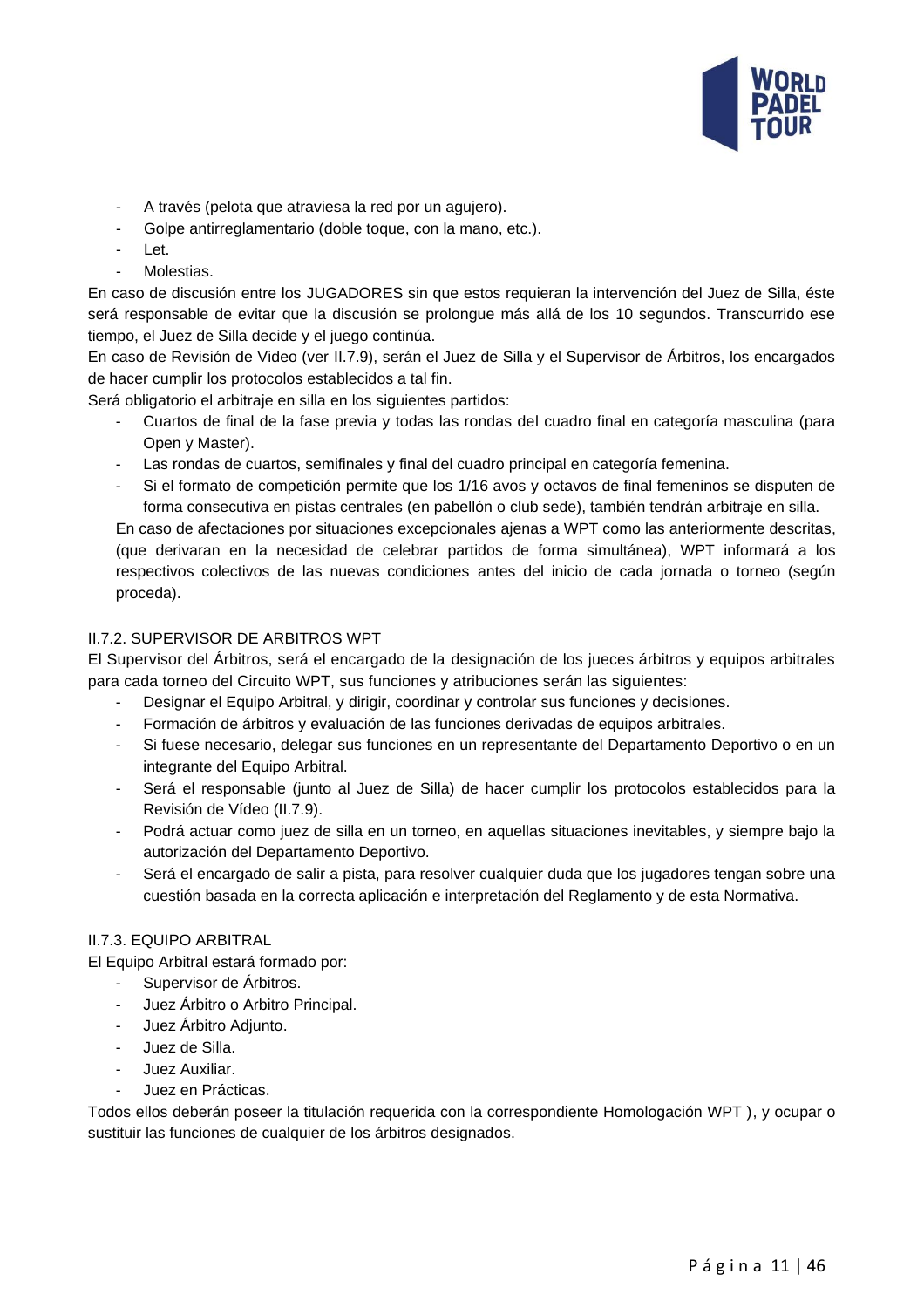

#### <span id="page-12-0"></span>II.7.4. EL JUEZ ÁRBITRO

No se puede ser Juez Árbitro y jugador en la misma competición.

Son funciones del Juez Árbitro:

- Llevar consigo el Reglamento de Juego y la Normativa General de WPT.
- Decidir si una pista reúne las condiciones necesarias para que se pueda jugar en ella o si un partido debe ser cambiado de pista y designar en que pista debe jugarse cada uno de los partidos. La decisión de suspender un partido corresponderá al Departamento Deportivo (o Director del Torneo en su caso); no obstante en casos especiales, el Juez Árbitro podrá decidir por sí mismo la suspensión si considera que disputar el encuentro en tales condiciones pone en peligro la integridad física de los jugadores (Información ampliada en ARBITROS – SUSPENSION Y APLAZAMIENTO.
- Notificar a los jugadores el sistema y condiciones de juego.
- Aplicar los W.O. (Walk Over).
- Aplicar los "lucky loser".
- Anotar todos los resultados de los partidos, incluyendo ganadores y tanteo de cada set y comunicarlos a la organización, inmediatamente de finalizado el partido.
- Establecer la periodicidad y aplicar los cambios de pelotas, sin perjuicio de la capacidad del Juez Arbitro para modificar el momento del cambio de pelotas debido a las condiciones meteorológicas u otros factores. Si los jugadores omitieran el cambio correspondiente, éste se producirá en el primer juego que le corresponda servir a la pareja que hubiera debido comenzar con pelotas nuevas. En caso de partidos donde no exista la figura de juez de silla, será el juez árbitro quien establezca e informe a los jugadores, cuál será el procedimiento a seguir a tales efectos (ver tipos, características y periodicidad de cambio de bolas en CAPITULO III.1.2 – NORMATIVAS TECNICAS GENERALES).
- Aplicar el Reglamento de Disciplina aprobado por WPT y registrar las faltas en el acta del partido.
- Estar presente en el recinto donde se celebre la competición en todo momento que se esté disputando un partido y, si ello no fuese posible, nombrar a un Juez Arbitro adjunto que le sustituya.
- Establecer protocolos o mecanismos óptimos para la gestión de partidos simultáneos.
- Para poder actuar como Juez de Silla de un partido concreto deberá haber nombrado previamente un Juez Arbitro Adjunto que le sustituya mientras desempeña esa función, siempre y cuando esto sea necesario por estar disputándose simultáneamente otros partidos.
- Comportarse siempre de manera profesional y ética, respetando la superior autoridad del Supervisor de Árbitros.

#### Responsabilidades Juez Árbitro:

El Juez Árbitro será responsable frente al Comité de Disciplina de WPT por todas aquellas infracciones recogidas en el Reglamento de Disciplina de WPT, y en particular, cuando voluntariamente o por negligencia imputable:

- Haya faltado a lo dispuesto en los reglamentos.
- Haya falseado los resultados.
- Haya favorecido o perjudicado, injustificadamente, a un JUGADOR con sus decisiones.
- Haya falseado el informe de la Competición.
- Haya incumplido su obligación de enviar los resultados al final de cada partido tal y como se establece en la Regla inmediatamente precedente. Asimismo, del envío del Acta Final.
- Haya llegado tarde al inicio de cada jornada, debiendo hacerlo al menos 45 minutos antes del comienzo del primer partido.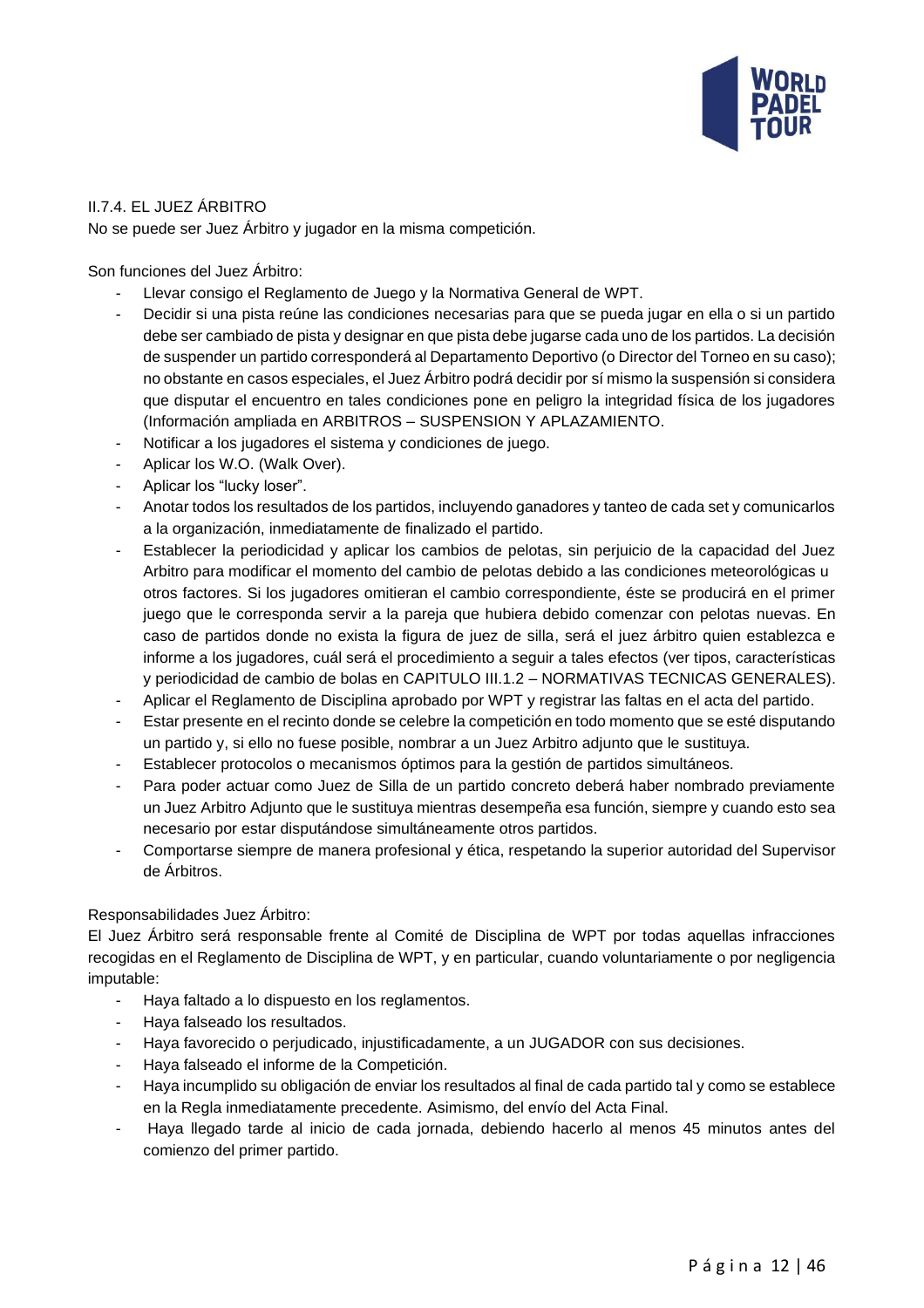

- Haya llegado con una indumentaria inapropiada.

#### Decisiones Arbitrales:

Las decisiones del Juez Árbitro son inapelables en lo que se refiere a las reglas técnicas del juego, sin perjuicio de los posibles recursos ante el Comité de Disciplina de WPT, en su caso, por infracción a las normas generales deportivas. El Juez Árbitro también está facultado para tomar decisiones sobre cualquier incidencia que se pudiera producir durante la competición, aun en el caso de que no estuviera contemplada en esta Normativa General.

**Ante inclemencias meteorológicas** la Organización será la encargada de tomar las decisiones oportunas. (Ver PROTOCOLO DE SUSPENSION). Si la suspensión no permitiera finalizar la jornada del domingo, la organización decidirá si el partido se pospone al lunes. No se podrá prolongar el/los partido/s pendientes de disputar más allá del lunes (día siguiente previsto a la finalización del torneo) salvo situaciones excepcionales valoradas por WPT, Promotores y Jugadores. Si no se pudiera celebrar el partido, los puntos y los premios que se otorgarían a las parejas serían los correspondientes a la ronda suspendida. Ello, no obstante, el Juez Árbitro no dará por aplazada la competición hasta que WPT determine su suspensión definitiva o informe de las horas/fechas de su continuación.

WPT tendrá la potestad de establecer un horario límite, para la suspensión de una jornada de competición por dichas inclemencias, el cual será informado a través de los canales y medios habituales.

#### Acta Arbitral:

Una vez finalizada la competición, en el plazo máximo de 48 horas después de la última final, el Juez Árbitro deberá remitir a WPT, el informe arbitral correspondiente (acta arbitral).

#### No comparecencia (WO):

Es facultad exclusiva del Juez Árbitro dar por perdido un partido por W.O. a la pareja que no se presente en la pista, preparada para jugar, a partir de los 10 minutos siguientes a la hora establecida para el comienzo del partido.

En lo referente a su participación, una pareja deberá abandonar la competición si cualquiera de sus componentes no se presenta a jugar en los plazos establecidos o se retira.

#### <span id="page-13-0"></span>II.7.5. JUEZ ARBITRO ADJUNTO

El Juez Arbitro Adjunto, será nombrado por el Supervisor de Árbitros y/o el Juez Arbitro Principal, a fines de sustituir a este último, cuando el mismo deba realizar funciones de Juez de Silla o alguna situación le impida desempeñar sus funciones.

El Arbitro Adjunto, podrá realizar las funciones de Juez de Silla, y en caso de sustituir al Juez Arbitro principal, deberá desempeñar sus mismas funciones (ver punto anterior).

#### <span id="page-13-1"></span>II.7.6. JUEZ DE SILLA

El arbitraje será de forma activa cuando los partidos sean arbitrados en silla. En este sentido, si se estableciera una discusión entre los JUGADORES sobre algún lance del partido, el Juez de Silla deberá tomar una decisión una vez transcurrido el tiempo de 10 segundos) o a petición de alguno de los cuatro jugadores implicados. El Juez de Silla podrá contar con la colaboración de un Árbitro Auxiliar, en su caso.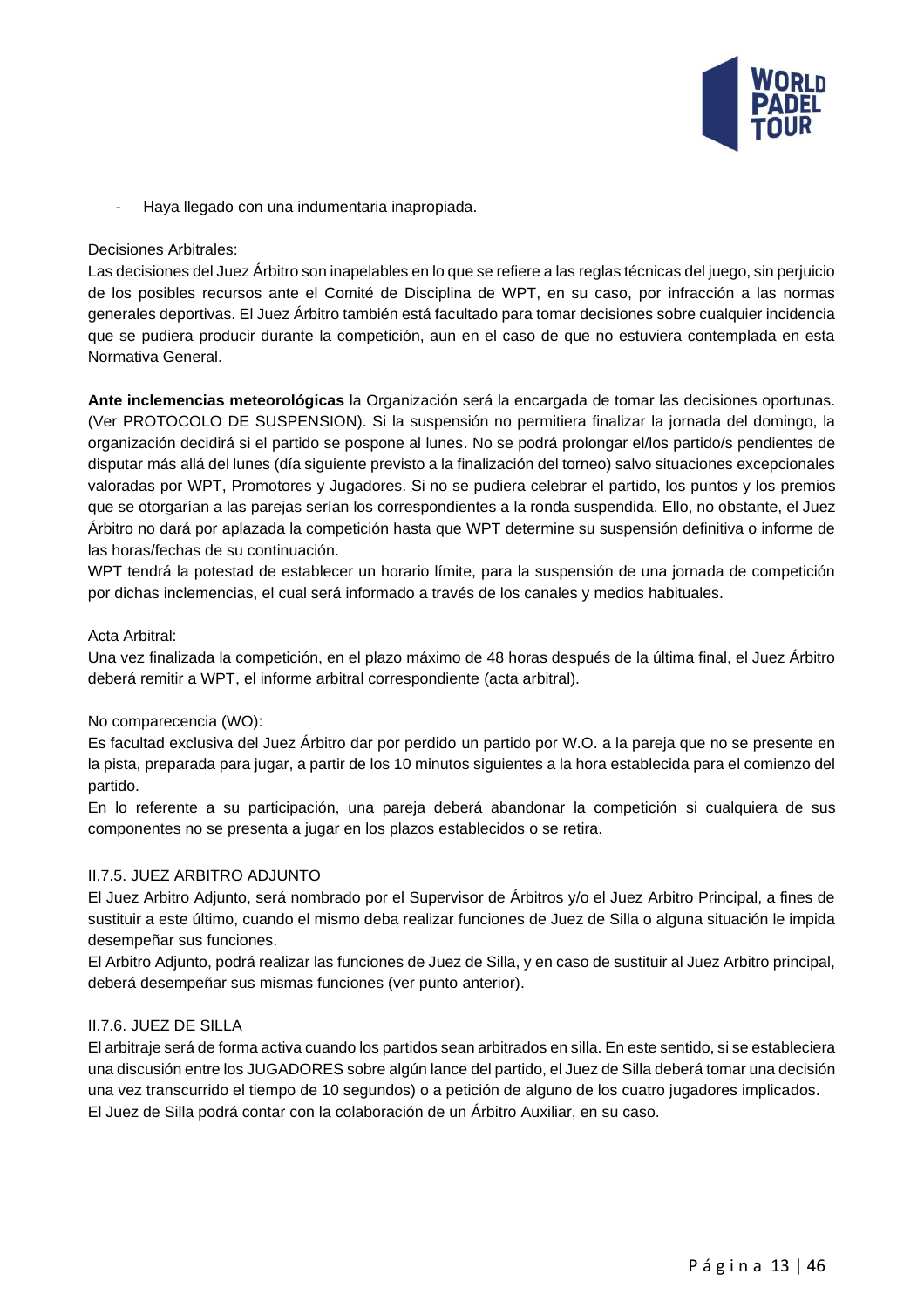

Son funciones del Juez de Silla:

- Determinar si los JUGADORES van correctamente vestidos.
- Determinar si la pala es reglamentaria.
- Dar la información necesaria sobre el partido a cada JUGADOR.
- Sortear los campos y el saque o servicio.
- Dar al público la información pertinente durante el partido, cuando no lo haga un speaker.
- Anunciar el tanteo de acuerdo con las normas fijadas.
- Controlar al público, parando el juego, si fuese necesario, hasta que se restablezca el orden.
- Ordenar el cambio de pelotas cuando corresponda.
- Aplicar el Reglamento de Juego de forma activa según corresponda.
- Aplicar el Reglamento de Disciplina Deportiva de WPT.
- Resolver en primera instancia los conflictos que se susciten sobre la aplicación de las reglas de juego, aceptando y garantizando el derecho que tiene el jugador de requerir la consulta con el Supervisor de Árbitros.
- Determinar en todo momento si la pista está en condiciones de continuar el juego.
- Rellenar la hoja de puntuación y la de conducta.
- Informar al Juez Árbitro de todos los sucesos ocurridos durante el partido.
- Cumplir con el protocolo de entrada y salida de la pista central de los jugadores.
- Deberá comentar con los jugadores, cuando sea requerido para ello, las interpretaciones del Reglamento de Juego aplicadas a lances concretos del juego, siempre que sean correctamente solicitadas y no se extiendan más de lo debido.
- Comportarse siempre de manera profesional y ética, respetando la superior autoridad del Supervisor de Árbitros o Juez Árbitro.

#### <span id="page-14-0"></span>II.7.7. JUEZ AUXILIAR

Podrá designarse un Juez Auxiliar para que colabore con el Juez Árbitro en situaciones en que, por imposibilidad física, éste no pueda atender a las circunstancias del juego o del torneo en varias pistas simultáneamente.

Son funciones del Juez Auxiliar:

- Aplicar el Reglamento de juego según corresponda, en aquellas pistas en las que, por disputarse varios partidos simultáneamente, no sea posible que lo haga el Juez Árbitro, señalando todas las infracciones del Reglamento que se produzcan.
- Llevar a cabo el protocolo o mecanismo establecido para la gestión de partidos simultáneos.
- Controlar los momentos de cambio de pelotas.
- Coordinar su actuación con la del Juez Árbitro, aceptando las decisiones de éste en caso de duda o divergencia.
- Realizar funciones de juez de línea.
- Deberá comportarse siempre de manera profesional y ética, respetando la superioridad del Supervisor de árbitros y/o Juez Árbitro.

#### <span id="page-14-1"></span>II.7.8. JUEZ EN PRÁCTICAS – JUEZ DE LINEA

A fin de formar y capacitar árbitros nobeles en posesión de titulación, será potestad del Supervisor de Árbitros,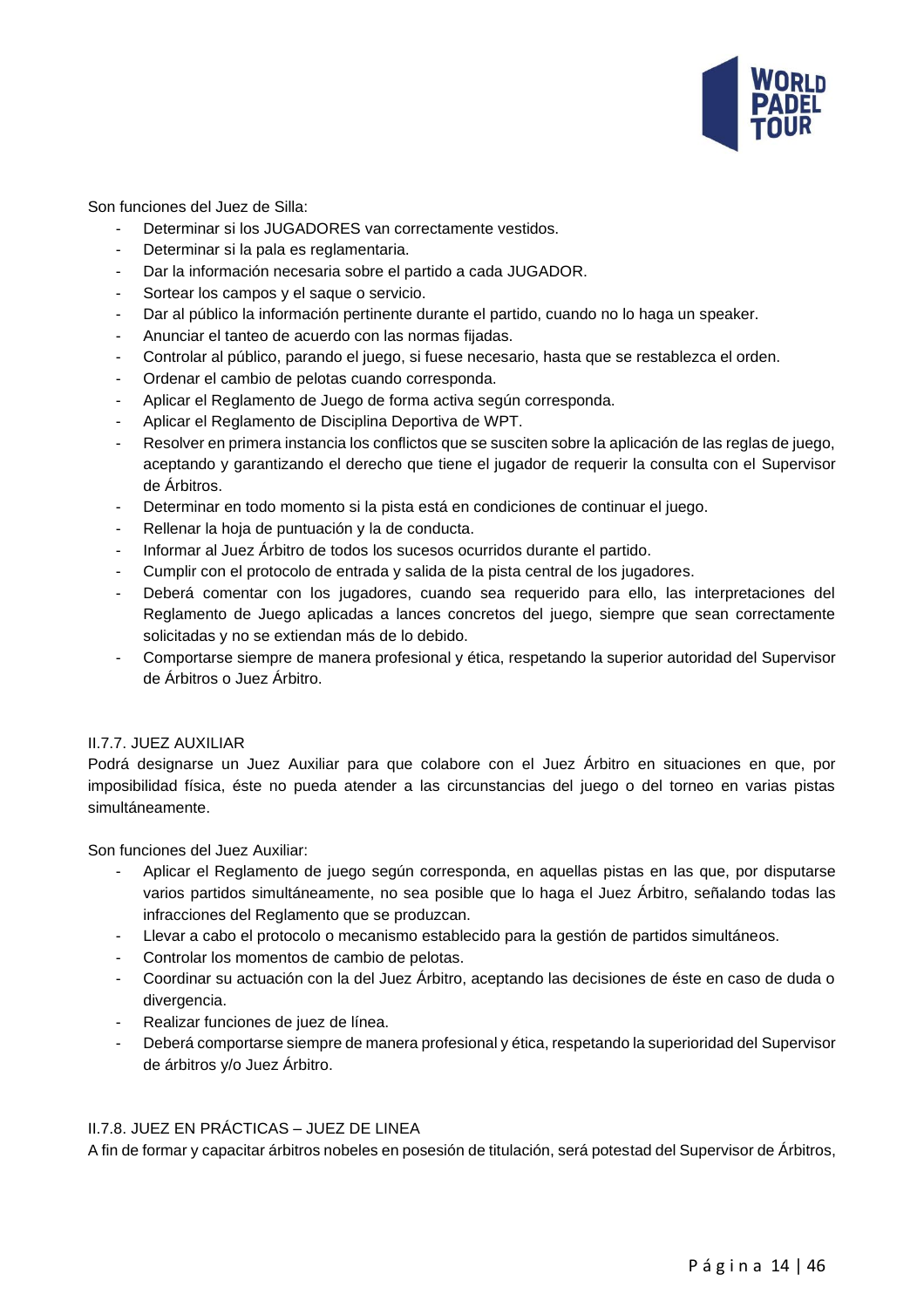

la designación de árbitros en prácticas, cuyas funciones serán claramente definidas y únicamente de apoyo al equipo arbitral. El cumplimiento de estas prácticas conllevará la homologación de su titulación por parte de **WPT** 

**WPT estudia la implementación de Jueces de Línea en la temporada 2022, en tal caso, deberá informar a los jugadores de sus funciones antes de la celebración de los torneos.**

#### <span id="page-15-0"></span>II.7.9. REVISION DE VIDEO

En todos los Torneos, donde técnicamente se pueda aplicar este sistema (independientemente de la ronda y pista donde se juegue), cada pareja tendrá derecho a solicitar la revisión de una jugada a través de la visualización de la repetición de la misma.

Solo el Supervisor de Árbitros y/o el Juez Árbitro observarán dicha repetición en la zona habilitada a tal efecto. Una vez comprobado el video el juez de silla confirmará o rectificará su primer canto. Dicha decisión será inapelable y el juego deberá reanudarse de forma inmediata (10 segundos), sin lugar a ningún tipo de discusión por parte del jugador. En caso contrario, quedará a criterio del juez de silla, la aplicación del código de conducta correspondiente.

Ver sistema en el Reglamento de PROCEDIMIENTOS Y PROTOCOLOS 2022(APARTADO 3 ARBITRAJE - REVISIÓN DE VIDEO)

Revisión de Servicio: el juez árbitro, podrá utilizar como apoyo el sistema de revisión de video a efectos de controlar en tiempo real, aspectos antirreglamentarios del servicio (invasión, falta de pie, etc). La altura del servicio solo será revisable, en caso de que el jugador lo solicite en los tiempos y formas establecidos.

Revisión de Punto: en el caso de ser necesario la revisión del último punto jugado, ante situaciones excepcionales e inusuales, el equipo arbitral será el único con potestad de solicitar dicha revisión y decidir en consecuencia. La revisión será desde el inicio hasta la finalización del punto.

El sistema de Revisión de Vídeo podrá ser sustituido en cualquier momento de la temporada, ante la aparición de nuevas tecnologías.

#### <span id="page-15-1"></span>II.8. LOS JUGADORES.

#### <span id="page-15-2"></span>II.8.1. FIRMA DEL ACUERDO DE PRESTACIÓN DE SERVICIOS

Los mejores 100 jugadores y las mejores 56 jugadoras del Ranking WPT, deberán suscribir por escrito el Contrato de Prestación de Servicios Profesionales (sin prejuicio de la potestad de WPT, de aceptar la participación por invitación).

En Contrato, el JUGADOR se compromete a participar en todos los eventos y torneos que formen parte del calendario del Circuito WPT, salvo causa de fuerza mayor (entendiéndose por tal las que sean consecuencia de los criterios contemplados en el artículo 1105 del Código Civil) que se lo impida y así lo justifique. Lo hará según su clasificación o ranking y con la calidad, diligencia y profesionalidad inherente a su actividad como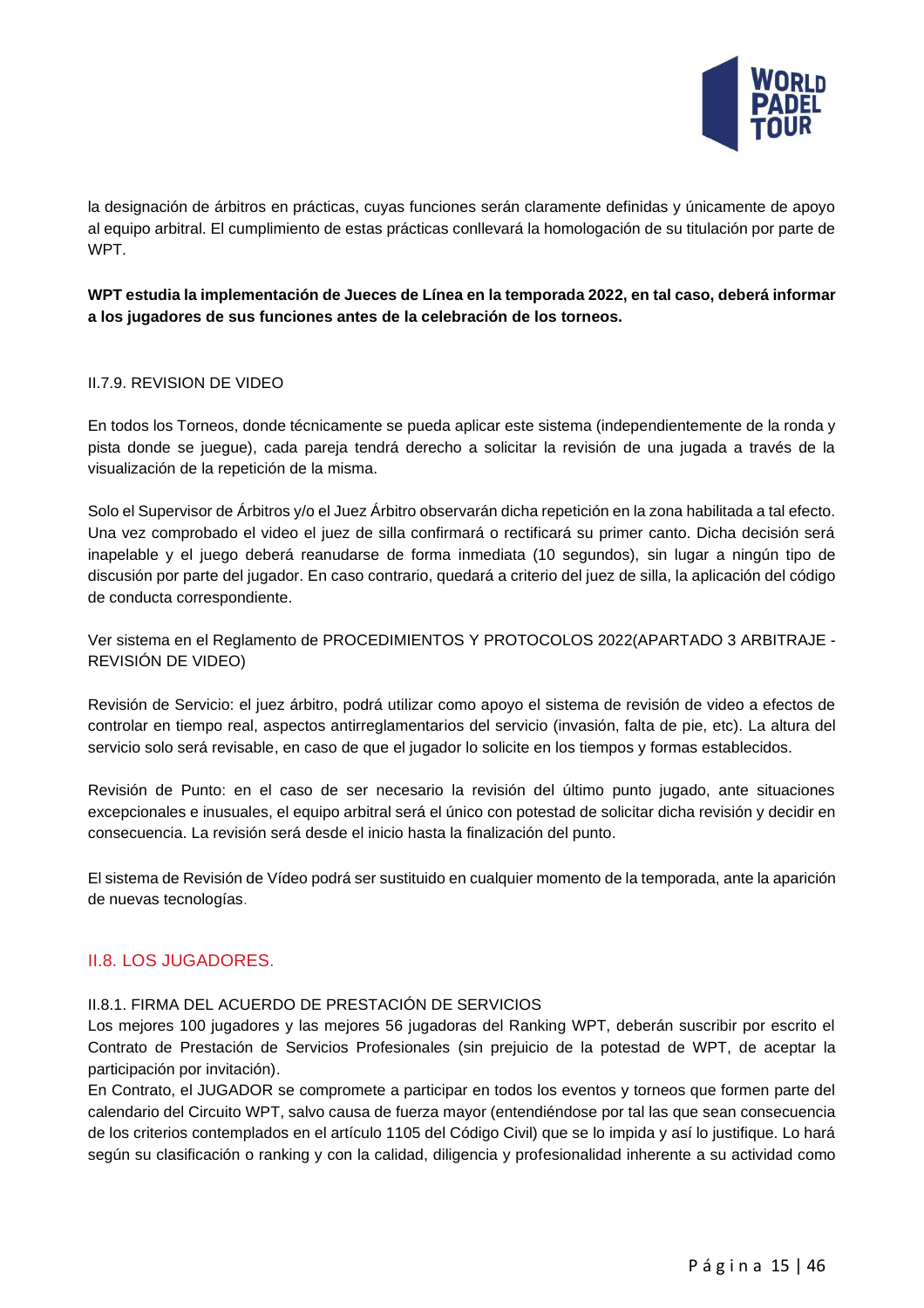

jugador profesional y del modo más adecuado a su condición deportiva, procurando que su forma física, técnica y táctica se encuentre en los más altos niveles.

#### <span id="page-16-0"></span>II.8.2. REGLAMENTACIÓN

Todos los JUGADORES inscritos en un Torneo WPT, deberán observar y cumplir, en todo momento, las reglas, reglamentos, códigos éticos, Normativa de WPT y, de modo particular, las referidas a la protección de derechos de la propiedad intelectual e industrial de WPT y usos de los mismos a los efectos de la adecuada celebración, gestión y coordinación de los torneos y actividades del Circuito WPT en todos sus aspectos, y en especial la técnica, la gráfica, la organizativa, la de comunicación y la del régimen sancionador.

Las modificaciones que proponga WPT en las Normativa Técnica de competición y el Reglamento General Disciplinario competición serán informadas al colectivo de jugadores a través de su grupo de representación cualificado (Comité Board) antes de ser aprobadas y serán válidas a todos los efectos, siendo de obligado cumplimiento.

#### <span id="page-16-1"></span>II.8.3. APUESTAS

Ningún JUGADOR del WPT, podrá realizar apuestas en las empresas dedicadas al negocio de las apuestas deportivas dentro del deporte del pádel, ni de forma personal ni a través de ningún canal o vía mientras tenga contrato con WPT y participe oficialmente en el Circuito WPT, siendo extensible lo anterior a los cónyuges, ascendientes y descendientes hasta el primer grado, si bien la Organización tendrá en cuenta situaciones especiales que pudiera tener el JUGADOR.

#### <span id="page-16-2"></span>II.8.4. INSCRIPCIÓN

Para que un JUGADOR pueda participar en un torneo WPT deberá formalizar en tiempo y forma la solicitud de inscripción. Dichas solicitudes deberán realizarse a través de la página web oficial y/o APP de JUGADOR de WPT, rellenando el formulario correspondiente. WPT no aceptará aquellas inscripciones que no se hayan realizado en los tiempos y formas establecidos, como tampoco se responsabilizará de aquellas que no se hayan recibido por errores técnicos, ajenos a su voluntad.

La participación en los torneos incluidos en el calendario WPT será por invitación, quedando a criterio de la organización las que procedan en cada Torneo, pudiendo WPT rechazar la solicitud de la inscripción a todas aquellas parejas que considere oportuno.

Independientemente de la obligación por parte de los jugadores de cumplir con el proceso de inscripción, WPT tendrá la potestad de revisar el listado de inscritos, 24 horas antes del cierre de la misma, a efectos de asegurar la participación en los torneos, de los 20 mejores jugadores y 8 mejores jugadoras del Ranking Oficial WPT, valorando la posibilidad de su incorporación al listado de inscritos.

Al inscribiese a un Torneo, el jugador acepta cumplir con los protocolos sanitarios elaborados por las autoridades competentes, a los efectos de cumplir con la legislación vigente y velar por el cuidado de las personas en general y de jugadores en particular.

El JUGADOR con el Contrato de Prestación de Servicios Profesionales en vigencia, no deberá abonar la inscripción en los torneos del Circuito WPT. Para la Temporada 2022, WPT cobrará la inscripción al resto de JUGADORES que jueguen los torneos de WPT que no estén entre los primeros 100 (masculino) y primeras 56 (femenino) del Ranking WPT, si bien esta medida se revisará anualmente y WPT podrá modificarla para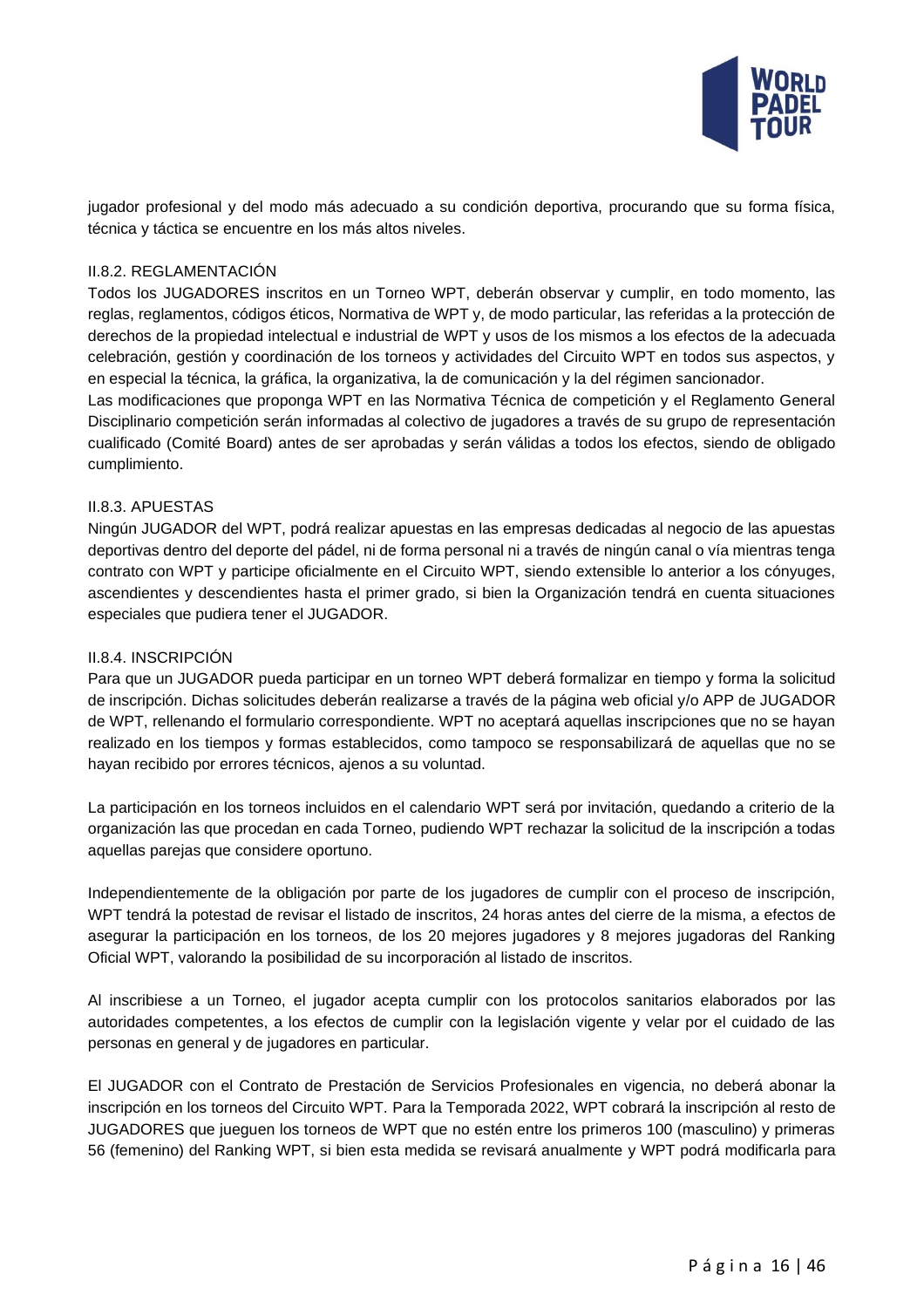

aquellos JUGADORES que no tengan firmado el correspondiente contrato. En cualquier caso, las condiciones para el pago de la inscripción (procedimientos, coste, etc), serán comunicadas a los jugadores a través de la APP Jugador (ficha técnica torneo).

Las fechas de apertura y cierre de inscripción serán las siguientes:

Torneos en España:

- Fecha de apertura de Inscripción: 15 días antes del cierre de inscripción, (excepto que previamente se indique otra fecha y/o WPT modifique tal fecha y lo anuncie en la APP de Jugador).
- Fecha de cierre inscripción: la inscripción quedará cerrada a las 12:00 del jueves de la semana anterior al comienzo del cuadro final de la competición, (excepto que previamente se indique otra hora y/o fecha y/o WPT modifique dichas condiciones y lo anuncie en la APP de Jugador)
- Plazo de Reclamación y Sorteo: Una vez cerrada la inscripción se publicará un listado provisional con las parejas inscritas. Habrá un plazo de 4 horas (hasta el jueves a las 16,00 horas) para posibles reclamaciones. Una vez finalizado este plazo y una vez decididas las parejas definitivas inscritas al torneo, no podrá haber ninguna reclamación y se procederá a realizar el sorteo, salvo que, en la página web, APP de Jugador o calendario oficial WPT, se indique otra hora y/o fecha. Será WPT, a través de su Departamento Deportivo, quien decida sobre cualquier incidencia.
- Coachs: el plazo para la acreditación de coach (2 por parejas), cerrará los días viernes anteriores al inicio de la competición a las 14:00, salvo que:
	- o se informe expresamente de otra fecha a través de los cauces habituales (App, Web. etc)
	- o por alguna determinada razón, los horarios no hayan sido publicados con antelación al cierre del plazo de acreditación, por lo que los jugadores podrán solicitar por escrito, la modificación de los coachs acreditados, hasta 24 hs antes del inicio de su primer partido (siempre y cuando hayan acreditado al menos 1 coach en tiempo y forma)
	- o se traté de parejas de invitación (wildcards) que podrán acreditar a sus coachs hasta 24 hs antes del inicio de su primer partido, a través al Departamento Deportivo WPT.

Torneos fuera de España:

Las aperturas y cierres de inscripción, y la fecha del sorteo serán publicados e informados a través de la página web oficial WPT y la APP del JUGADOR, con el suficiente tiempo de antelación, y atendiendo a las necesidades del Calendario (procurando evitar superposición de fechas).

Lesiones: solo para los torneos que se celebran fuera de España en los que el cierre de inscripción se establezca con más de tres semana de antelación al comienzo del Cuadro Final, y ante el caso en que uno de los componentes de una pareja ya apuntada y clasificada para el Cuadro Final, sufra una lesión ( una vez finalizada la Fase Previa) que le impida jugar el torneo, su compañero podrá elegir uno nuevo según las condiciones establecidas para el Lucky Loser Individual ( Ver III.2.7. Lucky Loser)

Dichas fechas y plazos podrán ser modificados siempre y cuando favorezcan la dinámica de la competición y se informe a los colectivos con el suficiente tiempo de antelación (en cualquier caso, siempre antes de la apertura de inscripción de los torneos)

No se permitirán cambios de pareja una vez realizada la inscripción, no permitiendo WPT una inscripción nueva de los jugadores implicados, excepto en casos especiales que analizará WPT y que el jugador deberá justificar. Estos cambios sólo serán autorizados para los jugadores afectados por esta circunstancia. Doble Validación: los jugadores deberán apuntarse en los torneos a través de los cauces habituales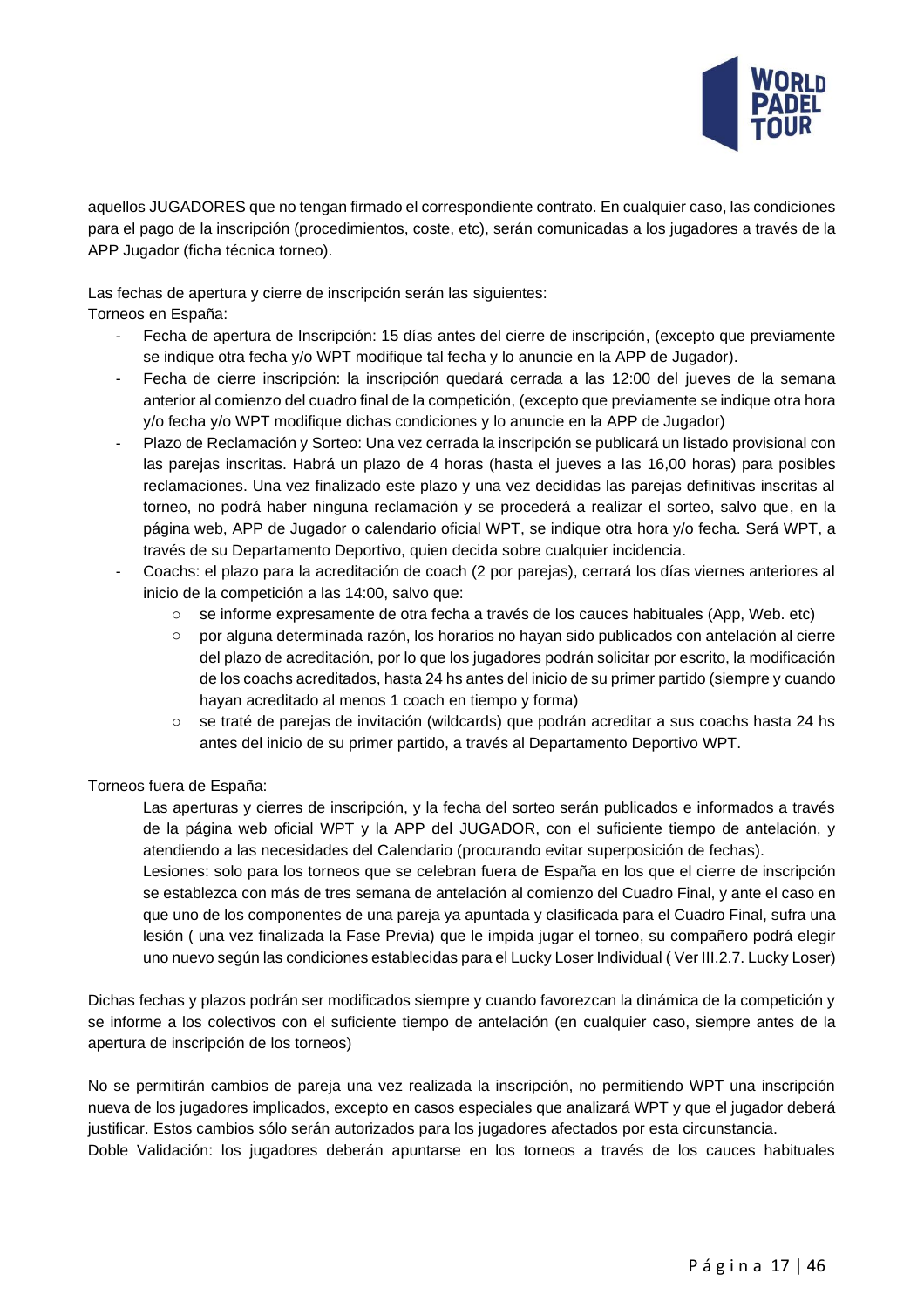

(web/APP), y una vez llevado a cabo este proceso, cada integrante de la pareja, recibirá un correo en el cual tiene la oportunidad de confirmar o rechazar la inscripción (este proceso también lo puede hacer en la APP, en el apartado "confirmaciones pendientes").

IMPORTANTE:

- Solo en el caso que uno de los dos jugadores rechace la inscripción, podrá apuntarse con otro compañero.

- Todas las inscripciones que suban al listado de inscritos, serán confirmadas de forma automática, 24 hs. antes del cierre de inscripción. A partir de ese momento, las nuevas inscripciones se considerarán ya confirmadas.

Estas condiciones podrán ser nuevamente valoradas a lo largo de la temporada por petición de los correspondientes colectivos.

Una vez cerrada la inscripción (a excepción del citado caso de lesión en los Torneos celebrados fuera de España), bajo ningún concepto se permitirá un cambio o sustitución de JUGADORES en las parejas. La formación de las mismas, siempre se mantendrá igual a lo largo de toda la Competición. El incumplimiento de esta regla supondrá la descalificación inmediata de la pareja a partir del momento en que se detecte la irregularidad, sin perjuicio de las sanciones que el Comité de Disciplina Deportiva WPT juzgue oportunas.

#### <span id="page-18-0"></span>II.8.5. PARTICIPACIÓN EN OTROS TORNEOS Y EXHIBICIONES:

Todos los JUGADORES, vinculados o suscritos al Contrato de Prestación de Servicios, sin distinción de ranking, podrán jugar única y exclusivamente los siguientes torneos:

- Campeonato de España Absoluto.
- Campeonato de España o de otros países por Equipos.
- Campeonato de Europa.
- Mundial de Selecciones.

Es decir, un total máximo y exclusivo de cuatro (4) campeonatos no organizados por WPT por cada año del contrato al que están suscritos y sin afectación al Calendario WPT.

Los jugadores clasificados del 1 al 20 y las jugadoras clasificadas del 1 al 8 del ranking oficial WPT, tendrán la exclusividad absoluta de participación en los Torneos por WPT.

Los jugadores clasificados entre la posición 21 en adelante en masculino, y 9 en adelante en femenino, podrán jugar cualquier torneo cumpliendo con las normas WPT salvo circuitos que pudieran ser competencia directa de WPT. La presente autorización quedará sin efecto con carácter inmediato en el caso de que el JUGADOR en cuestión alcance en el Ranking WPT el puesto número 20 o superior en masculino o el puesto número 8 o superior en femenino.

Para todo lo relacionado con la participación en otros Torneos, Exhibiciones, Exclusividad, Clinic, etc., esta Normativa se acogerá a los publicado y recogido en el Reglamento de PROCEDIMIENTOS Y PROTOCOLO – JUGADORES).

#### <span id="page-18-1"></span>II.8.6. CONTROLES MÉDICOS Y DE DOPAJE

Controles: Cumplir con las obligaciones deportivas en materia de control del dopaje establecidas en la Ley 3/2013, de 20 de junio, de protección de la salud del deportista y lucha contra el dopaje en la actividad deportiva, o en la normativa que la pudiera sustituir en cada caso, sus normas de desarrollo o complementarias. Someterse a las pruebas médicas, físicas y/o de dopaje que la Organización y demás organismos con competencia en la materia que decidan o tengan establecidos.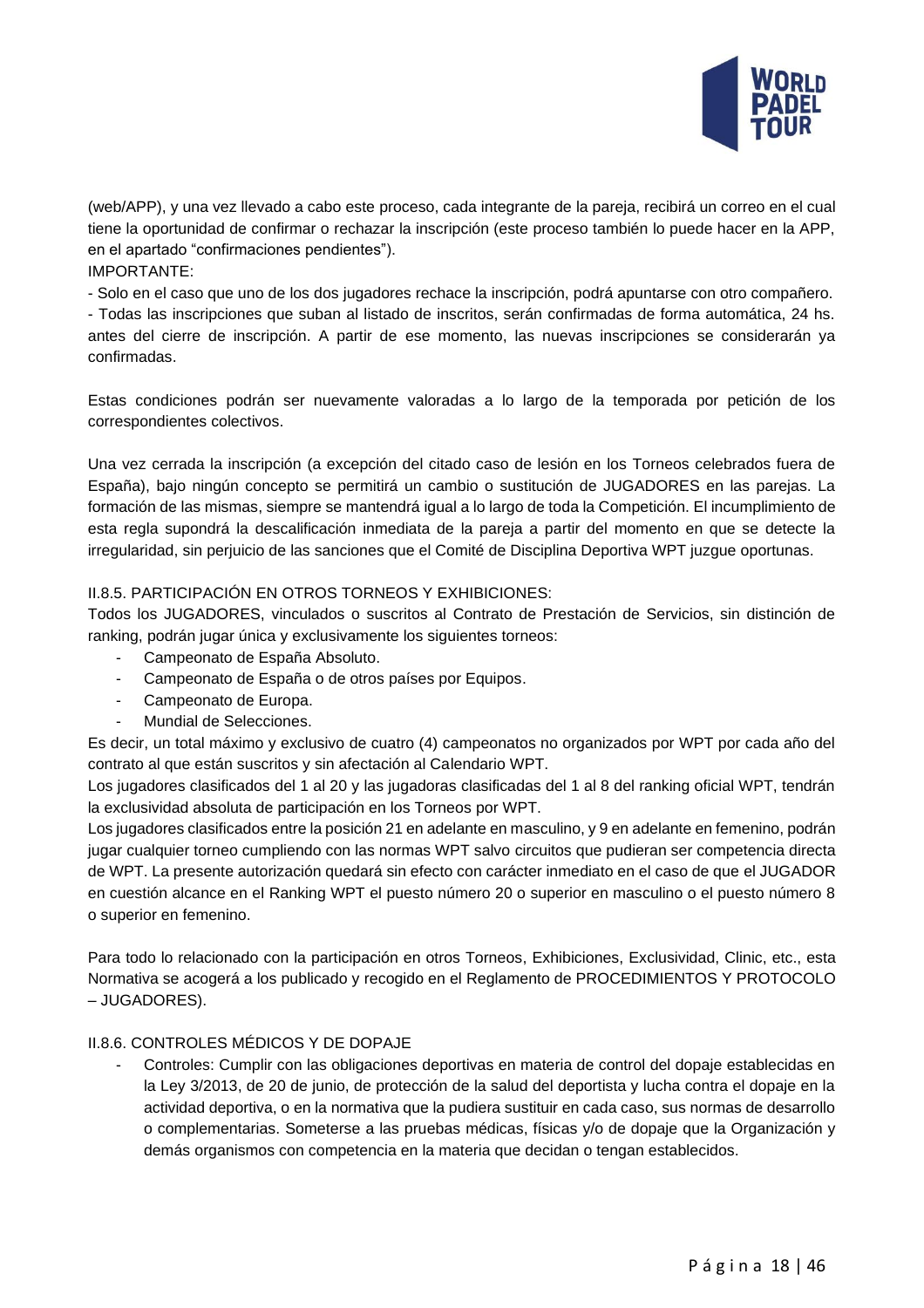

- Comunicación. El JUGADOR deberá comunicar a la autoridad competente, y a la Agencia Española de Protección de la Salud en el Deporte, cualquier circunstancia médica, farmacológica o de cualquier otro tipo que exigiera la obtención de una autorización de uso terapéutico. Asimismo, dicha autorización, o la denegación de la misma debe ser puesta en conocimiento de WPT con anterioridad a la celebración de cualquier prueba o torneo en que vaya a ser utilizada.
- Protocolo de actuación: El JUGADOR es conocedor/a y resulta informado/a de que SPE, de común acuerdo con la AEPS, podrá realizar controles de dopaje en cualquier prueba o torneo oficial de cada temporada de vigencia del presente contrato sin mediar aviso y siguiendo estrictamente el protocolo de actuación de la Agencia, única y exclusiva responsable de este control, en favor de la protección de la salud del JUGADOR.

#### <span id="page-19-0"></span>II.8.7. SEGURO DE SALUD

- El JUGADOR que participe en WPT deberá estar debidamente asegurado durante todo el tiempo en que esté jugando en el Circuito Profesional WPT con cobertura para cualquier contingencia, a título de ejemplo ni limitativo, medico asistencial, incapacidad temporal, total y absoluta, invalidez, asistencia sanitaria, defunción, etc…. La cobertura aseguradora deberá estar sujeta como mínimo a las condiciones de vigencia temporal del presente contrato.
- La búsqueda de la póliza más idónea correspondiente a dichas coberturas será responsabilidad del JUGADOR. La póliza correrá a su cargo.
- La póliza de salud deberá incluir como mínimo la asistencia sanitaria y quirúrgica ordinaria y de urgencia y la hospitalización y estancia en UVI en todo el territorio nacional.
- A principio de cada año deportivo y con el calendario de competiciones de WPT entregado por la Organización, el JUGADOR presentará al Departamento Deportivo la póliza de salud suscrita a los efectos.
- <span id="page-19-1"></span>- El JUGADOR deberá cumplir con aquellas obligaciones que según Ley le sean preceptivas de cara al ejercicio profesional de su actividad deportiva, con Seguridad Social, si procede, o con el régimen que su situación le exija.

#### II.8.8. DESPLAZAMIENTOS

EL JUGADOR se hará cargo del coste de sus viajes, tanto dentro como fuera de España, para participar en el Circuito WPT a excepción de las Exhibiciones y/o torneos promocionales, que correrán a cargo de WPT. WPT colaborará de forma activa con los ocho (8) jugadores de previa que se clasifiquen a última hora para jugar un torneo del Circuito fuera de España. WPT hará los mejores esfuerzos en la gestión y logística de común acuerdo con los citados jugadores, si bien estos serán los responsables de pagar el mejor precio logrado por WPT en las negociaciones mantenidas con los diferentes operadores de viaje.

# <span id="page-19-2"></span>II.9. NORMAS GENERALES PARA LOS JUGADORES

#### <span id="page-19-3"></span>II.9.1. AUTORIZACIÓN DE PARTICIPACIÓN

Sin perjuicio de lo establecido en el apartado II.8., en todo caso, WPT podrá autorizar la participación de algún jugador en determinadas competiciones WPT, aunque aquel no cumpla con los requisitos si considera que beneficia al desarrollo de WPT y su inclusión está debidamente justificada.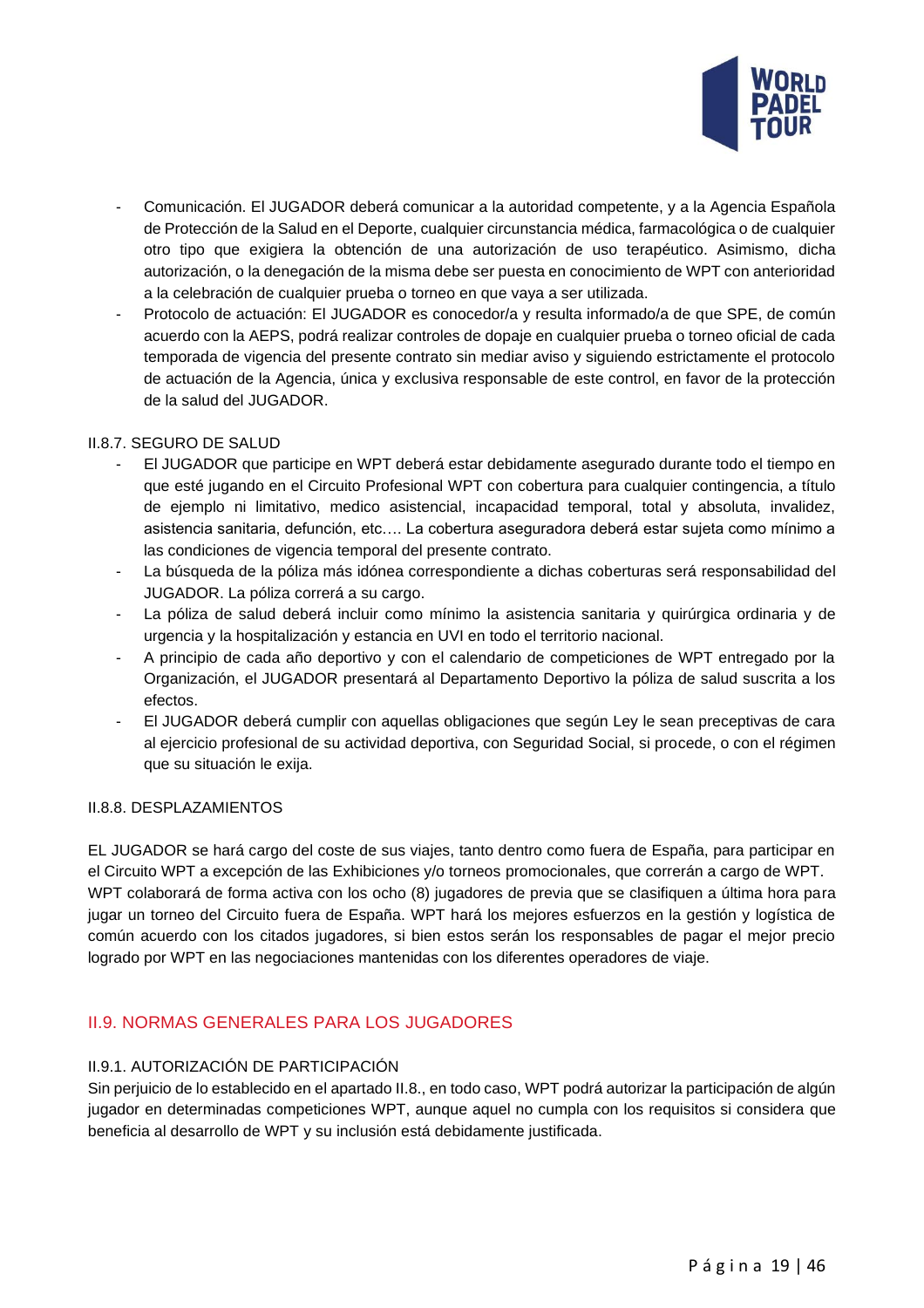

#### <span id="page-20-0"></span>II.9.2. PUNTUACION:

Todos los partidos se disputarán al mejor de 3 sets con tie-break en todos ellos y sistema de Punto de Oro (ver II.9.3.). WPT, podrá cambiar este formato de competición siempre que lo estime oportuno y sea informado con el tiempo de antelación correspondiente.

#### <span id="page-20-1"></span>II.9.3. PUNTO DE ORO:

A partir de la temporada 2020, se introdujo la implementación del método alternativo de puntuación recogido en el Reglamento FIP, conocido como Punto de Oro.

#### El Reglamento FIP recoge:

Método de tanteo "sin ventaja" (Punto de Oro), se puede utilizar este método de puntuación alternativo. Un juego se puntúa de la siguiente manera con el tanteo del sacador cantado en primer lugar:

- ningún punto "cero"
- primer punto "15"
- segundo punto "30"
- tercer punto "40"
- cuarto punto "juego"

Si ambas parejas han ganado tres puntos cada una, se cantará el tanteo de "iguales" y se jugará un punto decisivo denominado punto de oro. La pareja restadora elegirá si quiere recibir el servicio del lado derecho o del lado izquierdo de la pista. Los componentes de la pareja restadora no pueden cambiar de posición para recibir este punto decisivo. La pareja que gane el punto decisivo ganará el juego.

(Condiciones de su puesta en escena recogidas en PROCEDIMIENTOS Y PROTOCOLOS 2022 – COMPETICION)

#### <span id="page-20-2"></span>II.9.4. INSTRUCCIONES:

Durante el transcurso del partido, los JUGADORES no podrán recibir instrucciones relacionadas con el juego por parte de su entrenador acreditado (uno por pareja), salvo en las situaciones recogidas en PROCEDIMIENTOS Y PROTOCOLOS 2022 - ENTRENADORES. Tal situación será considerada como falta Leve y será sancionada, atendiendo lo recogido en los mencionados protocolos.

#### <span id="page-20-3"></span>II.9.5. ACREDITACION DE IDENTIDAD:

En cualquier competición oficial los participantes deberán acreditar, cuando así se lo requiera el Juez Arbitro o cualquier integrante del Departamento Deportivo, su identidad y en general cualquier otra circunstancia directamente relacionada con la competición, mediante la presentación de los documentos oficiales oportunos.

#### <span id="page-20-4"></span>II.9.6. AUSENCIA O NO PARTICIPACION INJUSTIFICADA:

Todos aquellos jugadores que no se inscriban o no participen en las pruebas WPT, incumpliendo las normativas o los acuerdos adoptados en el contrato de prestación de servicios profesionales, sin causa justificada, serán sancionados según lo dispuesto en el Reglamento de Disciplina Deportiva de WPT. WPT podrá exigir la presencia en el torneo del jugador que comunique su ausencia para pasar un reconocimiento médico por personal de la organización (médico y/o fisioterapeuta).

#### <span id="page-20-5"></span>II.9.7. JUSTIFICACION DE BAJA O WO:

Si alguno de los JUGADORES fuese declarado W.O., o si comunicara su baja del torneo una vez realizado el sorteo, deberá justificar su ausencia en el plazo de 48 horas desde su comunicación. Cuando la ausencia se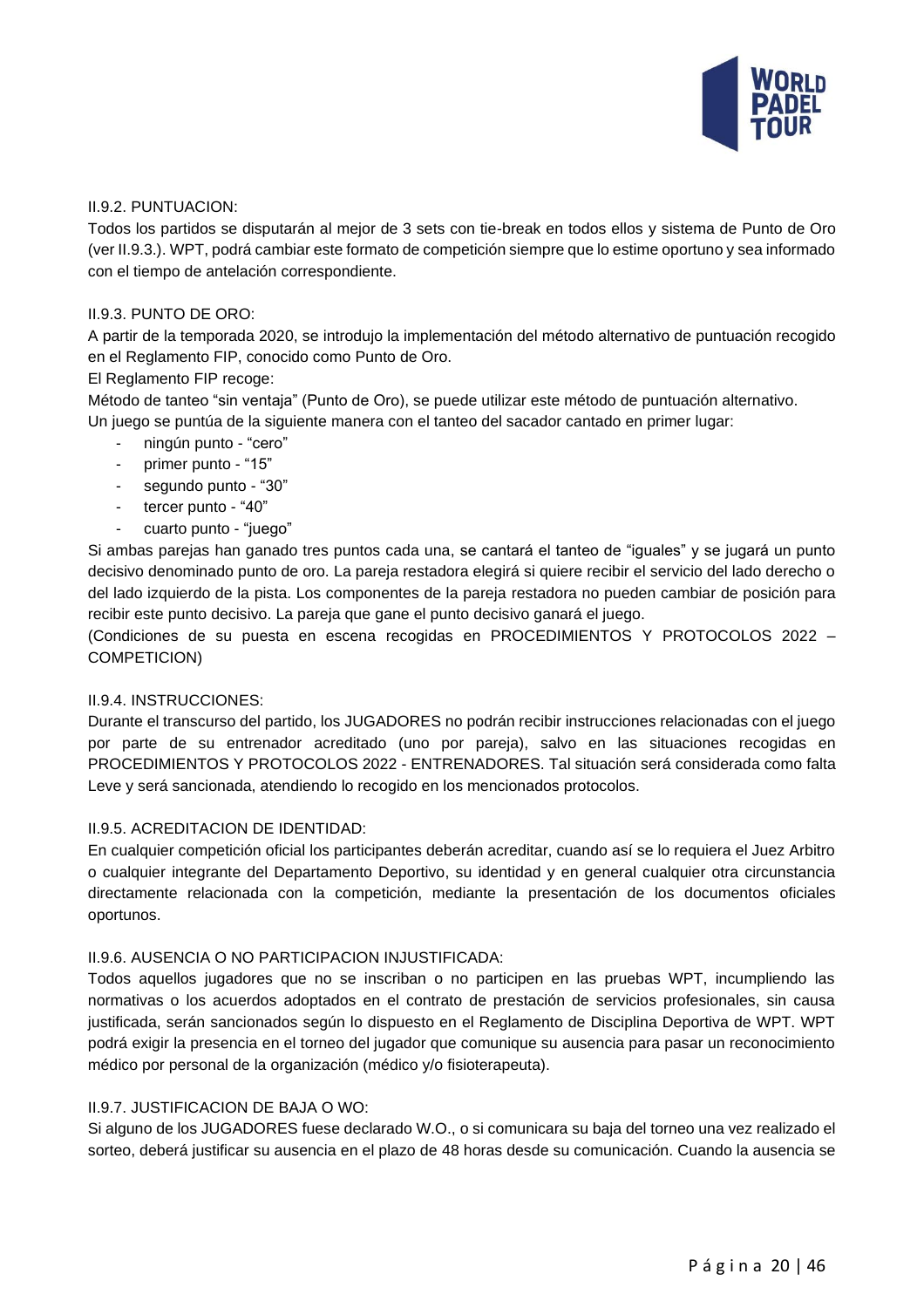

deba a una lesión justificada con un certificado médico, WPT podrá solicitar al JUGADOR que el reconocimiento sea realizado por un médico designado por el propio WPT, siempre y cuando esto no implique para el JUGADOR ningún tipo de gasto (el desplazamiento al torneo si correrá por cuenta del jugador). Si no procediese a justificar su ausencia, o el Comité de Disciplina considerase que las razones expuestas no son suficientes, los dos componentes de la pareja serán sancionados, de acuerdo con lo previsto en el Reglamento de Disciplina Deportiva de WPT. Si la ausencia se debiera a un solo componente de la pareja, solo éste sería sancionado.

#### <span id="page-21-0"></span>II.9.8. ABANDONO INJUSTIFICADO:

Si un jugador debiera abandonar la competición por algún motivo, deberá comunicarlo expresamente (y por escrito) al Departamento Deportivo y árbitros, aportando la justificación pertinente y recibiendo el acuse de recibo correspondiente. En caso contrario, se considerará abandono injustificado y la pareja perderá todo derecho al premio y los puntos del torneo que hubieran alcanzado hasta ese momento.

#### <span id="page-21-1"></span>II.9.9. TEMPORALIDAD DE LESION:

Un JUGADOR en evidente inferioridad física, consecuencia de accidente o lesión producida con anterioridad al calentamiento previo de un partido, no podrá iniciar dicho partido, perdiendo por W.O. y sin derecho a puntos (será WPT, en cualquier caso, a través de la evaluación de su Equipo Médico, quien tenga la potestad de autorizar o no al jugador para iniciar el partido). Si la pareja afectada se hubiese clasificado para participar en una determinada ronda, al haber jugado una ronda anterior, aunque perdiera por W.O., mantendrá el derecho a los puntos obtenidos cuando justifiquen mediante certificado médico la ausencia. Si el JUGADOR participase en el partido será sancionado, de acuerdo con lo previsto en el Reglamento de Disciplina Deportiva de WPT.

Lesiones anteriores: para el caso de jugadores que reaparezcan tras lesión, y a efectos de garantizar un normal desarrollo de la competición, WPT, podrá solicitar que el Equipo Médico Oficial, lleve a cabo una revisión para determinar el grado de recuperación de la correspondiente lesión, y los riesgos de una posible recaída. En el caso que el Equipo Médico, concluya (a través de exámenes médicos y tabla de valoración) que el jugador no está en condiciones de volver a la competición, WPT, valorará, la posibilidad de no aceptar la inscripción del citado jugador, liberando en este caso a su compañero.

#### <span id="page-21-2"></span>II.9.10. ENTREGA DE PREMIO - AUSENCIA INJUSTIFICADA:

Los trofeos y premios correspondientes a los JUGADORES participantes en las finales deberán ser recogidos en el acto de clausura. Si la ausencia del JUGADOR es injustificada, perderá todo derecho a los premios en metálico.

#### <span id="page-21-3"></span>II.9.11. NORMAS DE COMPORTAMIENTO:

El JUGADOR, deberá comportarse de forma cortés y educada durante todo el tiempo que permanezca en el ámbito de cualquier competición incluido los entrenamientos previos, aunque no esté participando en ella o sus partidos hayan concluido, y respetar cualquier persona que se encuentre en la misma, pudiendo ser objeto de sanción ante cualquier mala conducta, ya sea en el mismo torneo (eliminación directa) o a través de apertura de expediente disciplinario.

<span id="page-21-4"></span>II.9.12. ENTRADA Y SALIDA PISTA CENTRAL: Existirá un protocolo de entrada y salida de pista para la disputa de los partidos para el jugador: Dicho protocolo será comunicado al jugador por parte del director de la competición o por parte del departamento deportivo, y deberá ser respetado siempre por parte de todos los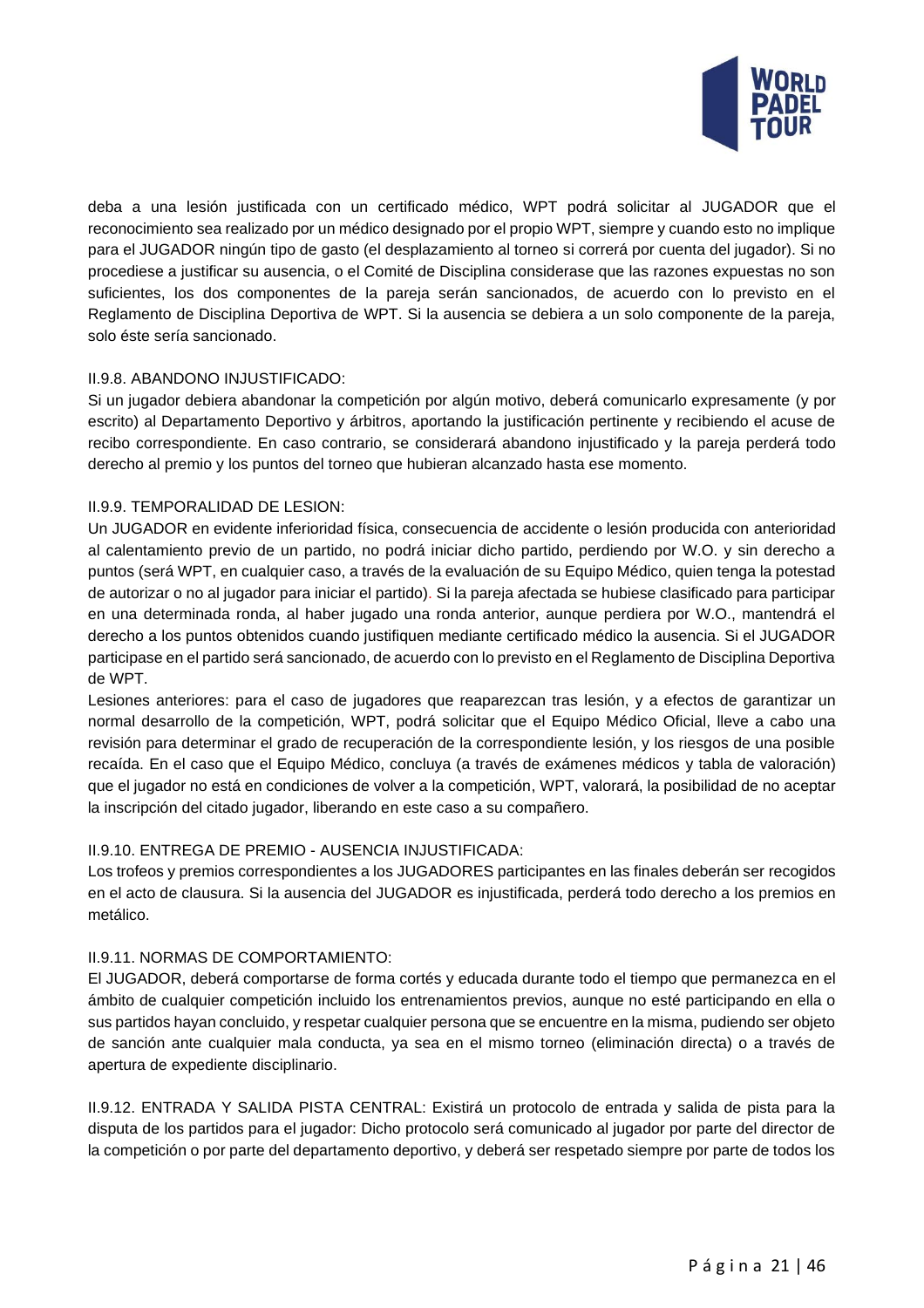

#### JUGADORES (información ampliada en PROCEDIMIENTOS Y PROTOCOLOS 2022 – JUGADORES)

#### <span id="page-22-0"></span>II.9.13. IMAGEN WPT:

Los JUGADORES velarán por la buena imagen de WPT, cuidando que las declaraciones, imágenes o publicaciones que realicen, no deterioren la imagen del mismo. En tal caso, podrán ser sancionados según lo dispuesto en el Reglamento de Disciplina Deportiva de WPT**.**

#### <span id="page-22-1"></span>II.9.14. NORMAS DE VESTIMENTA:

Los JUGADORES deberán participar correctamente equipados, estando sujetos a todo lo estipulado en PROCEDIMIENTOS Y PROTOCOLOS 2022 – JUGADOR – UNIFORMES DE JUEGO y al dossier de uniformes de juego y publicidad (Anexo 4 - Contrato), publicado en la APP de Jugador. El incumplimiento de estas normas, serán sancionadas mediante expediente disciplinario, atendiendo lo contemplado en el Reglamento de Disciplina Deportiva WPT, y según la tabla de penalización publicada en el Reglamento de Procedimientos y Protocolos 2022.

#### <span id="page-22-2"></span>II.9.15. ATENCION A LOS MEDIOS:

Los JUGADORES deberán de atender a los medios oficiales de WPT nada más finalizado un partido. La no asistencia implicará una penalidad estipulada en el Reglamento de Disciplina (condiciones en PROCEDIMIENTOS Y PROTOCOLOS 2022 - JUGADORES).

#### <span id="page-22-3"></span>II.9.16. TRANSPORTE OFICIAL:

El JUGADOR deberá utilizar obligatoriamente en los torneos el transporte oficial, excepto en el caso de tratarse de un JUGADOR con residencia en la localidad o existir razones debidamente justificadas y previa autorización de la Organización (condiciones en PROCEDIMIENTOS Y PROTOCOLOS 2022 - JUGADORES).

#### <span id="page-22-4"></span>II.10. PREMIOS Y CONDICIONES ECONÓMICAS DE LAS COMPETICIONES

#### <span id="page-22-5"></span>II.10.1. PREMIOS

Las cantidades en concepto de premios destinados a los JUGADORES en las Competiciones incluidas en el calendario oficial para el año 2022, responden a las siguientes tablas: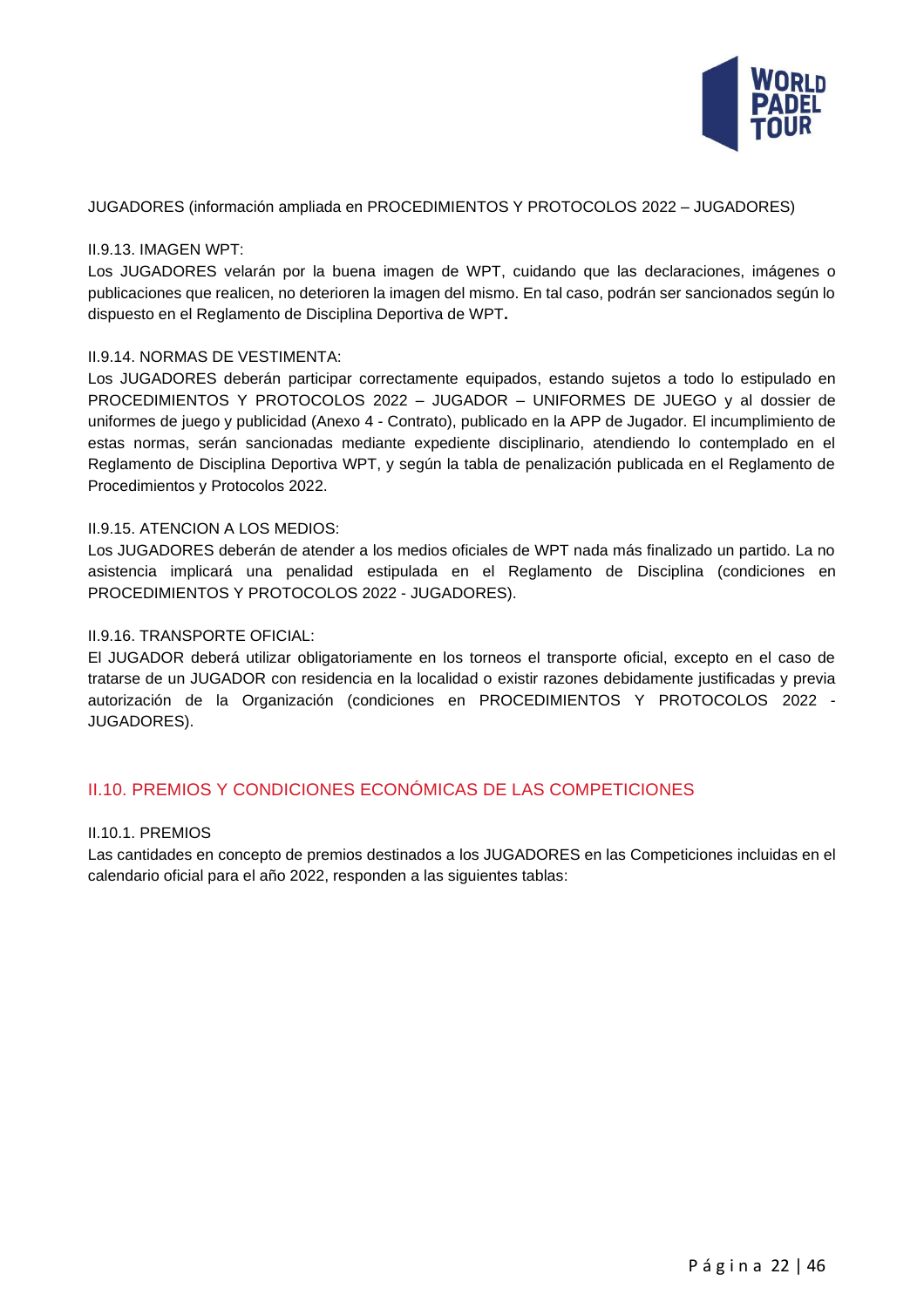

#### **TABLA DE PREMIOS MASCULINOS 2022**

| <b>MASTER</b>       | 112.719,60€       |             | <b>MASCULINO</b> |                  |
|---------------------|-------------------|-------------|------------------|------------------|
| <b>RONDA</b>        | <b>PORCENTAJE</b> | €           | Nº JUG.          | <b>x JUGADOR</b> |
| Campeón             | 20,00%            | 22.543,92   | $\overline{2}$   | 11.271,96        |
| Sub-campeón         | 13,00%            | 14.653,55   | $\overline{2}$   | 7.326,77         |
| 1/2                 | 15,00%            | 16.907,94   | $\overline{4}$   | 4.226,99         |
| 1/4                 | 18,00%            | 20.289,53   | 8                | 2.536,19         |
| 1/8                 | 18,00%            | 20.289,53   | 16               | 1.268,10         |
| 1/16                | 16,00%            | 18.035,14   | 32               | 563,60           |
|                     |                   | 112.719,60€ |                  |                  |
|                     |                   |             |                  |                  |
|                     |                   |             |                  |                  |
| <b>OPEN</b>         | 98.076,79€        |             | <b>MASCULINO</b> |                  |
| <b>RONDA</b>        | <b>PORCENTAJE</b> | €           | Nº JUG.          | x JUGADOR        |
| Campeón             | 20,00%            | 19.615,36   | $\overline{2}$   | 9.807,68         |
| Sub-campeón         | 13,00%            | 12.749,98   | $\overline{2}$   | 6.374,99         |
| 1/2                 | 15,00%            | 14.711,52   | 4                | 3.677,88         |
| 1/4                 | 18,00%            | 17.653,82   | 8                | 2.206,73         |
| 1/8                 | 18,00%            | 17.653,82   | 16               | 1.103,36         |
| 1/16                | 13,50%            | 13.240,37   | 24               | 551,68           |
| Perdedor 1/4 Previa | 2,50%             | 2.451,92    | 8                | 306,49           |

| <b>CHALLENGER</b> | 35.000,00€        |            | <b>MASCULINO</b> |                   |
|-------------------|-------------------|------------|------------------|-------------------|
| <b>RONDA</b>      | <b>PORCENTAJE</b> | €          |                  | Nº JUG. x JUGADOR |
| Campeón           | 19,00%            | 6.650,00   | $\overline{2}$   | 3.325,00          |
| Sub-campeón       | 11,00%            | 3.850,00   | $\overline{z}$   | 1.925,00          |
| 1/2               | 13,00%            | 4.550,00   | 4                | 1.137,50          |
| 1/4               | 17,00%            | 5.950,00   | 8                | 743,75            |
| 1/8               | 19,00%            | 6.650,00   | 16               | 415,63            |
| 1/16              | 21,00%            | 7.350,00   | 24               | 306,25            |
|                   |                   | 35.000,00€ |                  |                   |

| <b>MASTER FINAL</b> | 118.087,20€       |             | <b>MASCULINO</b> |                   |
|---------------------|-------------------|-------------|------------------|-------------------|
| <b>RONDA</b>        | <b>PORCENTAJE</b> | €           |                  | Nº JUG. x JUGADOR |
| Campeón             | 30,00%            | 35.426,16   | $\overline{z}$   | 17.713,08         |
| Sub-campeón         | 20,00%            | 23.617,44   | $\overline{2}$   | 11.808,72         |
| 1/2                 | 21,00%            | 24.798,31   | 4                | 6.199,58          |
| 1/4                 | 27,00%            | 31.883,54   | 8                | 3.985,44          |
| Reserva             | 2,00%             | 2.361,74    | $\overline{z}$   | 1.180,87          |
|                     |                   | 118.087,20€ |                  |                   |
|                     |                   |             |                  |                   |

#### **TABLA DE PREMIOS FEMENINOS 2022**

| <b>MASTER</b>       | 112.719,60€       |             | <b>FEMENINO</b> |                   | <b>CHALLENGER</b>   | 35.000,00 €       |             | <b>FEMENINO</b> |                   |
|---------------------|-------------------|-------------|-----------------|-------------------|---------------------|-------------------|-------------|-----------------|-------------------|
| <b>RONDA</b>        | <b>PORCENTAJE</b> | €.          |                 | Nº JUG. x JUGADOR | <b>RONDA</b>        | <b>PORCENTAJE</b> | €           |                 | Nº JUG. x JUGADOR |
| Campeona            | 19,70%            | 22.205,76   | $\overline{2}$  | 11.102,88         | Campeona            | 18,70%            | 6.545,00    | $\overline{2}$  | 3.272,50          |
| Sub-campeona        | 12,70%            | 14.315,39   | $\overline{2}$  | 7.157,69          | Sub-campeona        | 10,70%            | 3.745,00    | $\overline{2}$  | 1.872,50          |
| 1/2                 | 14,70%            | 16.569,78   | $\overline{4}$  | 4.142,45          | 1/2                 | 12,70%            | 4.445,00    | 4               | 1.111,25          |
| 1/4                 | 17,70%            | 19.951,37   | 8               | 2.493,92          | 1/4                 | 16,90%            | 5.915,00    | 8               | 739,38            |
| 1/8                 | 17,70%            | 19.951,37   | 16              | 1.246,96          | 1/8                 | 19,00%            | 6.650,00    | 16              | 415,63            |
| 1/16                | 15,70%            | 17.696,98   | 32              | 553,03            | 1/16                | 20,00%            | 7.000,00    | 24              | 291,67            |
| Perdedor 1/4 Previa | 1,80%             | 2.028,95    | 8               | 253,62            | Perdedor 1/4 Previa | 2,00%             | 700,00      | 8               | 87,50             |
|                     |                   | 112.719,60€ |                 |                   |                     |                   | 35.000.00€  |                 |                   |
| <b>OPEN</b>         |                   |             |                 |                   |                     |                   |             |                 |                   |
|                     | 98.076,79€        |             | <b>FEMENINO</b> |                   | <b>MASTER FINAL</b> | 118.087,20€       |             | <b>FEMENINO</b> |                   |
| <b>RONDA</b>        | <b>PORCENTAJE</b> | $\epsilon$  |                 | Nº JUG. x JUGADOR | <b>RONDA</b>        | <b>PORCENTAJE</b> | €           |                 | Nº JUG. x JUGADOR |
| Campeona            | 20,00%            | 19.615,36   | $\overline{2}$  | 9.807,68          | Campeona            | 30,00%            | 35.426,16   | $\overline{2}$  | 17.713,08         |
| Sub-campeona        | 13,00%            | 12.749,98   | $\overline{2}$  | 6.374,99          | Sub-campeona        | 20,00%            | 23.617,44   | $\overline{2}$  | 11.808,72         |
| 1/2                 | 15,00%            | 14.711,52   | 4               | 3.677,88          | 1/2                 | 21,00%            | 24.798,31   | 4               | 6.199,58          |
| 1/4                 | 18,00%            | 17.653,82   | 8               | 2.206,73          | 1/4                 | 27,00%            | 31.883,54   | 8               | 3.985,44          |
| 1/8                 | 18,00%            | 17.653,82   | 16              | 1.103,36          | Reserva             | 2,00%             | 2.361,74    | $\overline{2}$  | 1.180,87          |
| 1/16                | 13,50%            | 13.240,37   | 24              | 551,68            |                     |                   | 118.087,20€ |                 |                   |
| Perdedor 1/4 Previa | 2,50%             | 2.451,92    | 8               | 306,49            |                     |                   |             |                 |                   |

**Las presentes Tablas han sido actualizadas con el IPC 2021. y podrán ser modificadas atendiendo situaciones excepcionales (pandemia) a través de acuerdos y adendas consensuados entre WPT y los colectivos de Jugadoras y Jugadores.**

<span id="page-23-0"></span>**Del mismo modo, las presentes tablas podrán ser también modificadas (siempre al alza), ante la implementación de nuevos formatos de competición (consensuando nuevos repartos porcentuales con los respectivos colectivos a través del Comité Board correspondiente).**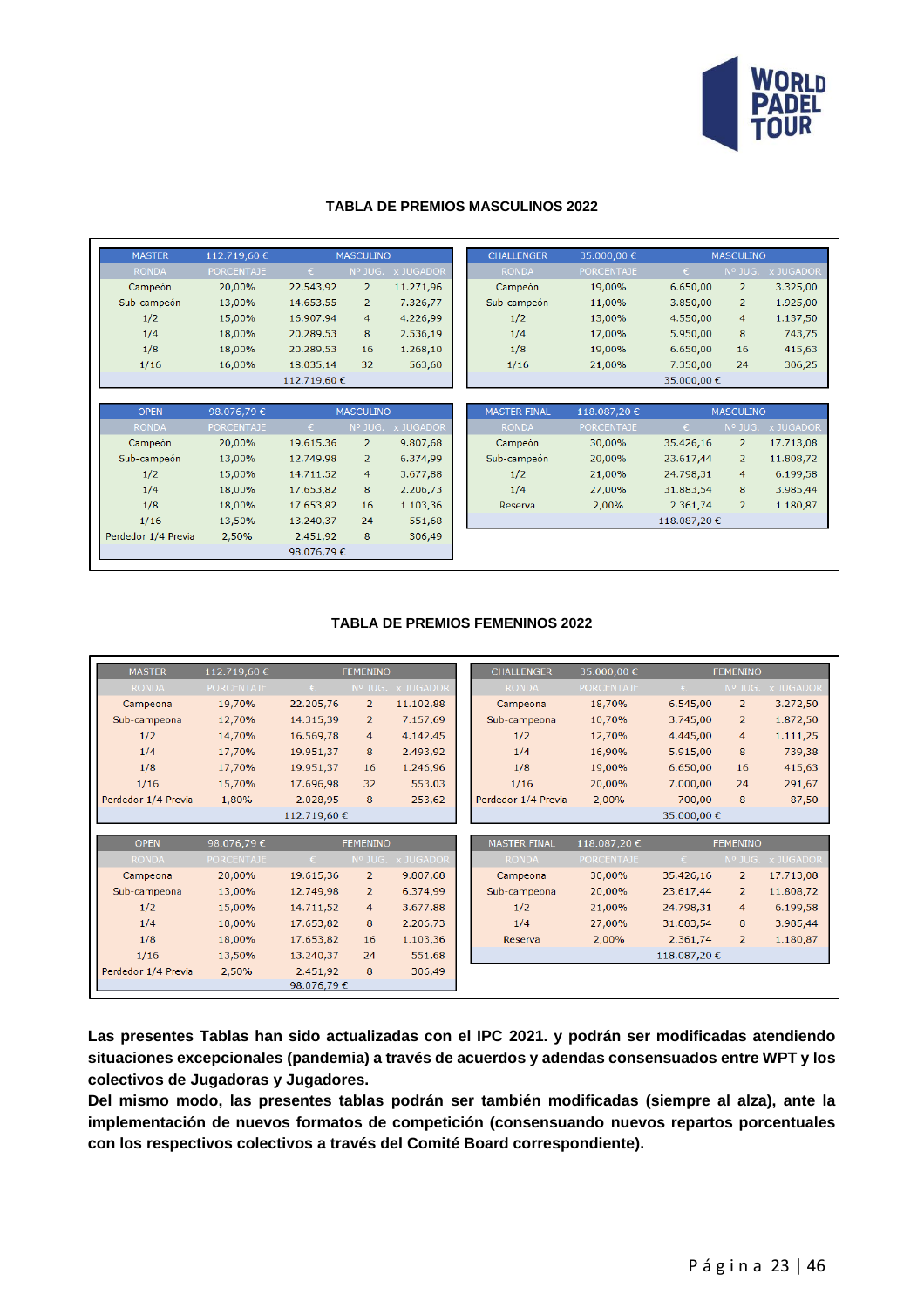

#### II.10.2. FACTURACION Y DERECHO A COBRO

Las facturas correspondientes a cualquier premio deberán enviarse a la organización (Departamento Administrativo: [ajimenezn@worldpadeltour.com](mailto:ajimenezn@worldpadeltour.com) - pcarrascog@worldpadeltour.com) en un plazo máximo de 30 días desde la finalización del torneo. Si el JUGADOR no lo hiciera perderá el derecho a cobrar el premio correspondiente.

#### <span id="page-24-0"></span>II.10.3. PAGO ANUAL FIJO

<span id="page-24-1"></span>Para la Temporada 2022, el Pago Anual fijo en relación con la participación del JUGADOR en el Circuito WPT, según lo recogido y acordado en el Contrato de Prestación de Servicios vigente (a efectos de facturación, los jugadores podrán solicitar las tablas de referencia a los Departamentos Deportivo o Administrativo WPT).

# **CAPITULO III. DISPOSICIONES TÉCNICAS**

#### <span id="page-24-2"></span>III.1. NORMATIVAS TECNICAS GENERALES

#### <span id="page-24-3"></span>III.1.1. NULIDAD:

Todas las Competiciones deberán ajustarse a lo dispuesto en esta Normativa Técnica. En caso de comprobarse alguna irregularidad o infracción (en los plazos de reclamación establecidos), la Competición podrá ser declarada nula a efectos clasificatorios.

#### <span id="page-24-4"></span>III.1.2. BOLA OFICIAL:

Todas las Competiciones incluidas en el calendario WPT se jugarán con la pelota que WPT designe como oficial.

#### **Tipos de Bolas:**

#### *Categoría Masculina:*

Los cambios de pelotas son obligatorios en los partidos correspondientes a la Fase Previa y al Cuadro Final (en fase de Pre-Previa con condiciones especiales).

Se mantiene la utilización de dos tipos de pelota en 2022: "Head Pro" y "Head Pro-S".

- En Pista Central (Césped Rizado):
	- ‣ Más de 500 metros de altura sobre nivel del mar: se utilizará la pelota "Head Pádel Pro", se jugará con 4 pelotas y con cambio a los 7 y 9 juegos.
	- ‣ Con menos de 500 metros sobre el nivel del mar: se utilizará la pelota "Head Pádel Pro-S", se jugará con 4 pelotas y con cambio a los 7 y 9 juegos.
- En el Club:
	- ‣ Se utilizará la pelota "Head Pádel Pro", se jugará con 3 pelotas y cambio a los 7/9 juegos.
	- ‣ Para los partidos correspondientes a la Fase de Pre-previa, el cambio de bolas se llevará a cabo, solo en el caso de disputar un tercer set.
	- ‣ En el caso de utilización de pistas con césped rizado en el club, se tendrá en cuenta el mismo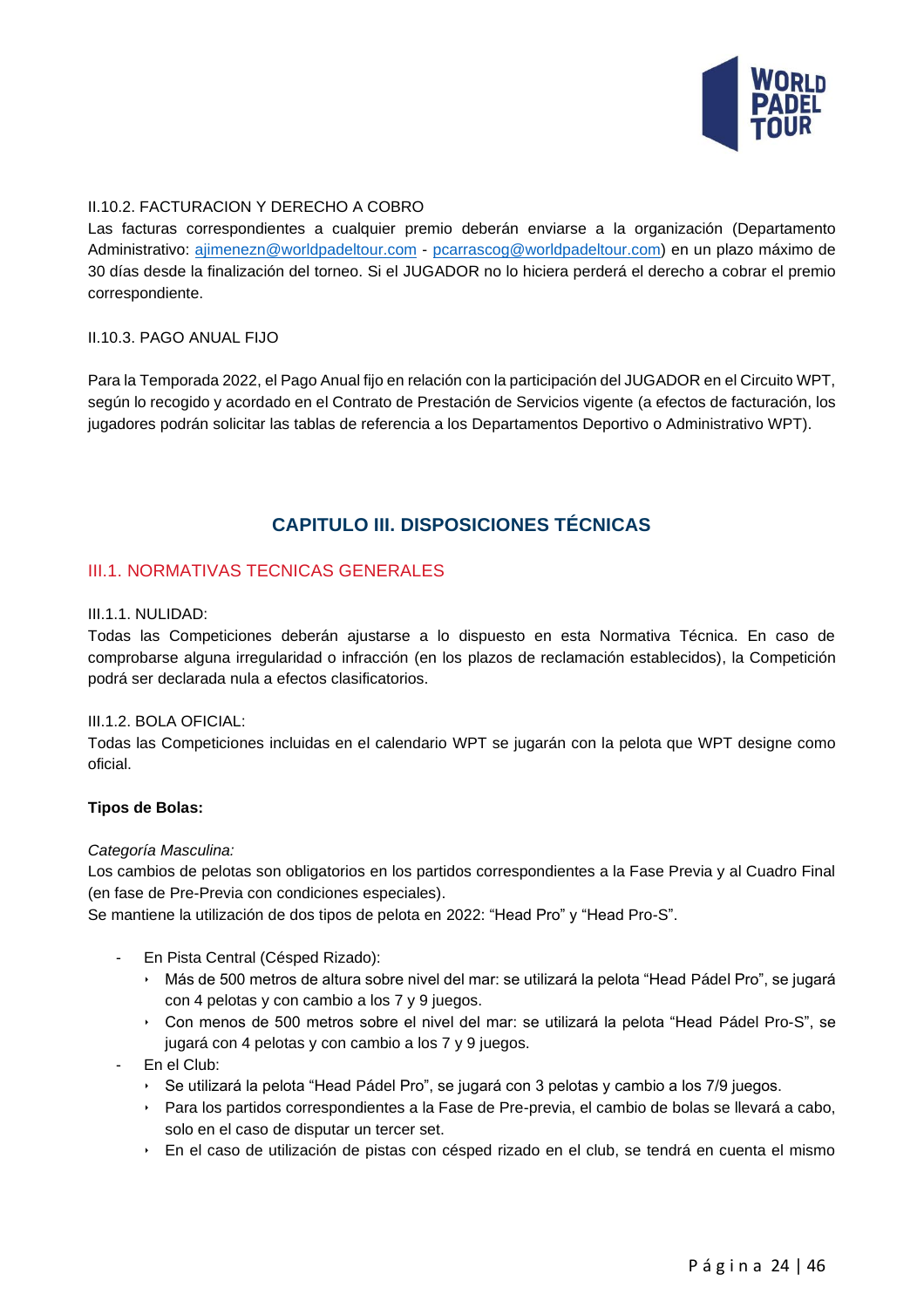

criterio de altura que con la Pista Central y se jugará con 4 bolas.

#### *Categoría femenina:*

Los cambios de pelotas son obligatorios en los partidos correspondientes a la Fase Previa y al Cuadro Final, a los 7 y 9 juegos. En la Fase Pre-previa, el cambio de bolas se llevará a cabo, solo en el caso de disputar un tercer set.

En todos los torneos y rondas se usará la pelota **HEAD Pádel Pro-S**. Cuando los partidos de disputen en suelo con "césped rizado", se jugará con 4 pelotas.

Para cualquier situación especial (alteraciones en las condiciones de juego), y a efectos garantizar un normal desarrollo de la Competición, WPT, tendrá la potestad de valorar y modificar estas condiciones.

Tabla Explicativa:

| <b>MASCULINA</b>             | <b>TIPO BOLAS</b> | <b>Nº BOLAS</b> | <b>TIPO BOLAS</b> | Nº BOLAS |               |
|------------------------------|-------------------|-----------------|-------------------|----------|---------------|
|                              | $500 +$           |                 | $500 -$           |          | <b>CAMBIO</b> |
| <b>PABELLON</b>              | <b>PRO</b>        |                 |                   |          | 7/9           |
| <b>CLUB RIZADO</b>           | <b>PRO</b>        |                 |                   |          | 7/9           |
| <b>CLUB NO RIZADO</b>        | <b>PRO</b>        | 3               | <b>PRO</b>        |          | 7/9           |
| <b>PRE PREVIAS RIZADO</b>    | <b>PRO</b>        |                 |                   |          | 3 SET         |
| <b>PRE PREVIAS NO RIZADO</b> | <b>PRO</b>        |                 | <b>PRO</b>        |          | 3 SET         |

| <b>FEMENINA</b>              | <b>TIPO BOLAS</b> | Nº BOLAS | <b>TIPO BOLAS</b> | Nº BOLAS      |       |
|------------------------------|-------------------|----------|-------------------|---------------|-------|
|                              |                   | $500 +$  | $500 -$           | <b>CAMBIO</b> |       |
| <b>PABELLON</b>              |                   |          |                   |               | 7/9   |
| <b>CLUB RIZADO</b>           |                   |          |                   |               | 7/9   |
| <b>CLUB NO RIZADO</b>        |                   |          |                   |               | 7/9   |
| <b>PRE PREVIAS RIZADO</b>    |                   |          |                   |               | 3 SET |
| <b>PRE PREVIAS NO RIZADO</b> |                   |          |                   |               | 3 SET |

Situaciones Excepcionales:

En casos puntuales de extrema excepcionalidad WPT, podrá modificar las condiciones anteriormente expuestas a efectos de garantizar el normal desarrollo de las competiciones.

Condiciones, situaciones especiales e incidencias, consultar PROCEDIMIENTOS Y PROTOCOLOS 2022 - ARBITRAJE - JUEZ DE SILLA – Responsabilidades).

WPT podrá estudiar y consensuar sugerencias recibidas por parte de los respectivos Comité Board en relación a las presentes condiciones, valorando su aplicación inmediata en las respectivas competiciones.

#### <span id="page-25-0"></span>III.2 SORTEO DE LAS COMPETICIONES

#### <span id="page-25-1"></span>III.2.1. SORTEO

El sorteo será público y lo realizará WPT, los jueves de la semana anterior al inicio del cuadro final de la competición, a las 16:00 (excepto que previamente se indique otra hora y/o fecha). A fin de obtener registro informatizado del sorteo de los cuadros, el mismo se llevará a cabo a través del Sistema de Gestión WPT,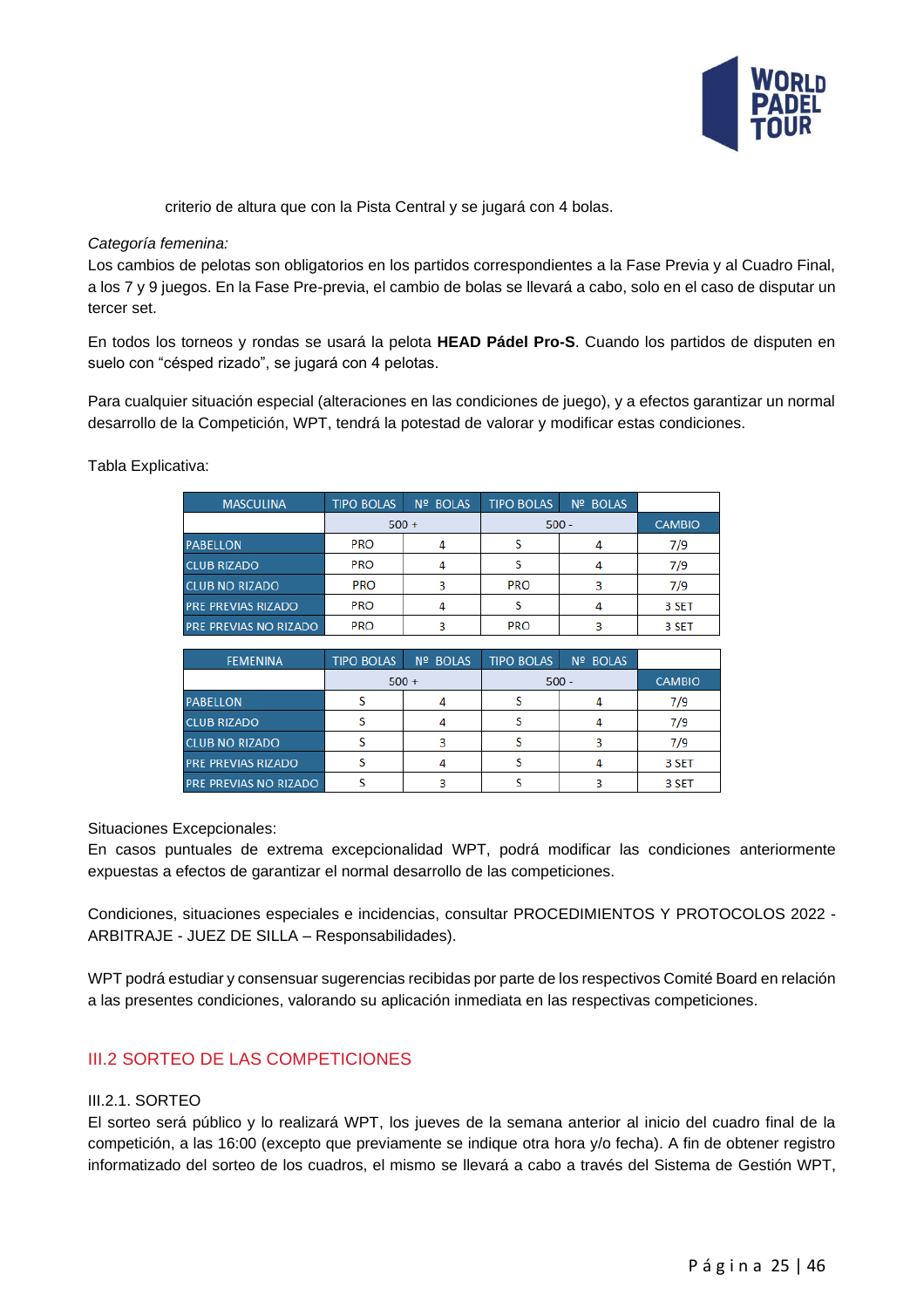

utilizando como referencia el Ranking Oficial WPT (actualizado en enero de 2022).

Una vez realizado el sorteo, se abrirá un plazo hasta el día siguiente a las 12:00 hs (viernes excepto que previamente haya indicado otra hora y/o fecha), para detectar la existencia de cualquier error en el sorteo de alguno de los cuadros (categorías), en tal caso, tras la constatación del mismo, se procederá a realizar las correspondientes correcciones o un nuevo sorteo.

#### <span id="page-26-0"></span>III.2.2. EXCLUSIONES

No podrá entrar en sorteo un JUGADOR:

- Descalificado/a o sancionado/a.
- Cuya inscripción no llegue correctamente en tiempo y forma.
- Que forme parte de una pareja cuya solicitud de inscripción no haya sido aceptada.

#### <span id="page-26-1"></span>III.2.3. TIPOS DE CUADROS

En el Formato de Competición actual, las Competiciones estarán compuestas por cuadros de Fases Finales (Cuadro Final), de Fases Previa y Fases Pre-previas. Las Competiciones tendrán cuadros abiertos de Fase Final y Fase Previa. El Cuadro Final en categoría masculina estará formado por 32 parejas en los torneos Masters, 28 en los torneos Open y en los torneos Challenger (en estos últimos, no podrán participar los jugadores que ocupen las primeras 12 posiciones del ranking WPT).

En la categoría femenina, el Cuadro Final será de 32 parejas en los Master y 28 parejas en Open y Challenger (en los Torneos Challenger, no podrán participar las jugadoras que ocupen las primeras 8 posiciones del ranking WPT).

#### **Cuadro Final de 32 parejas – 28+4 (Master masculino y femenino)**

- Composición: Las 28 primeras parejas por ranking clasificadas directamente, de las que una puede ser un wild card de WPT (dos en Pruebas fuera de España), y las 4 parejas ganadoras de los cuartos de final de la fase previa.
- Cabezas de serie: 1 y 2 fijos, 3 y 4 sorteados entre sí; 5, 6, 7 y 8, también sorteados entre sí y las restantes parejas sorteadas junto con las cuatro de la fase previa.

#### **Cuadro Final de 28 parejas – 24+4 (Open y Challenger masculino y femenino)**

- Composición: Las 24 primeras parejas por ranking clasificadas directamente, de las que una puede ser un wild card de WPT (dos en Pruebas fuera de España), y las 4 parejas ganadoras de los cuartos de final de la fase previa.
- Cabezas de serie: 1 y 2 fijos, 3 y 4 sorteados entre sí; 5, 6, 7 y 8, también sorteados entre sí y las restantes parejas sorteadas junto con las cuatro de la fase previa. Los cabezas de serie 1, 2, 3 y 4, saldrán exentos de jugar la primera ronda.

#### **Cuadro de Fase Previa 16+8 (Torneos Masculinos) (\*)**

- Composición: 16 parejas clasificadas directamente y 8 parejas del Cuadro de Pre-Previa.
- Cabezas de serie: Para este cuadro, se establecerá el sistema de doble número de cabezas de serie. Las parejas entre los puestos 29 al 44 en categoría Masters) y 25 al 40 (en categoría Open y en categoría Challenger) por ranking se colocarán en octavos de final del cuadro de la Fase Previa. De estas 16 parejas, 8 serán cabezas de serie y por lo tanto exentas y se colocarán de la siguiente forma: 1 y 2 fijas, 3 y 4 sorteadas entre sí; 5, 6, 7 y 8 también sorteadas entre sí. El resto de las parejas (las 8 provenientes de pre-previa y las 8 restantes de previa) serán colocadas por sorteo.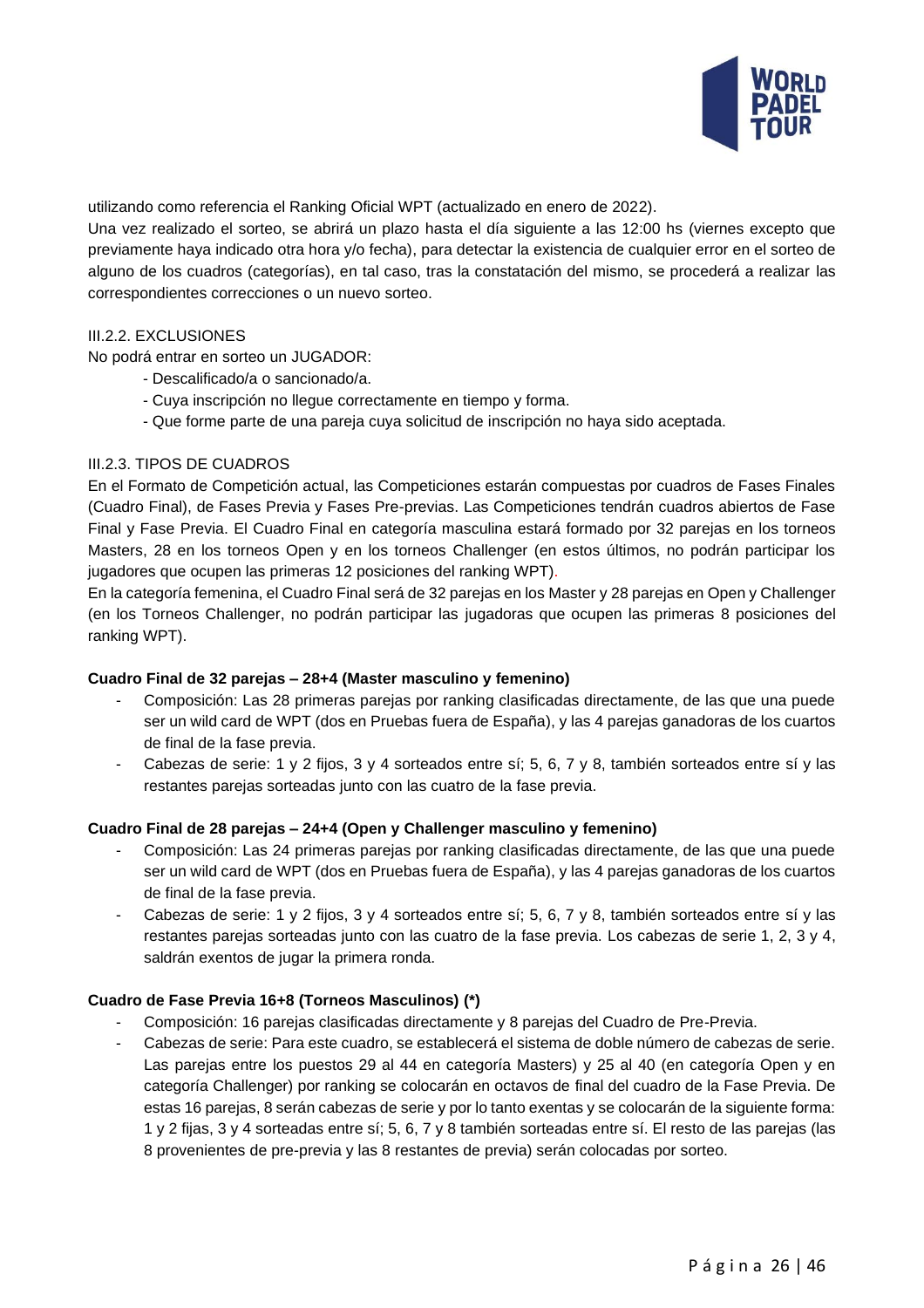

Las 4 parejas ganadoras de los cuartos de final de la Fase Previa se clasificarán para el Cuadro Final.

#### **Cuadro de Fase Previa 8+8 (Torneos Femeninos) (\*\*)**

- Composición: 8 parejas clasificadas directamente (cabezas de serie) y 8 parejas del Cuadro de Pre-Previa.
- Cabezas de serie: Para este cuadro, se establecerá el sistema de doble número de cabezas de serie. Las parejas entre los puestos 29 al 36 (en categoría Masters) y 25 al 32 (en categoría Open o en categoría Challenger) por ranking se colocarán en octavos de final del cuadro de la Fase Previa. Estas 8 parejas serán cabezas de serie y se colocarán de la siguiente forma: 1 y 2 fijas, 3 y 4 sorteadas entre sí; 5, 6, 7 y 8 también sorteadas entre sí.
- Las 4 parejas ganadoras de los cuartos de final de la Fase Previa se clasificarán para el Cuadro Final.

#### **Cuadro de Fase Pre-Previa**

- Composición: Resto de parejas no clasificadas por ranking en el Cuadro Final ni en el Cuadro de Fase Previa, de las que un máximo de tres en categoría femenina y un máximo de cuatro en categoría masculina pueden ser un wild card (ver apartado WILD CARD) de WPT. Cabezas de serie: El número de cabezas de serie será el resultado de dividir entre cuatro el número de parejas participantes en dicho nivel, redondeando hacia arriba o hacia abajo la potencia de dos más cercana al resultado de la división. En caso de idéntica proximidad siempre se escogerá la más baja. En la modalidad femenina, para esta Fase se duplicará el número de cabezas de serie resultante (para un máximo de 24 parejas).
- Las ocho parejas ganadoras de los octavos de final de la fase Pre-Previa se clasificarán para la fase Previa.

(\*) (\*\*) En los torneos que se disputen fuera de España, las Fase Previas, podrán llevarse a cabo bien en la misma Ciudad de la sede, o bien en territorio español, siempre bajo la misma Normativa estipulada para las Previas de los Torneos organizados en España.

#### **Torneos Clasificatorios para Competiciones Fuera de España (Previas Locales)**

El formato de este Torneo Clasificatorio (Previas Locales), será únicamente contemplado en los Torneos celebrados fuera de España donde las fases de clasificación se disputen en territorio español, con el objeto de definir la pareja que acceda al cuadro final a través del wild-card recibido. Podrá celebrarse con cuadros abiertos o cerrados, según defina el Promotor local. La participación en los mismos deberá cumplir los requisitos expuestos en el punto IV.3.2.

En todo momento, WPT, podrá evaluar, normar y aprobar, nuevos formatos de competición para este tipo de torneos, bien propuestos por la Organización local o por el propio Departamento Deportivo.

#### <span id="page-27-0"></span>III.2.4. CONFECCIÓN DE CUADROS:

El cabeza de serie número 1 irá colocado en la línea superior del cuadro y el cabeza de serie número 2 en la inferior. El resto de cabezas de serie se colocará en el cuadro de la siguiente manera:

- Los cabezas de serie 3 y 4 sortearán su colocación (en las posiciones establecidas en la tabla explicativa), no pudiéndose encontrar con el 1 y el 2 hasta la semifinal.
- Los cabezas de serie 5, 6, 7 y 8, cuando los haya, sortearán su colocación (en las posiciones establecidas en la tabla explicativa), no pudiéndose enfrentar a otro cabeza de serie hasta los cuartos de final, ni entre sí hasta las semifinales.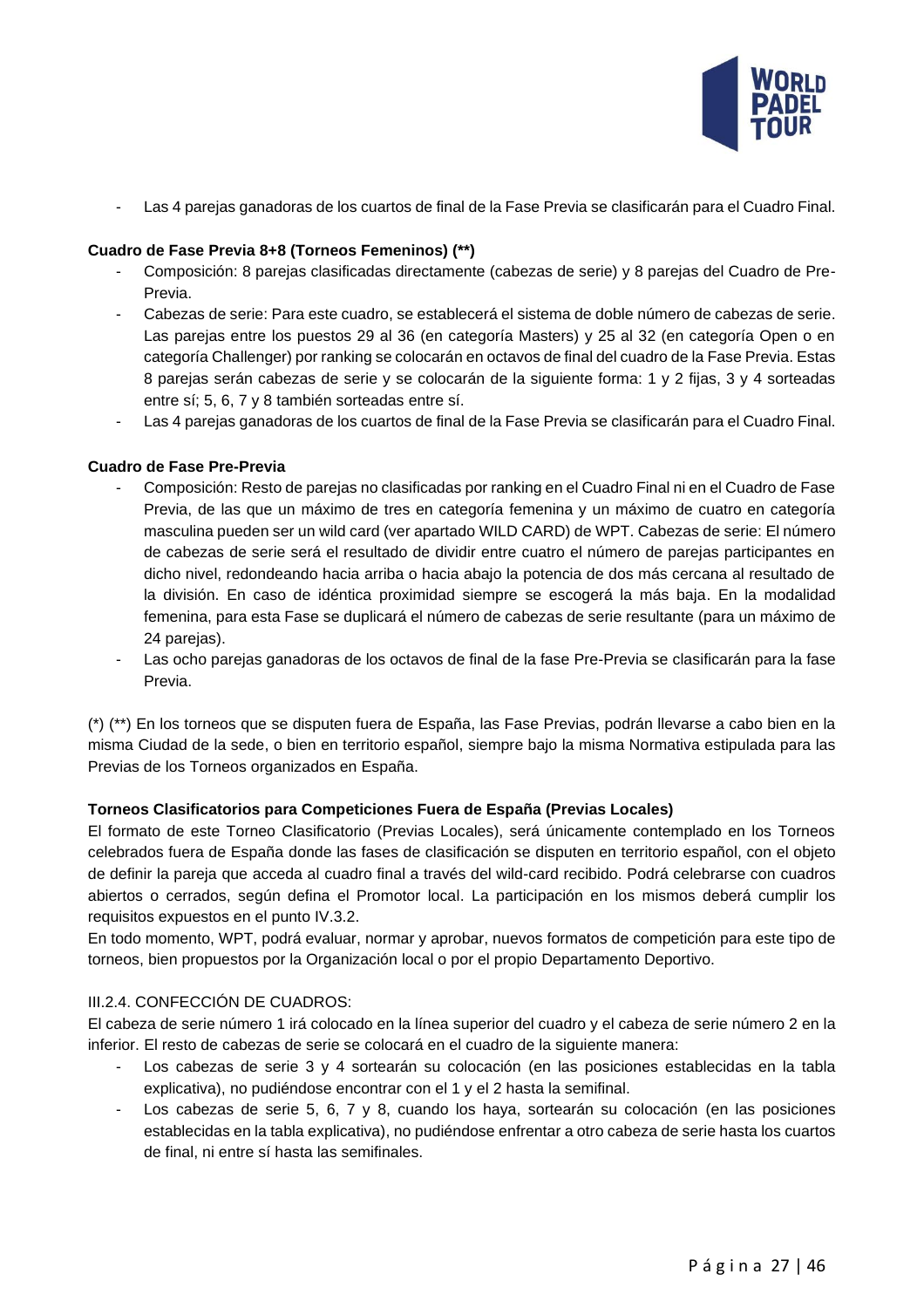

- El resto de parejas sorteará su colocación.
- En los cuadros de Pre-previa se mantendrá el mismo criterio, aun cuando pueda haber un mayor número de cabezas de serie.
- Los cuatro clasificados de la fase Previa que se clasifiquen para el Cuadro Final sortearán su posición en el cuadro, y sus puestos deberán estar marcados mediante letras (A, B, C y D) en dicho Cuadro Final.

Las ocho parejas clasificadas desde la fase Pre-Previa pasarán a la ronda de octavos de final 16 avos de final del cuadro de la fase Previa y sortearán sus posiciones en ese cuadro, sus puestos deberán estar marcados mediante letras (A, B, C, D, E, F, G y H) en el cuadro de Previa**.**

Tabla Explicativa:

# TIPOS DE CUADROS DE LA COMPETICIÓN 2021

<span id="page-28-0"></span>

| MASTER (m)                                               |                                                 |                                       |  |  |  |  |  |
|----------------------------------------------------------|-------------------------------------------------|---------------------------------------|--|--|--|--|--|
| CUADRO PRINCIPAL (28+4 ABCD)                             | CUADRO PREVIA (16+8 ABCDEFGH)                   | CUADRO PRE-PREVIA (RESTO PAREJAS)     |  |  |  |  |  |
|                                                          | Dobles cabezas de serie                         |                                       |  |  |  |  |  |
| $1$ al $28 + ABCD$                                       | 29 al 44 + ABCDEFGH                             | Máximo 56 PAREJAS                     |  |  |  |  |  |
| cs 1 linea 1                                             | cs 1 linea 1 exento                             |                                       |  |  |  |  |  |
| cs 2 linea 32                                            | cs 2 línea 32 exento                            |                                       |  |  |  |  |  |
| cs 3/4 linea por sorteo 16 ó 17                          | cs 3/4 línea por sorteo 16 ó 17 y exentos       |                                       |  |  |  |  |  |
| cs 5/6/7/8 linea por sorteo 8-9-24-25                    | cs 5/6/7/8 línea por sorteo 8-9-24-25 y exentos |                                       |  |  |  |  |  |
| Resto del 9 al 28 + ABCD por sorteo en las líneas libres |                                                 |                                       |  |  |  |  |  |
|                                                          | EL CUADRO FINALIZA EN 1/4 (ABCD)                | "EL CUADRO FINALIZA EN 1/8 (ABCDEFGH) |  |  |  |  |  |
| TOTAL 3 CUADROS 100 PAREJAS                              |                                                 |                                       |  |  |  |  |  |

| OPEN (m) CHALLENGER (m)                                  |                                                 |                                      |  |  |  |  |  |
|----------------------------------------------------------|-------------------------------------------------|--------------------------------------|--|--|--|--|--|
| CUADRO PRINCIPAL 24 + 4 (ABCD)                           | CUADRO PREVIA (16+8 ABCDEFGH)                   | CUADRO PRE-PREVIA (RESTO PAREJAS)    |  |  |  |  |  |
|                                                          | Dobles cabezas de serie                         |                                      |  |  |  |  |  |
| $1$ al 24 + ABCD                                         | 25 AL 40 + ABCDEFGH                             | Máximo 56 PAREJAS                    |  |  |  |  |  |
| cs 1 linea 1 exento                                      | cs 1 linea 1 exento                             |                                      |  |  |  |  |  |
| cs 2 linea 32 exento                                     | cs 2 línea 32 exento                            |                                      |  |  |  |  |  |
| cs 3/4 linea por sorteo 16 ó 17 exentos                  | cs 3/4 línea por sorteo 16 ó 17 y exentos       |                                      |  |  |  |  |  |
| cs 5/6/7/8 linea por sorteo 8-9-24-25                    | cs 5/6/7/8 línea por sorteo 8-9-24-25 y exentos |                                      |  |  |  |  |  |
| Resto del 9 al 24 + ABCD por sorteo en las líneas libres |                                                 |                                      |  |  |  |  |  |
|                                                          | EL CUADRO FINALIZA EN 1/4 (ABCD)                | EL CUADRO FINALIZA EN 1/8 (ABCDEFGH) |  |  |  |  |  |
| TOTAL 3 CUADROS 96 PAREJAS                               |                                                 |                                      |  |  |  |  |  |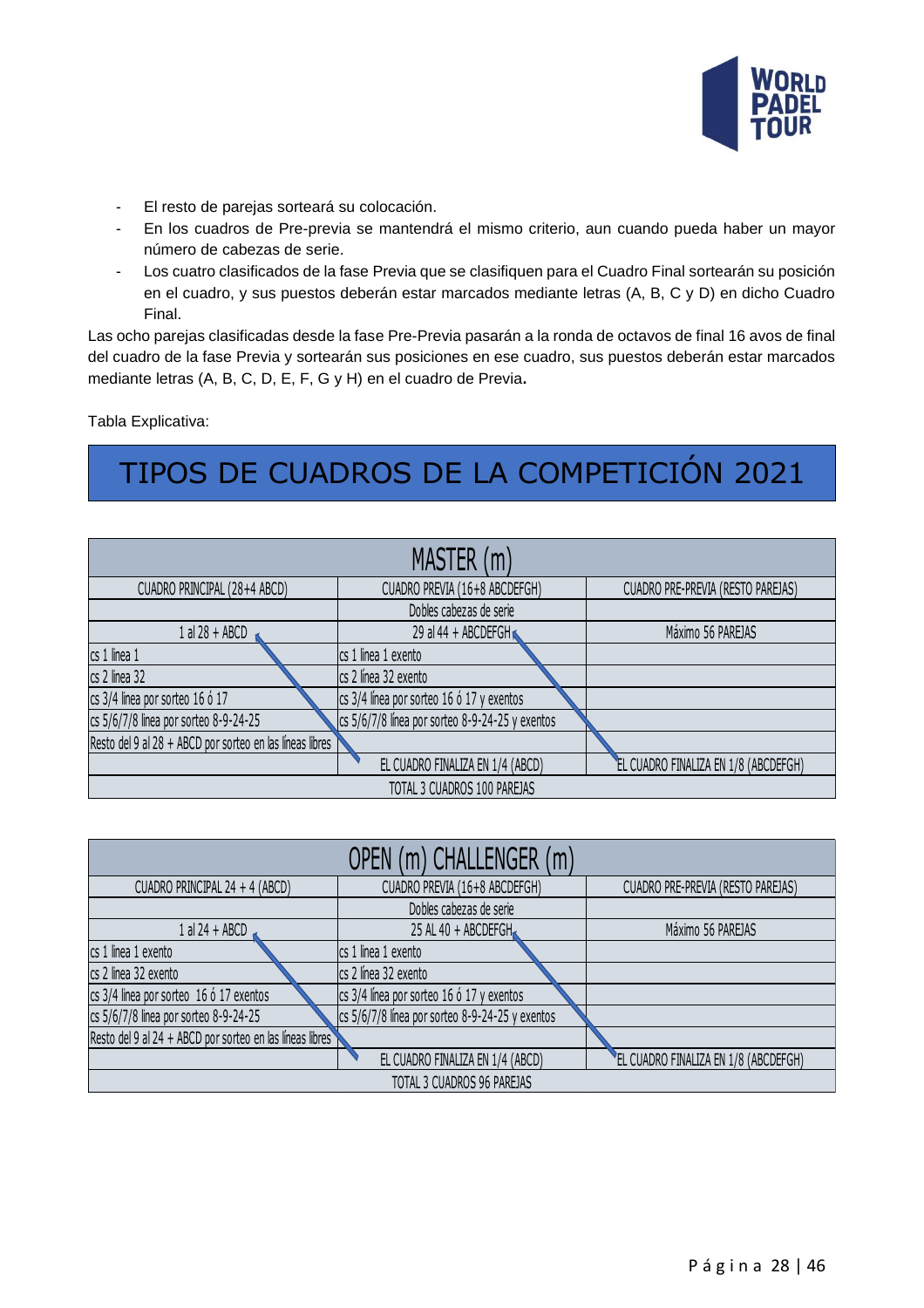

| MASTER (f)                                                                     |                                  |                                       |  |  |  |  |  |
|--------------------------------------------------------------------------------|----------------------------------|---------------------------------------|--|--|--|--|--|
| CUADRO PRINCIPAL 28 + 4 (ABCD)                                                 | CUADRO PREVIA (8+8 ABCDEFGH)     | CUADRO PRE-PREVIA (RESTO PAREJAS)     |  |  |  |  |  |
|                                                                                | Dobles cabezas de serie          | Dobles cabezas de serie               |  |  |  |  |  |
| $1$ al 28 + ABCD                                                               | 29 AL 36 + ABCDEFGH              |                                       |  |  |  |  |  |
| cs 1 linea 1                                                                   | cs 1 linea 1                     | Máximo 24 PAREJAS                     |  |  |  |  |  |
| cs 2 linea 32                                                                  | cs 2 línea 16                    |                                       |  |  |  |  |  |
| cs 3/4 linea por sorteo 16 ó 17                                                | cs 3/4 línea por sorteo 8 ó 9    |                                       |  |  |  |  |  |
| cs 5/6/7/8 linea por sorteo 8-9-24-25<br>cs 5/6/7/8 linea por sorteo 4-5-12-13 |                                  |                                       |  |  |  |  |  |
| Resto del 9 al 28 + ABCD por sorteo en las líneas libres                       |                                  |                                       |  |  |  |  |  |
|                                                                                | EL CUADRO FINALIZA EN 1/4 (ABCD) | "EL CUADRO FINALIZA EN 1/8 (ABCDEFGH) |  |  |  |  |  |
| TOTAL 3 CUADROS 60 PAREJAS                                                     |                                  |                                       |  |  |  |  |  |

*En el caso que el límite de parejas apuntadas sea de 64, se modificará proporcionalmente la tabla explicativa del cuadro de pre-previa (28 parejas – 8 cs.)*

| OPEN (f) / CHALLENGER (f)                                |                                       |                                      |  |  |  |  |  |
|----------------------------------------------------------|---------------------------------------|--------------------------------------|--|--|--|--|--|
| CUADRO PRINCIPAL 24 + 4 (ABCD)                           | CUADRO PREVIA (8+8 ABCDEFGH)          | CUADRO PRE-PREVIA (RESTO PAREJAS)    |  |  |  |  |  |
|                                                          | Dobles cabezas de serie               | Dobles cabezas de serie              |  |  |  |  |  |
| 1 al 24 + ABCD                                           | 25 AL 32 + ABCDEFGH                   |                                      |  |  |  |  |  |
| cs 1 linea 1 exento                                      | Ics 1 linea 1                         | Máximo 24 PAREJAS                    |  |  |  |  |  |
| cs 2 linea 32 exento                                     | cs 2 línea 16                         |                                      |  |  |  |  |  |
| cs 3/4 linea por sorteo 16 ó 17 exentos                  | cs 3/4 línea por sorteo 8 ó 9         |                                      |  |  |  |  |  |
| cs 5/6/7/8 linea por sorteo 8-9-24-25                    | cs 5/6/7/8 línea por sorteo 4-5-12-13 |                                      |  |  |  |  |  |
| Resto del 9 al 24 + ABCD por sorteo en las líneas libres |                                       |                                      |  |  |  |  |  |
|                                                          | EL CUADRO FINALIZA EN 1/4 (ABCD)      | EL CUADRO FINALIZA EN 1/8 (ABCDEFGH) |  |  |  |  |  |
| TOTAL 3 CUADROS 56 PAREJAS                               |                                       |                                      |  |  |  |  |  |

*En el caso que el límite de parejas apuntadas sea de 60, se modificará proporcionalmente la tabla explicativa del cuadro de pre-previa (28 parejas – 8 cs.)*

El Formato de Competición actual, siempre que exista un aumento en la dotación económica de los Torneos, podrá ser valorado y modificado contemplando las siguientes variantes:

- Aumento de participantes en Cuadros Principales
- Ajuste de participantes en Fases Previa y Pre-previa
- Formato de competición cerrado por niveles

En cualquiera de los casos, las modificaciones y el nuevo Formato de Competición, deberán ser informadas y consensuadas con el suficiente tiempo de antelación, con los respectivos colectivos a través de los Comités Boards, (siempre antes de la apertura de inscripción de los torneos) y teniendo en cuenta que las estructuras horarias no modifiquen lo contemplado en esta Normativa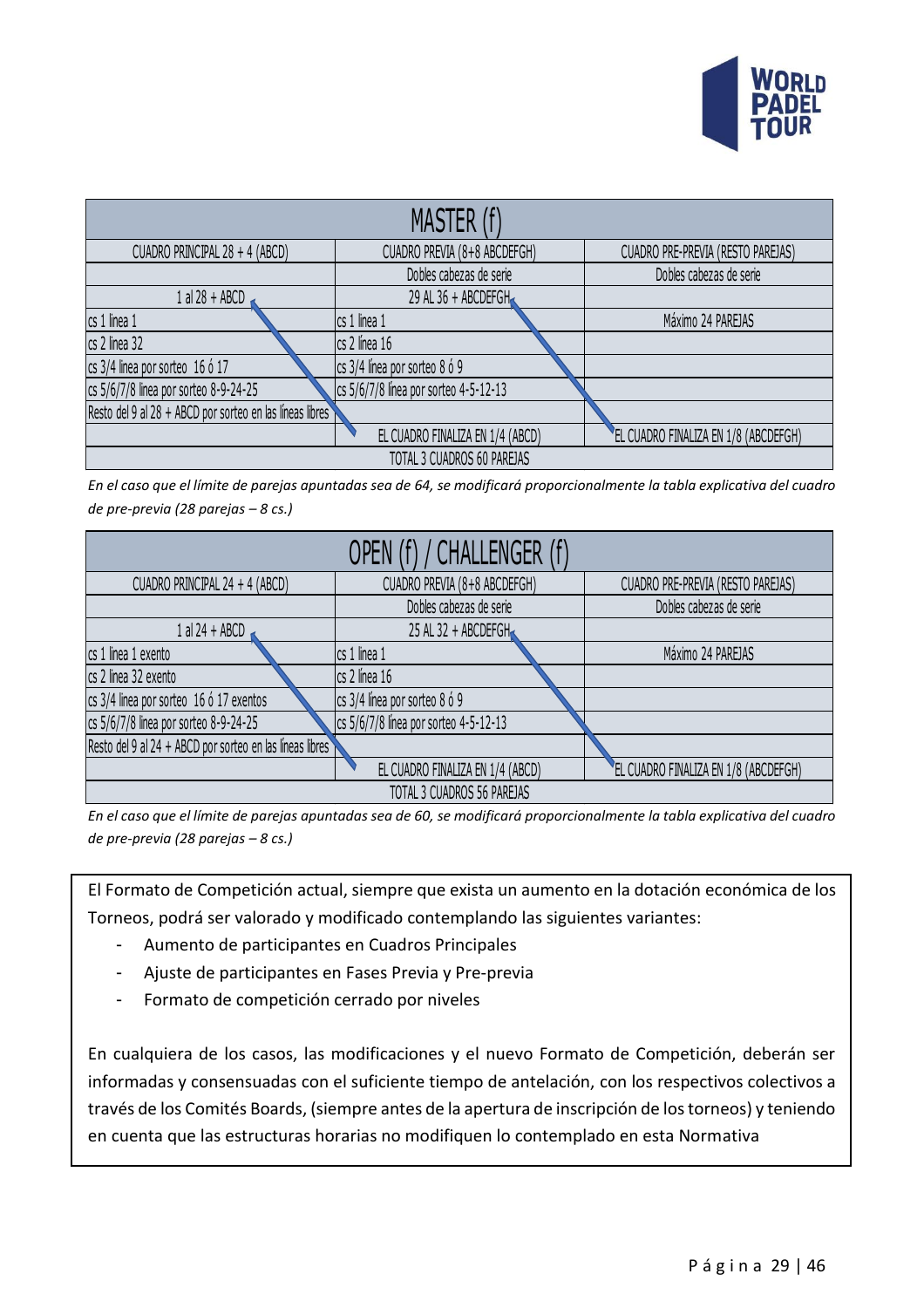

#### III.2.5. CUADROS - NORMAS GENERALES:

- La elección de las cabezas de serie se hará en base al ranking WPT.
- Para conocer los puntos totales de una pareja a efectos de determinación de cabezas de serie, se sumarán puntos de ambos jugadores. El orden de cabezas de serie se establecerá de acuerdo a ese valor.
- Si dos parejas figuran empatadas a puntos en la clasificación, se sorteará el orden entre ellas
- El jugador que no aparezca en la clasificación será considerado como cero puntos.
- Las competiciones se celebrarán por el sistema de eliminatorias directas.
- Cuando las parejas integrantes de un cuadro no sean potencia de dos, se aplicará el sistema de exentos que permita lograr esa potencia en la segunda ronda. Se denominan exentas aquellas parejas que no necesitan jugar la ronda inicial.

Para hallar el número de parejas exentas se restará el total de inscritos de la potencia de dos inmediatamente superior a la del número de inscritos. Estará exenta en primer lugar la pareja cabeza de serie número 1, la segunda sería la pareja cabeza de serie número 2, la tercera exenta la pareja cabeza de serie número 3, y así, sucesivamente.

Si una vez asignados todos los cabezas de serie hubiera aún más exentos a asignar, se dividirá el número de exentos pendientes de asignar en dos partes, situando la mitad en la parte superior del cuadro y la otra mitad en la inferior, rellenando en la parte superior las posiciones libres que estén más altas y en la parte inferior las que estén más bajas, alternativamente. Cuando sean impares, se colocará una más en la parte superior.

#### <span id="page-30-0"></span>III.2.6. WILD CARD

Entendiéndose este término como la invitación a participar en la competición a pesar de que, por su clasificación, no le correspondiera.

La solicitud de wild card (Fase Pre-Previa) deberá hacerse personalmente por la propia pareja y siempre en el plazo máximo de los 7 días previos al cierre de la inscripción a las 12:00 horas por lo general, el jueves de la semana anterior al cierre de inscripción (a menos que la fecha de cierre hubiera sufrido algún cambio, y este haya sido publicado en la Web o APP), rellenando la solicitud correspondiente, habilitada a tales efectos para cada Torneo, en la Web Oficial WPT (www.worldpadeltour.com). Para que la solicitud pueda ser registrada, será necesario rellenar todos los campos de carácter "obligatorio" habilitados en la solicitud.

Para que WPT pueda conceder un wild card, deberá ser aprobado por su Comisión Delegada - BOARD (ver I.2.), teniendo en cuenta que solo serán contemplados para las fases de pre-previa y cuadro final (contemplando siempre el formato actual de competición).

Una vez concedidos y comunicados los wild cards, será el propio jugador el encargado de verificar que su inscripción ha subido al listado de inscritos del correspondiente torneo, debiendo avisar a la Organización de cualquier incidencia, antes del cierre de inscripción. Del mismo modo, deberá ser conocedor de la Normativa y Protocolos vigentes, a efectos de poder cumplir con todos los aspectos recogidos en tales documentos.

En la Fase de Pre previa, WPT podrá conceder un máximo de tres wild cards en categoría femenina y un máximo de cuatro en categoría masculina (no existe un mínimo obligatorio). En la modalidad Femenina estas cantidades de wild cards, se podrán ampliar, dependiendo si entiende la Organización WPT, que esto pueda resultar beneficioso para el desarrollo de la Competición y el propio Circuito (inclusive, teniendo la potestad de elevar a 60 en categoría Open y 64 en categoría Master, la cantidad máxima de parejas ya establecida en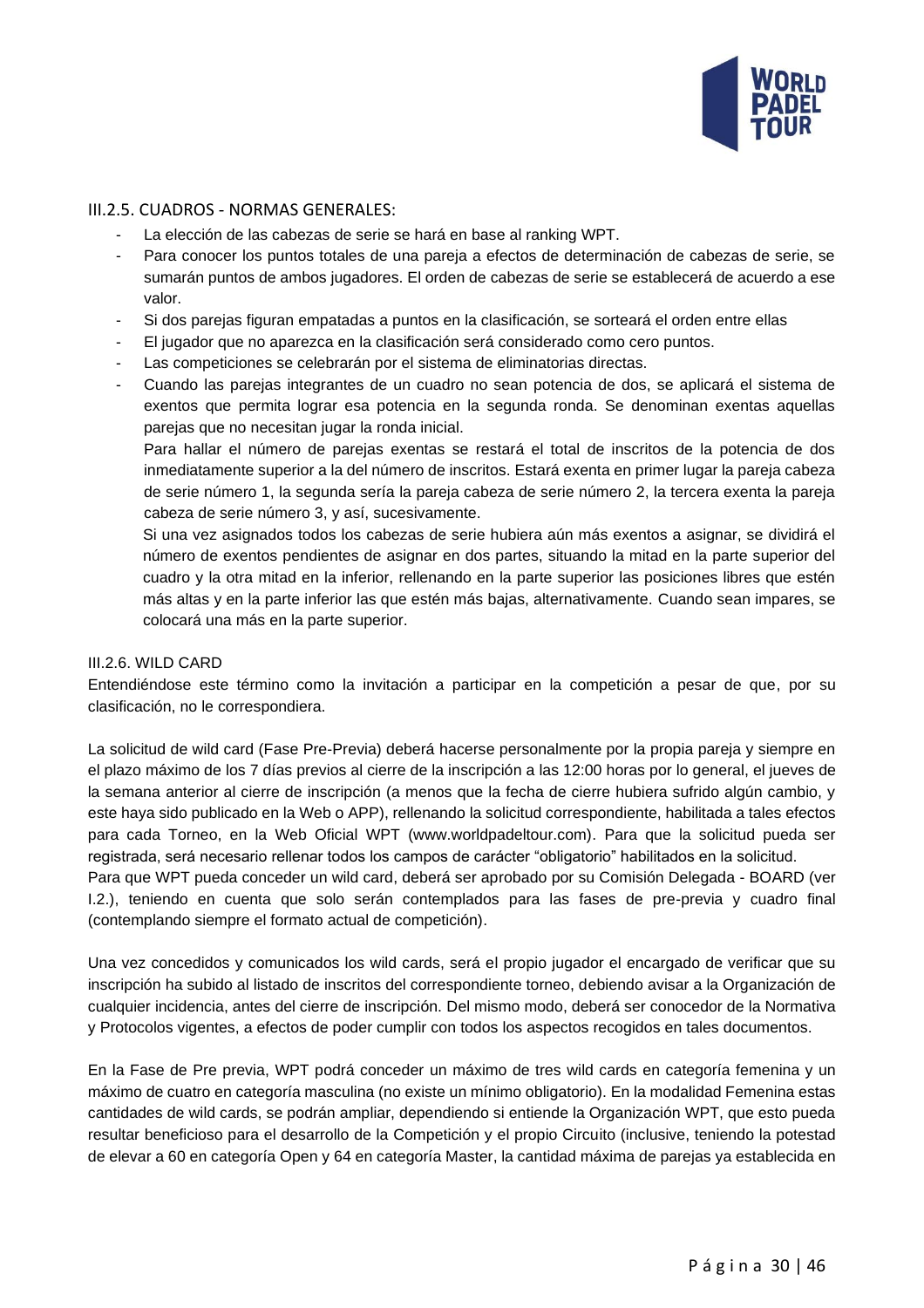

la modalidad femenina).

Para los Torneos del Circuito WPT fuera de España, además, WPT tiene la potestad de reservar dos wild cards para el cuadro final, Debiendo estos cumplir al menos con al menos uno de los siguientes requisitos:

- Ser Pareja Nº 1 o 2 del Ranking Oficial de la Federación local (siempre acreditado por dicha Federación)
- Ser campeones o subcampeones del Torneo local Clasificatorio celebrado a tales efectos (ver requisitos/condiciones de Torneo Clasificatorio)
- Acreditar la condición de jugador profesional en activo (o jugadores con proyección) a través de un historial deportivo verificable.

En todos los casos, todas las solicitudes de Wildcards recibidas, deberán siempre ser autorizadas por el Comité Board WPT.

#### <span id="page-31-0"></span>III.2.7. BAJAS Y LUCKY LOSER:

Los avisos de ausencia deberán notificarse urgentemente a WPT, por e-mail o cualquier otro medio que permita tener constancia de ello y reciba la confirmación de recepción por parte de WPT. Deberá también comunicarse telefónicamente al Departamento Deportivo. Si en algún caso el Juez Arbitro tuviese conocimiento de alguna ausencia y esta no hubiese sido confirmada a WPT, se intentará comprobar la veracidad del aviso, consultando inmediatamente con dicho Departamento. En caso de no poder reconfirmar la ausencia, los cuadros no variarán.

En caso de ausencia, no se admitirán variaciones en la formación de la pareja, que quedará fuera de la competición:

Temporalidad de la Baja:

#### **1.- Si la baja se produce antes de las 18:00 hs del día anterior al inicio de la competición (primer partido de la Fase de Pre-Previa), se procederá a la reestructuración de los cuadros de la siguiente forma:**

- Baja de una pareja de Cuadro Principal (pareja 1º a la 24º/ 28º del listado de inscritos): la posición la ocupará la pareja cabeza de serie nº 1 del Cuadro de Previa. Si hubiese una segunda baja la posición la ocupará la pareja se serie nº 2, y así sucesivamente.
- Baja de una pareja de Cuadro de Previa (pareja 25º/40º a la 41º/ 45º del listado de inscritos): la posición la ocupará la pareja cabeza de serie nº 1 del Cuadro de Pre-Previa. Si hubiese una segunda baja la posición la ocupará la pareja se serie nº 2, y así sucesivamente.
- Baja de una pareja del Cuadro de Pre-Previa: la posición la ocupará la primera pareja descartada del listado de inscritos. Si hubiese una segunda baja, la posición la ocupará la segunda pareja descartada y así sucesivamente. Solo en estos casos, las parejas podrán declinar dicha participación.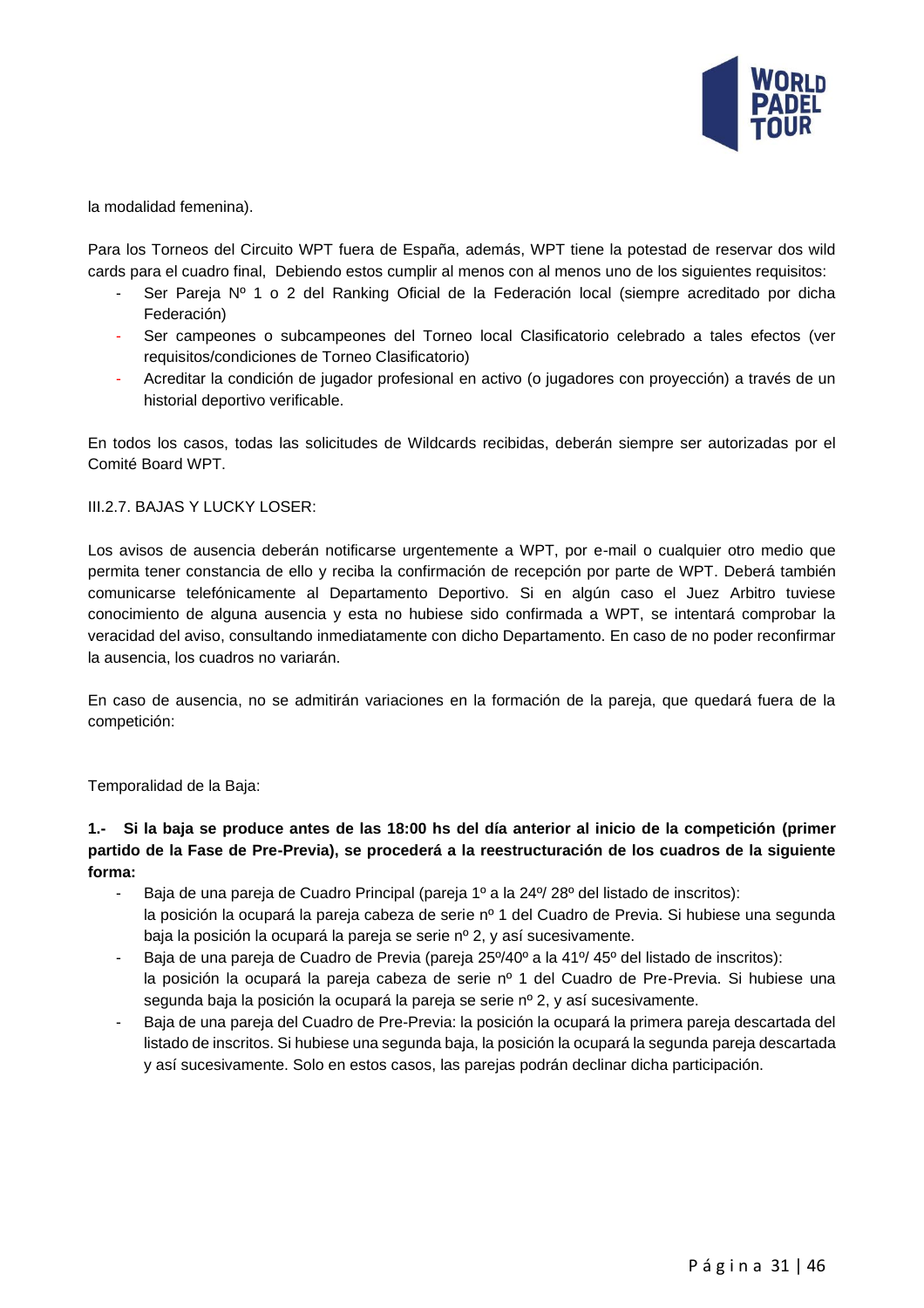

|                           | Bajas antes de las 18.00 h día anterior al inicio de la competición |          |          |                      |
|---------------------------|---------------------------------------------------------------------|----------|----------|----------------------|
|                           | <b>OPEN</b>                                                         |          |          | Fuera de inscritos   |
| <b>CUADRO INICIAL</b>     | 1 al 24                                                             | 25 al 40 | 41 al 96 | 97 / 98 / siguientes |
| 1 baja cuadro principal   | entra 25                                                            | entra 41 | entra 97 |                      |
| 2 baja cuadro principal   | entra 26                                                            | entra 42 | entra 98 |                      |
| 3 baja cuadro principal   | 27                                                                  | 43       | 99       |                      |
|                           |                                                                     |          |          |                      |
|                           |                                                                     |          |          |                      |
| <b>CUADRO INICIAL</b>     | 1 al 24                                                             | 25 al 40 | 41 al 96 | 97 / 98 / siguientes |
| 1 baja cuadro previa      | 1 al 24                                                             | entra 41 | entra 97 |                      |
| 2 baja cuadro previa      |                                                                     | entra 42 | entra 98 |                      |
| 3 baja cuadro previa      |                                                                     | 43       | 99       |                      |
|                           |                                                                     |          |          |                      |
|                           |                                                                     |          |          |                      |
| <b>CUADRO INICIAL</b>     | 1 al 24                                                             | 25 al 40 | 41 al 96 | 97 / 98 / siguientes |
| 1 baja cuadro pre -previa | 1 al 24                                                             | 25 al 40 | entra 97 |                      |
| 2 baja cuadro pre -previa |                                                                     |          | entra 98 |                      |
| 3 baja cuadro pre -previa |                                                                     |          | 99       |                      |
|                           |                                                                     |          |          |                      |

| <b>MASTER</b><br><b>Fuera de inscritos</b><br><b>CUADRO INICIAL</b><br>1 al 28<br>29 al 44<br>45 al 100<br>101 / 102 / siguientes<br>1 baja cuadro principal<br>entra 101<br>entra 29<br>entra 45<br>2 baja cuadro principal<br>entra 102<br>entra 30<br>entra 46<br>3 baja cuadro principal<br>103<br>31<br>47<br>29 al 44<br>1 al 28<br>45 al 100<br>101 / 102 / siguientes<br><b>CUADRO INICIAL</b><br>1 baja cuadro previa<br>1 al 28<br>entra 101<br>entra 45<br>2 baja cuadro previa<br>entra 102<br>entra 46<br>3 baja cuadro previa<br>103<br>47<br>1 al 28<br>29 al 44<br>45 al 100<br>101 / 102 / siguientes<br><b>CUADRO INICIAL</b><br>1 baja cuadro pre -previa<br>29 al 44<br>1 al 28<br>entra 101 | Bajas antes de las 18.00 h día anterior al inicio de la competición |  |  |  |  |  |  |  |
|------------------------------------------------------------------------------------------------------------------------------------------------------------------------------------------------------------------------------------------------------------------------------------------------------------------------------------------------------------------------------------------------------------------------------------------------------------------------------------------------------------------------------------------------------------------------------------------------------------------------------------------------------------------------------------------------------------------|---------------------------------------------------------------------|--|--|--|--|--|--|--|
|                                                                                                                                                                                                                                                                                                                                                                                                                                                                                                                                                                                                                                                                                                                  |                                                                     |  |  |  |  |  |  |  |
|                                                                                                                                                                                                                                                                                                                                                                                                                                                                                                                                                                                                                                                                                                                  |                                                                     |  |  |  |  |  |  |  |
|                                                                                                                                                                                                                                                                                                                                                                                                                                                                                                                                                                                                                                                                                                                  |                                                                     |  |  |  |  |  |  |  |
|                                                                                                                                                                                                                                                                                                                                                                                                                                                                                                                                                                                                                                                                                                                  |                                                                     |  |  |  |  |  |  |  |
|                                                                                                                                                                                                                                                                                                                                                                                                                                                                                                                                                                                                                                                                                                                  |                                                                     |  |  |  |  |  |  |  |
|                                                                                                                                                                                                                                                                                                                                                                                                                                                                                                                                                                                                                                                                                                                  |                                                                     |  |  |  |  |  |  |  |
|                                                                                                                                                                                                                                                                                                                                                                                                                                                                                                                                                                                                                                                                                                                  |                                                                     |  |  |  |  |  |  |  |
|                                                                                                                                                                                                                                                                                                                                                                                                                                                                                                                                                                                                                                                                                                                  |                                                                     |  |  |  |  |  |  |  |
|                                                                                                                                                                                                                                                                                                                                                                                                                                                                                                                                                                                                                                                                                                                  |                                                                     |  |  |  |  |  |  |  |
|                                                                                                                                                                                                                                                                                                                                                                                                                                                                                                                                                                                                                                                                                                                  |                                                                     |  |  |  |  |  |  |  |
|                                                                                                                                                                                                                                                                                                                                                                                                                                                                                                                                                                                                                                                                                                                  |                                                                     |  |  |  |  |  |  |  |
|                                                                                                                                                                                                                                                                                                                                                                                                                                                                                                                                                                                                                                                                                                                  |                                                                     |  |  |  |  |  |  |  |
|                                                                                                                                                                                                                                                                                                                                                                                                                                                                                                                                                                                                                                                                                                                  |                                                                     |  |  |  |  |  |  |  |
|                                                                                                                                                                                                                                                                                                                                                                                                                                                                                                                                                                                                                                                                                                                  |                                                                     |  |  |  |  |  |  |  |
|                                                                                                                                                                                                                                                                                                                                                                                                                                                                                                                                                                                                                                                                                                                  |                                                                     |  |  |  |  |  |  |  |
| 2 baja cuadro pre -previa<br>entra 102                                                                                                                                                                                                                                                                                                                                                                                                                                                                                                                                                                                                                                                                           |                                                                     |  |  |  |  |  |  |  |
| 3 baja cuadro pre -previa<br>103                                                                                                                                                                                                                                                                                                                                                                                                                                                                                                                                                                                                                                                                                 |                                                                     |  |  |  |  |  |  |  |

Se procederá de igual forma en la modalidad Femenina, teniendo en cuenta un máximo de 60 inscripciones.

#### **Reestructuración del Cuadro Final en caso de bajas de cabezas de serie:**

Si la ausencia se confirma antes del comienzo del primer partido de la última ronda de la Fase Previa (excepto en las Fases Previa para Torneos celebrados fuera de España), se procederá a realizar los siguientes cambios en el Cuadro Final:

- Si el aviso es del cabeza de serie nº 1, la pareja nº 2 ocupará el hueco dejado por la pareja ausente, la pareja nº 3 pasará a ocupar la posición libre dejada por la pareja nº 2, la pareja nº 5 pasará a ocupar la posición libre dejada por la pareja nº 3, la pareja nº 9 pasará a ocupar la posición libre dejada por la pareja nº 5 y **la pareja entrante correspondiente** según listado de inscritos, ocupará la posición libre dejada por la pareja nº 9.
- Si el aviso es del cabeza de serie nº 2, la pareja nº 3 pasará a ocupar la posición libre dejada por la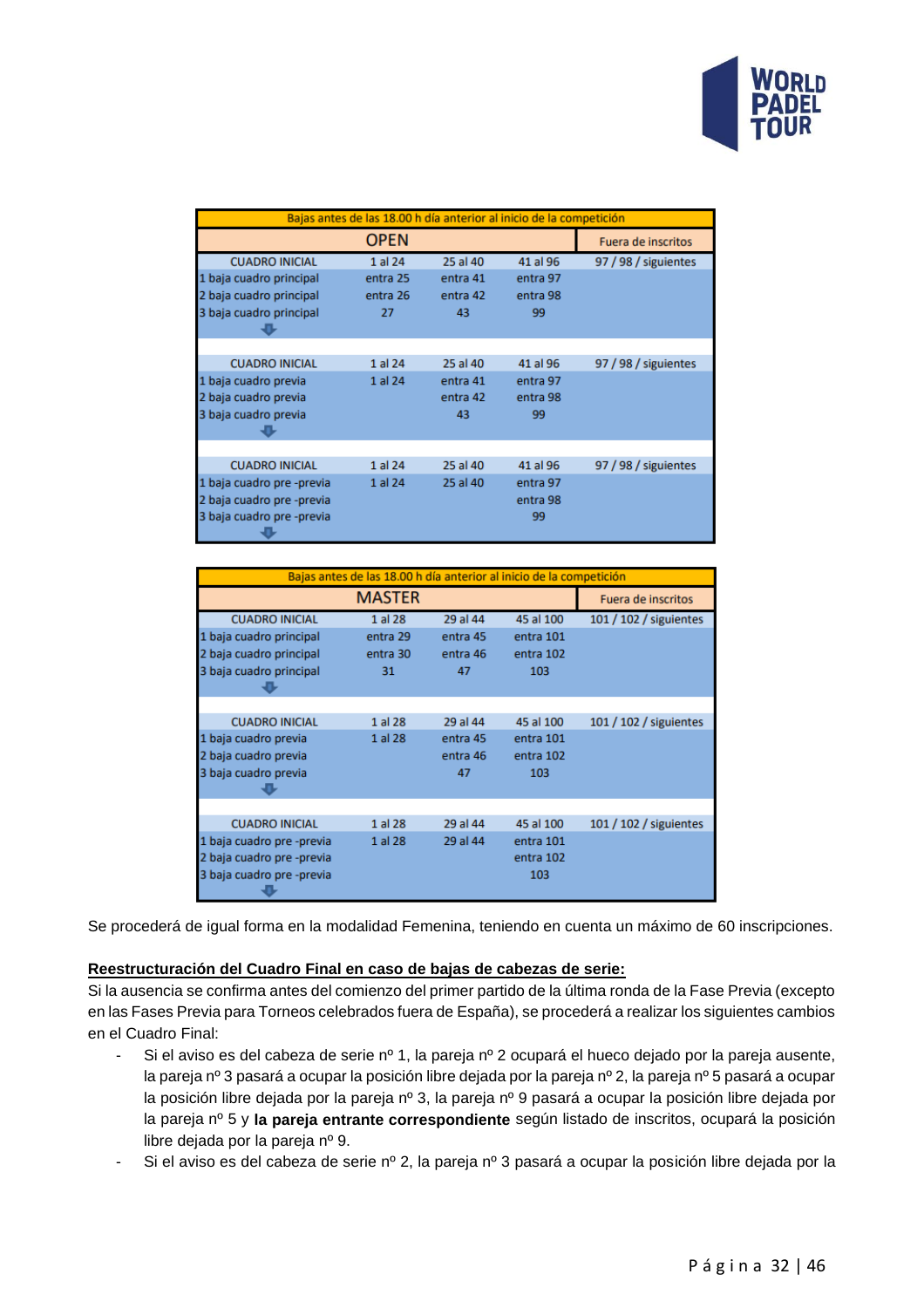

pareja nº 2, la pareja nº 5 pasará a ocupar la posición libre dejada por la pareja nº 3, la pareja nº 9 pasará a ocupar la posición libre dejada por la pareja nº 5 y **la pareja entrante correspondiente** según listado de inscritos, ocupará la posición libre dejada por la pareja nº 9.

- Si el aviso es del cabeza de serie nº 3 ó 4, la pareja nº 5 pasará a ocupar la posición libre dejada por la pareja nº 3 o nº 4, la pareja nº 9 pasará a ocupar la posición libre dejada por la pareja nº 5 y **la pareja entrante correspondiente** según listado de inscritos, ocupará la posición libre dejada por la pareja nº 9.
- Si el aviso es de un cabeza de serie nº 5 a 8, la pareja nº 9 ocupará el hueco dejado por la baja y **la pareja entrante correspondiente** según listado de inscritos, ocupará la posición libre dejada por la pareja nº 9.
- Si el aviso es de una pareja no cabeza de serie, se procederá a su sustitución directa.

#### **2.- Si la baja se produce una vez empezada la competición aparecerá la figura de Lucky Loser, entendiéndose este término como "perdedor afortunado" que se clasifica a un cuadro o fase, debido a la baja de otro participante.**

Reestructuración del Cuadro Final en caso de bajas de cabezas de serie:

Si la ausencia se confirma antes del comienzo del primer partido de la última ronda de la Fase Previa (excepto en las Fases Previa para Torneos celebrados fuera de España), se procederá a realizar los siguientes cambios en el Cuadro Final:

- Si el aviso es del cabeza de serie nº 1, la pareja nº 2 ocupará el hueco dejado por la pareja ausente, la pareja nº 3 pasará a ocupar la posición libre dejada por la pareja nº 2, la pareja nº 5 pasará a ocupar la posición libre dejada por la pareja nº 3, la pareja nº 9 pasará a ocupar la posición libre dejada por la pareja nº 5 y un lucky loser ocupará la posición libre dejada por la pareja nº 9.
- Si el aviso es del cabeza de serie nº 2, la pareja nº 3 pasará a ocupar la posición libre dejada por la pareja nº 2, la pareja nº 5 pasará a ocupar la posición libre dejada por la pareja nº 3, la pareja nº 9 pasará a ocupar la posición libre dejada por la pareja nº 5 y un lucky loser ocupará la posición libre dejada por la pareja nº 9.
- Si el aviso es del cabeza de serie nº 3 ó 4, la pareja nº 5 pasará a ocupar la posición libre dejada por la pareja nº 3 o nº 4, la pareja nº 9 pasará a ocupar la posición libre dejada por la pareja nº 5 y un lucky loser ocupará la posición libre dejada por la pareja nº 9.
- Si el aviso es de un cabeza de serie nº 5 a 8, la pareja nº 9 ocupará el hueco dejado por el W.O. y un lucky loser ocupará la posición libre dejada por la pareja nº 9.
- Si el aviso es de una pareja no cabeza de serie, se procederá a su sustitución directa.

Si la ausencia se confirma después del comienzo del primer partido de la última ronda de la Fase Previa y antes del comienzo del Cuadro Final, se procederá a sustituir a la pareja ausente por un lucky loser. En el caso de que el Lucky Loser sustituyera a un cabeza de serie exento, deberá ganar su primer partido para sumar los puntos del ranking correspondientes a dicha instancia (en caso de derrota, solo sumaría los puntos correspondientes a la primera ronda).

En el caso de no disponer de Lucky Loser, se procederá a aplicar un WO.

Si la ausencia se confirma después del comienzo del Cuadro Final, se procederá, del mismo modo, a aplicar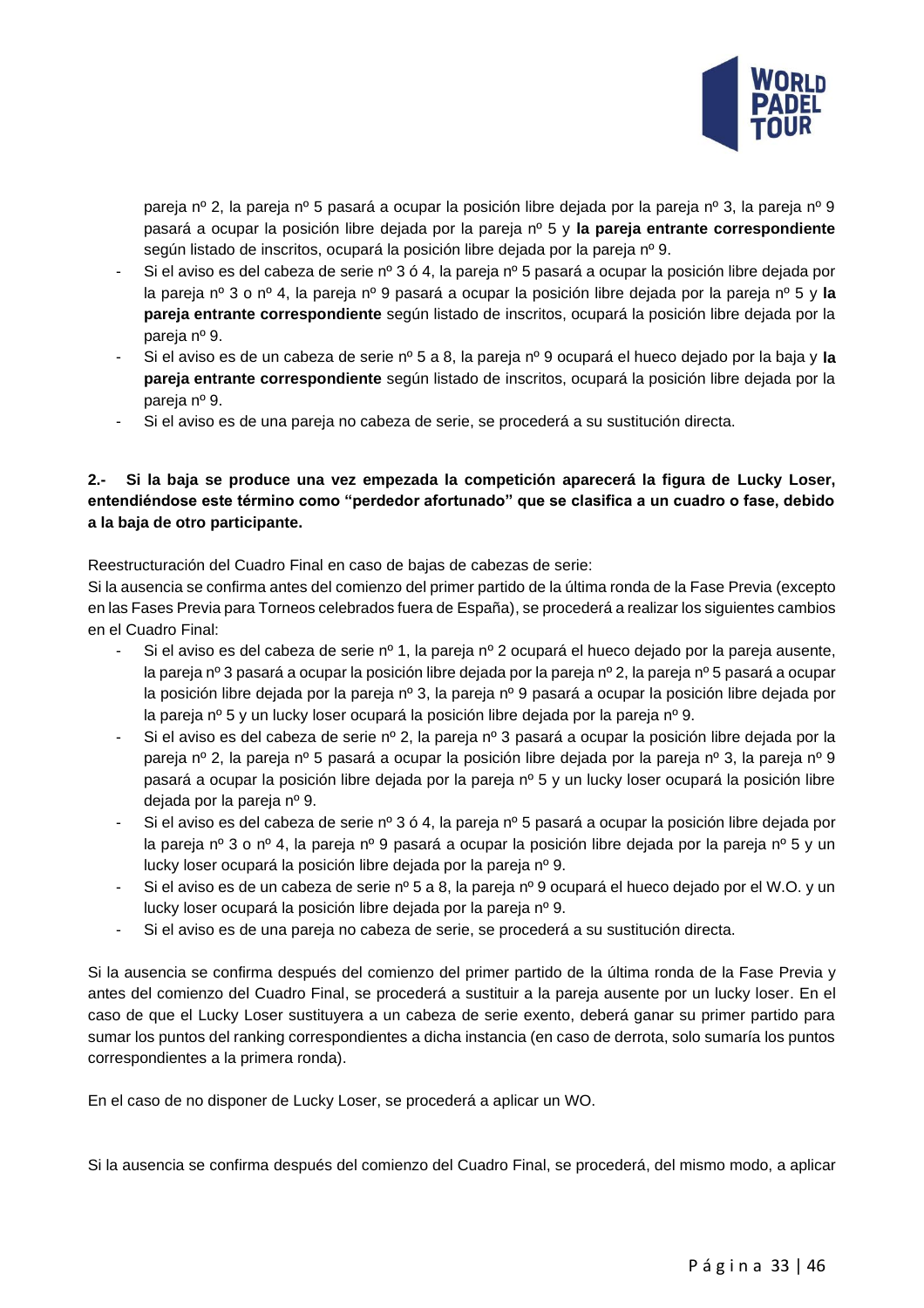

un W.O.

El lucky loser será designado por sorteo entre los perdedores de cuartos de final de la Fase Previa (se llevará a cabo el mismo procedimiento para los Torneos que se lleven a cabo fuera de España donde dicha Fase Previa se dispute en la misma Ciudad que el Cuadro Final).

En caso de producirse una baja sin previo aviso, una vez confirmada la misma pasado el tiempo establecido de tolerancia, se consultará acerca de la presencia de alguna pareja lucky loser presente. Las mismas deberán haber participado en alguna de las fases del Torneo y el orden de preferencia será su resultado en el torneo, procediendo a un sorteo en caso de presentarse más de una pareja con idénticos resultados.

Reestructuración de los Cuadros de Fase Previa (Femenino 8+8):

Cuando la ausencia se produzca en la Fase Previa:

Si la ausencia se confirma antes del comienzo de la última ronda de la Fase Pre-Previa (octavos), se procederá del mismo modo que lo explicado para el cuadro final. A efectos operativos el limite horario para la reestructuración se establece a las 23:00 hs del día anterior al inicio de cuadro correspondiente.

Si la ausencia se confirma después del comienzo de la última ronda de la Fase Pre-Previa (octavos), se procederá a aplicar un W.O. A efectos operativos el limite horario para la reestructuración se establece a las 23:00 hs del día anterior al inicio de cuadro correspondiente.

Cuando la ausencia se produzca en la Fase Previa (Masculino 16+8):

- Si la ausencia se confirma antes del comienzo de la última ronda de la Fase Pre-Previa (octavos), se procederá del mismo modo que lo explicado para el cuadro final.
- Si la ausencia se confirma después del comienzo de la última ronda de la Fase Pre-Previa (octavos), se procederá a aplicar un W.O.

El lucky loser será designado por sorteo entre los perdedores de octavos de final de la Fase Pre-Previa.

En condiciones normales, el sorteo de los lucky loser se realizará inmediatamente después de la finalización de la ronda respectiva. Para poder entrar en dicho sorteo, tendrá que estar presente al menos un miembro de la pareja. El Juez Arbitro será el encargado de efectuar el sorteo.

Ante cualquier situación especial (imposibilidad de realizar el sorteo en las condiciones establecidas por causas justificadas, fase previa celebrada en territorio español para torneos celebrados fuera de España, etc), será WPT, quien informe a los jugadores y establezca las condiciones y pasos a seguir para la realización del mismo (lugar del sorteo, persona encargada del mismo, etc).

Se considerará comenzada la fase de una Competición cuando los jugadores de cualquiera de los partidos de dicha fase se encuentren ya en pista, aunque sea en el peloteo de cortesía.

#### Lucky Loser Individual:

Situación excepcional solo contemplada para los torneos que se celebran fuera de España en los que el cierre de inscripción se establezca con más de dos semanas de antelación al comienzo del Cuadro Final:

En el caso en que uno de los componentes de una pareja ya apuntada y clasificada para el Cuadro Final, en el transcurso del tiempo en que finalizó la Fase Previa y hasta 5 días antes del comienzo del Cuadro Final, causara baja justificada del torneo, su compañero podrá elegir uno de los jugadores de alguna pareja que haya perdido los 1/4 de final del cuadro de Previa del correspondiente Torneo (quienes podrán aceptar o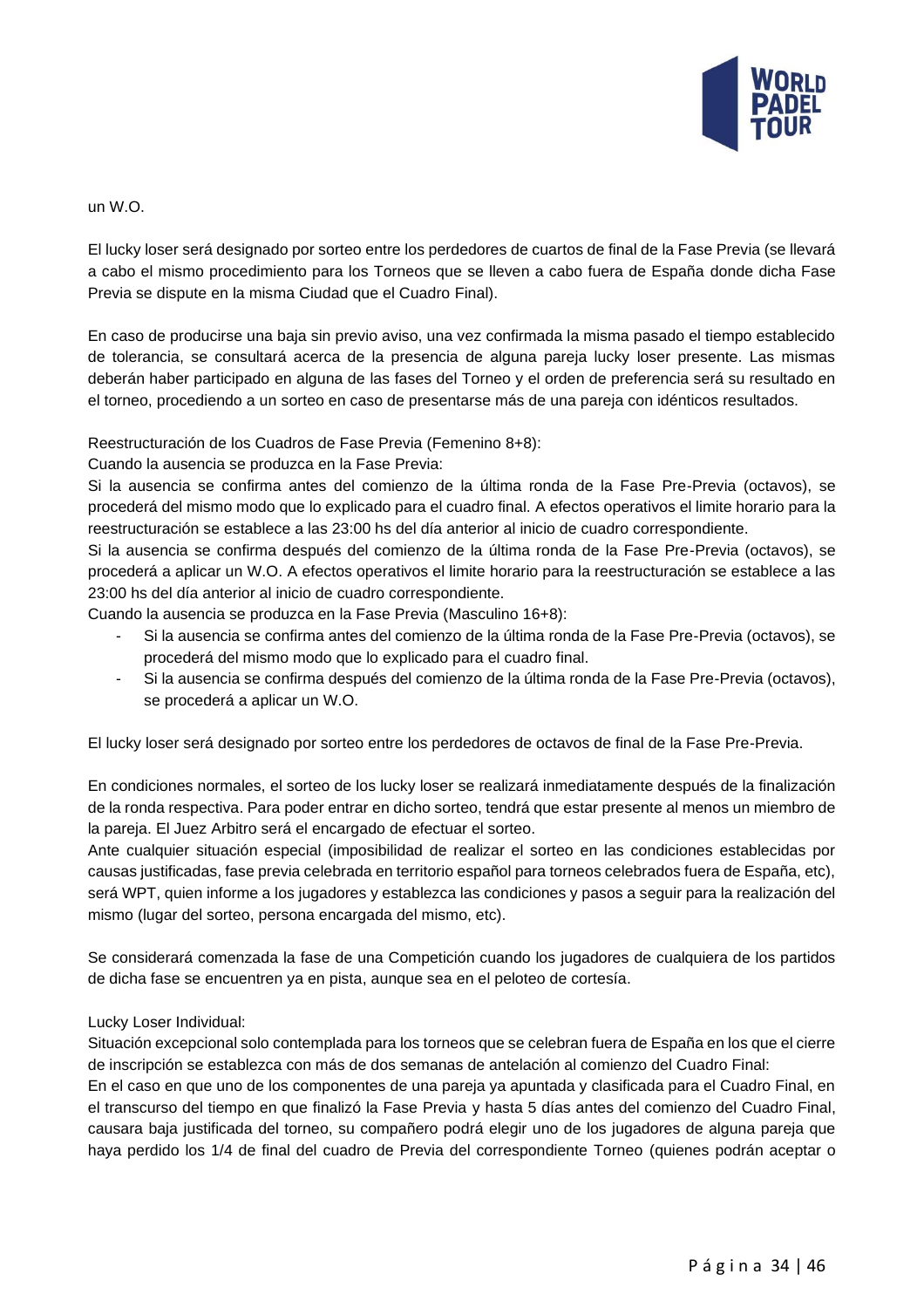

rechazar dicha invitación). En caso de no disponibilidad de dichos jugadores, también podrá elegir un jugador del país donde se desarrolle el torneo (siempre y cuando cumpla con los requisitos mínimos de participación contemplado en esta Normativa y con la aprobación de WPT), o bien declinar su participación en el Torneo (tal decisión, deberá ser informada a WPT, con la suficiente antelación, para llevar a cabo la reconfiguración del cuadro correspondiente). A partir de este momento, WPT tendrá la potestad de decidir la pareja de sustitución (lucky loser tradicional o pareja local que cumpla con los requisitos mencionados) o bien declarar el WO correspondiente.

Para estos casos, el proceso de reestructuración del Cuadro Final será el mismo que establece esta Normativa.

Ante cualquier situación referente al Lucky Loser individual, que no esté contemplada en esta Normativa, WPT tendrá la potestad de valorarla y decidir en consecuencia a través de su Departamento Deportivo, siempre en beneficio de un normal desarrollo de la Competición.

#### <span id="page-35-0"></span>III.3. HORARIOS

#### <span id="page-35-1"></span>III.3.1. ESTRUCTURA HORARIA

Cuadros finales masculinos:

- MASTER: El cuadro final se disputará durante seis (6) días consecutivos, empezando martes y terminando el domingo, disputándose una ronda por día (a excepción de 1/16 avos de final, que se disputará entre el martes y el miércoles). Si por las condiciones de las instalaciones y cantidad de pistas WPT, fuera posible disputar la jornada de 1/16 en una sola jornada, el cuadro final se podría disputar en cinco (5) días consecutivos a partir del miércoles.
- OPEN: El cuadro final podrá disputarse durante cinco (5) o seis (6) días consecutivos, empezando el martes o miércoles por la mañana y terminando el domingo, disputándose una ronda por día (en caso de comenzar los días martes, se desdoblará la jornada de 1/16 de final entre martes y miércoles).
- CHALLENGER: El cuadro final se disputará durante cinco (5) días consecutivos, empezando miércoles por la tarde y terminando el domingo, disputándose una ronda por día. Las rondas de dieciseisavos y octavos de final podrán disputarse en varias pistas simultáneamente (instalación Club).

#### Cuadros finales femeninos:

En todos los torneos femeninos, el cuadro final, se disputará durante cinco o seis días consecutivos, empezando el martes o miércoles y terminando el domingo. Se disputará una ronda por día (en caso de comenzar los días martes, se desdoblará la jornada de 1/16 de final entre martes y miércoles). Para la temporada 2022, se procurará que las rondas de dieciseisavos y de octavos de final se disputen en pistas centrales WPT, siempre y cuando las condiciones y características de las instalaciones lo permitan, en caso contrario se disputarán en varias pistas simultáneamente (contando con las instalaciones del Club Sede, que deberá cumplir con un mínimo de requisitos previamente establecidos).

#### Fases Pre-Previas y Previas:

Los horarios de comienzo y posterior desarrollo de las fases de pre-previa y previa, serán publicados con la debida antelación, en la ficha informativa del torneo publicada en la APP DE JUGADOR, dependiendo de las condiciones de programación del cuadro principal

Ante situaciones excepcionales debidamente justificadas, WPT podrá modificar la presente estructura en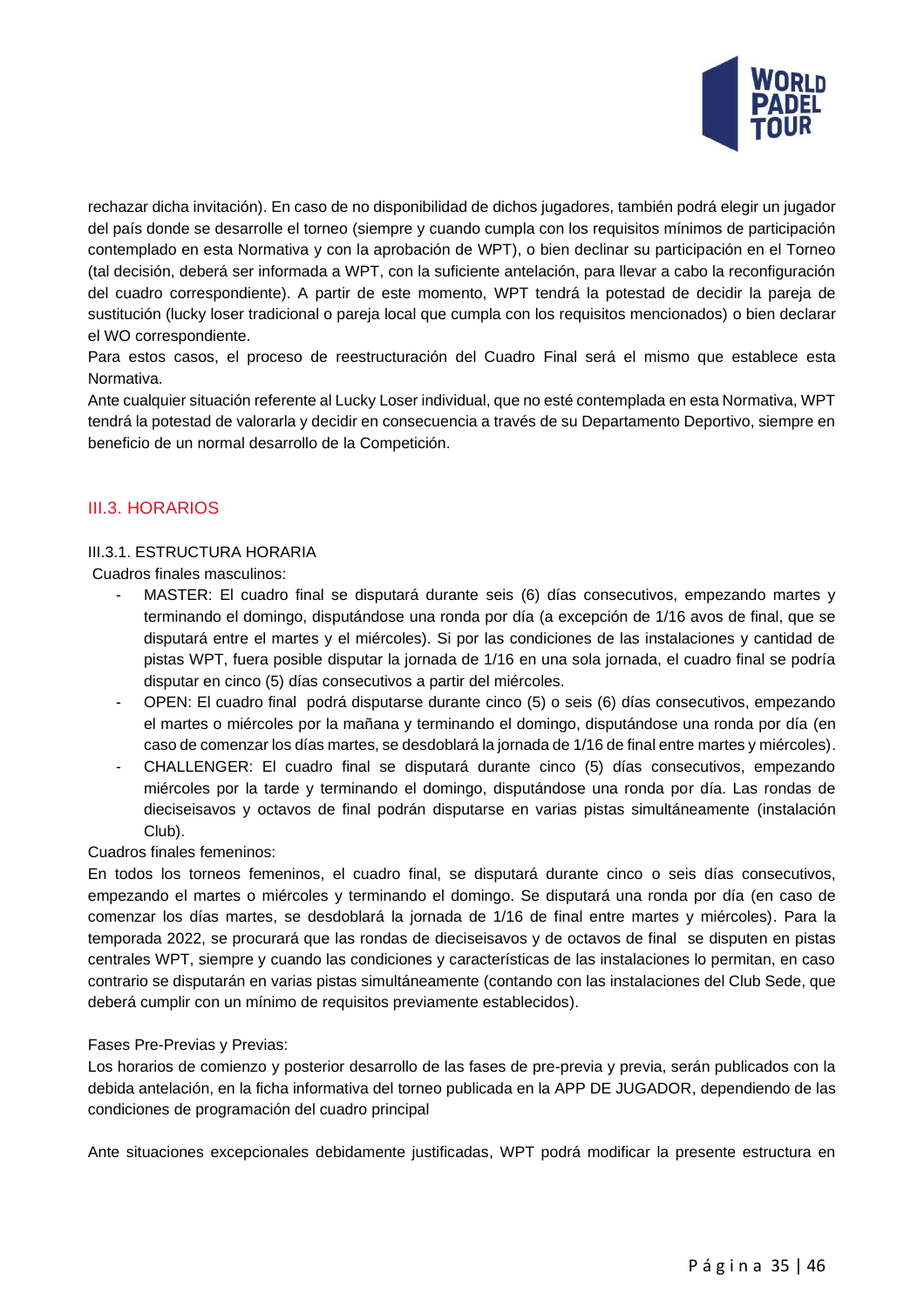

cualquiera de sus Fases.

Del mismo modo, ante la posibilidad de nuevos Formatos de Competición, WPT, de común acuerdo con los colectivos, buscará la mejor alternativa adaptable a las nuevas condiciones.

#### <span id="page-36-0"></span>III.3.2. ORDEN DE JUEGO

En el orden de juego debe figurar al menos el día y la hora o turno de cada partido. En su defecto se indicarán los turnos mediante el término "a continuación" y/o "no antes de" excepto a partir de la ronda de octavos del Cuadro Final, ronda a partir de la cual se elaborará un Orden de Juego Diario, que se hará público siempre antes de las 22:00 hs. del día anterior.

En cualquier caso, los horarios oficiales, serán siempre y únicamente los indicados en los Cuadros de competición publicados en los canales oficiales.

#### <span id="page-36-1"></span>III.3.3. PRINCIPIOS GENERALES - HORARIOS Y ASIGNACION DE PISTAS

En los clubes con pistas con salida y sin salida donde se disputen varios partidos simultáneamente, todos los partidos se jugarán en las mismas condiciones - sin juego exterior. El criterio de asignación de pistas será a elección de la organización.

En casos excepcionales el Departamento Deportivo podrá autorizar el incumplimiento de esta norma, si considera que no se lesionan intereses de terceros.

El Departamento Deportivo WPT (o Director del Torneo en su caso) podrá modificar el orden de juego cuando lo estime necesario para el buen desarrollo de la competición o por causas que se estimen convenientes y necesarias. Estas modificaciones deberán anunciarse públicamente con la suficiente antelación para que los jugadores afectados sean informados y puedan modificar sus planificaciones. La organización se reserva el derecho de poder modificar en estos casos el horario de los partidos, el orden de juego, las pistas inicialmente fijadas e incluso las instalaciones. En estas situaciones podrían tener que disputarse partidos en pistas sin juego exterior, de forma simultánea y sin arbitraje en silla (fuerza mayor, climatología, etc).

Si alguna de las parejas incluidas en un Cuadro Final debiera jugar dos encuentros en el mismo día, tendrá derecho al siguiente descanso:

| - Duración del 1º partido > a 2 horas:       | Descanso 2 hs    |
|----------------------------------------------|------------------|
| - Duración del 1º partido entre 1 y 2 horas: | Descanso 1-1/2 h |
| - Duración del 1º partido $\lt$ a 1 hora:    | Descanso 1 h.    |

Una vez transcurrido estos tiempos, el Departamento Deportivo WPT será el único con potestad para establecer la hora de comienzo de este segundo partido. A su vez, y atendiendo a situaciones especiales, el Departamento Deportivo WPT, podrá modificar (aumentar o reducir) estos tiempos de descanso establecidos.

Es obligación del jugador informarse del horario de juego, a través de la página oficial WPT, APP Jugadores, la organización u otros medios, sin necesidad de que WPT le comunique dicho horario u otras circunstancias.

Cuando la finalización de la jornada de mañana se superponga de forma ininterrumpida con el inicio la jornada de tarde, la organización podrá disponer de un descanso de 15 minutos entre dichos partidos a efectos de atender y resolver incidencias en las retransmisiones o necesidades del personal.

# <span id="page-36-2"></span>**CAPITULO IV. NORMAS PARA LA CLASIFICACIÓN (RANKING) Y PARTICIPACION**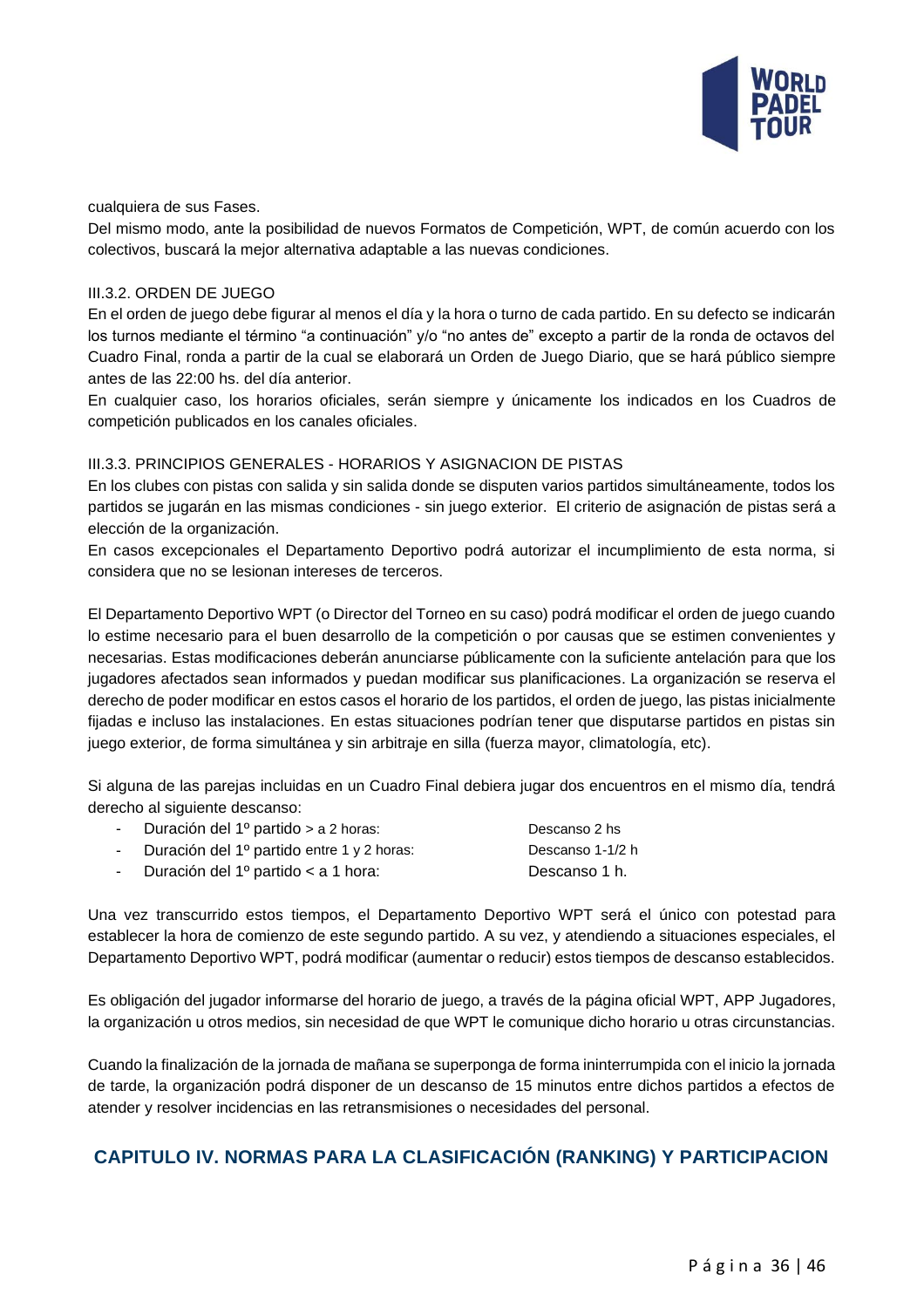

# **EN WPT**

## <span id="page-37-0"></span>IV.1. PRINCIPIOS GENERALES

#### <span id="page-37-1"></span>IV.1.1. CLASIFICACION:

Clasificar es colocar los nombres de los JUGADORES por el orden que corresponda en una lista o ranking, tomando como base los puntos obtenidos según los resultados de cada JUGADOR en los 12 meses anteriores a la publicación de la clasificación.

#### <span id="page-37-2"></span>IV.1.2. ACTUALIZACION:

La clasificación o ranking se elaborará semanalmente, quedando reflejados en la página web oficial de WPT (www.worldpadeltour.com) los lunes de cada semana (salvo excepciones en caso de postergaciones, donde se llevará a cabo el día posterior a la finalización del torneo)

Retirada del ranking al jugador que comunica su baja oficial:

- Cuando un jugador con contrato en vigor comunique de manera oficial que abandona la competición, o por cualquier circunstancia deje de participar con carácter permanente en el Circuito WPT automáticamente se le retirará del Ranking Oficial de WPT." (aprobado en Comisión BOARD – 27/02/2018).

#### <span id="page-37-3"></span>IV.1.3. SISTEMA SUMATORIO:

La clasificación durante el año 2022 se establece por un sistema sumatorio: los puntos ganados en el presente año se sumarán a los puntos resultantes del año 2021. Estos puntos (2021) se irán restando a lo largo del 2022, durante la misma semana en que se disputó el torneo correspondiente en el año 2021.

#### **RACE 2022:**

De forma paralela al Ranking oficial WPT, se mantendrá activa la Carrera de Campeones, denominada RACE, que solo computará los puntos obtenidos en los Torneos de categoría Master y Open, y será la referencia de clasificación para poder disputar el MASTER FINAL WPT (ver condiciones en Capítulo IV). Aclaraciones:

- Si un JUGADOR, una vez realizado el sorteo, causa baja en el torneo, éste le contará como cero puntos para su ranking (no sumará puntos).
- Los puntos obtenidos en los torneos estarán activos durante el período de un año calendario. En ningún caso el jugador podrá solicitar la quita de los puntos ya sea total o parcialmente antes de su descuento temporal en condiciones normales.

**WPT, valorará durante los primeros torneos de la temporada 2022, incluir modificaciones al sistema de puntuación establecido (average, descarte, etc) y su implementación o aplicabilidad inmediata en esta misma temporada (atendiendo sugerencias recibidas por parte de los respectivos colectivos).** 

Teniendo en cuenta situaciones excepcionales o justificadas (disposiciones gubernamentales, suspensión de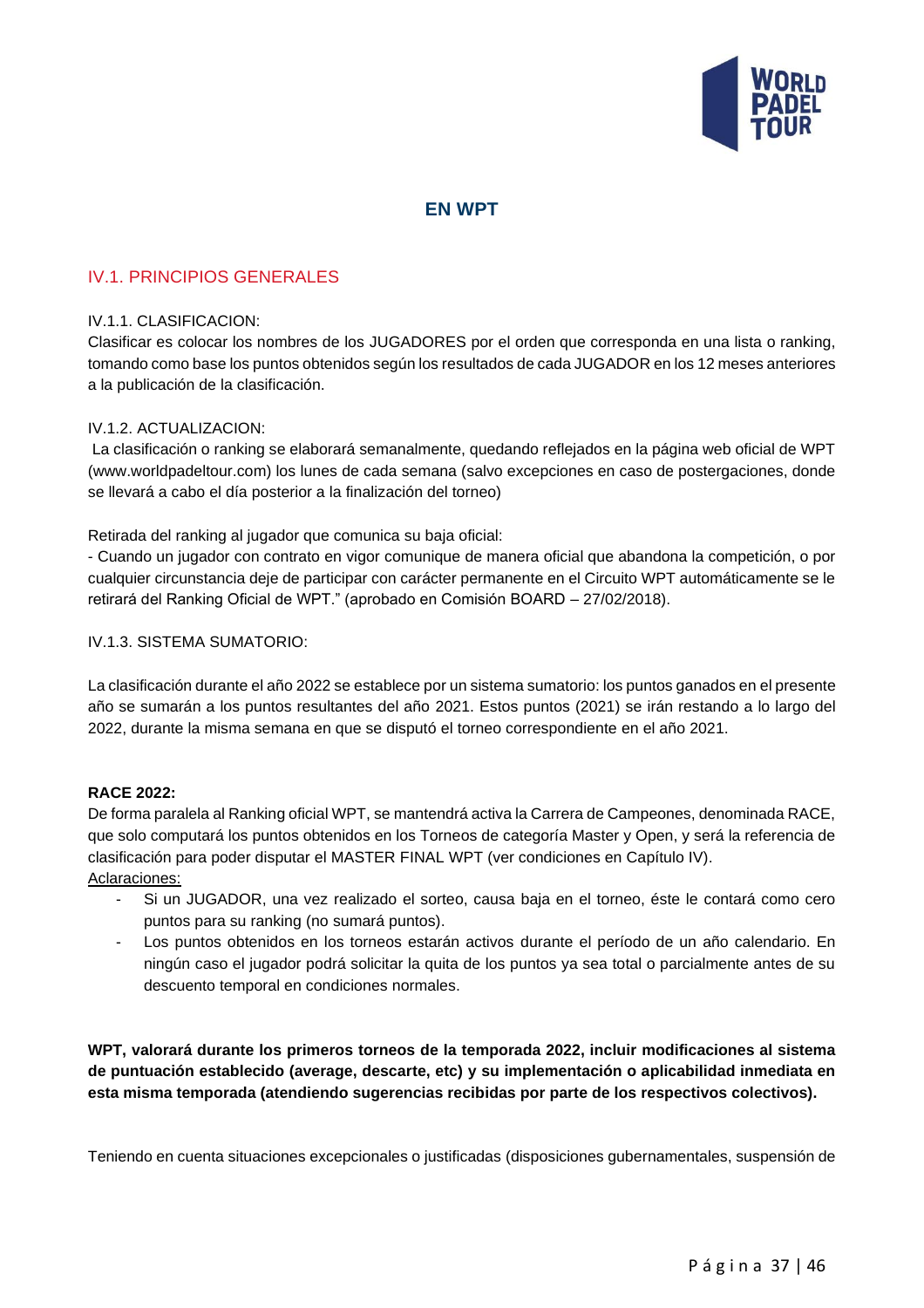

pruebas por causas ajena a WPT, limitaciones o restricciones en la movilidad de deportistas, etc) que afecten el normal desarrollo de la temporada, la Comisión Delegada WPT, tendrá la potestad de adecuar o modificar el presente sistema (en el momento que proceda), a efectos de atenuar cualquier impacto negativo o desproporcionado y garantizar el normal desarrollo de la temporada.

# <span id="page-38-0"></span>IV.2. TABLA DE PUNTOS

La puntuación que se otorga a los JUGADORES en función de la ronda que alcancen en cada competición para la temporada 2022 es la recogida en la siguiente tabla:

#### <span id="page-38-1"></span>IV.2.1. TABLA DE PUNTAJE:

|                                         |       | <b>CUADRO FINAL</b> |     |     |     |      | <b>PRE-PREVIA</b> |     |      |     |      |          |      |
|-----------------------------------------|-------|---------------------|-----|-----|-----|------|-------------------|-----|------|-----|------|----------|------|
| WORLD<br>PADEL<br>TOUR<br><b>TORNEO</b> | CAMP. | <b>FINAL</b>        | 1/2 | 1/4 | 1/8 | 1/16 | 1/4               | 1/8 | 1/16 | 1/8 | 1/16 | 1/32     | 1/64 |
| <b>MASTER FINAL M/F</b>                 | 1300  | 780                 | 470 | 235 |     |      |                   |     |      |     |      |          |      |
| <b>MASTER</b>                           | 1700  | 1020                | 600 | 300 | 140 | 40   | 40                | 20  | 16   | 13  | 8    | $\bf{0}$ |      |
| <b>MASTER FEM</b>                       | 1700  | 1020                | 600 | 300 | 140 | 40   | 40                | 20  |      | 13  | 8    |          |      |
| <b>OPEN</b>                             | 1000  | 600                 | 340 | 170 | 85  | 25   | 25                | 15  | 10   | 8   | 5    | $\bf{0}$ |      |
| <b>OPEN FEM</b>                         | 1000  | 600                 | 340 | 170 | 85  | 25   | 25                | 15  |      | 8   | 5    |          |      |
| <b>CHALLENGER</b>                       | 204   | 128                 | 85  | 60  | 43  | 15   | 15                | 10  | 8    | 5   | 3    |          |      |
| <b>CHALLENGER FEM</b>                   | 204   | 128                 | 85  | 60  | 43  | 15   | 15                | 10  |      | 5   | 3    |          |      |

## <span id="page-38-2"></span>IV.2.2. BONUS

#### Tabla de Bonus:

|                                        |                                      | <b>BONUS X VENCER CS: CUADRO PRINCIPAL</b>                                          |                                     | BONUS CS $5^{\circ}$ a $8^{\circ}$ |               |                                |               |
|----------------------------------------|--------------------------------------|-------------------------------------------------------------------------------------|-------------------------------------|------------------------------------|---------------|--------------------------------|---------------|
|                                        | C.S.                                 | $5^{\circ}$ al $8^{\circ}$                                                          | $1°$ al 4 <sup><math>°</math></sup> |                                    |               | X vencer a $CS$ 1º a 4º        |               |
|                                        | <b>MASTER</b>                        | 48                                                                                  | 55                                  |                                    | <b>MASTER</b> | 30                             |               |
|                                        | <b>OPEN</b>                          | 30                                                                                  | 35                                  |                                    | <b>OPEN</b>   | 20                             |               |
| <b>BONUS EXTRA</b>                     | <b>CHALL.</b>                        | 9                                                                                   | 11                                  |                                    | CHALL.        | 7                              |               |
|                                        |                                      |                                                                                     |                                     |                                    |               |                                |               |
| <b>BONUS X VENCER CABEZAS DE SERIE</b> |                                      | <b>BONUS X VENCER CS: CUADRO PREVIA</b>                                             |                                     |                                    |               | <b>BONUS X ACCESO A CUADRO</b> |               |
| <b>BONUS X ACCESO A CUADRO</b>         | C.S.                                 | $5^{\circ}$ al $8^{\circ}$                                                          | $1°$ al 4 <sup><math>°</math></sup> |                                    |               | <b>PRINCIPAL</b>               | <b>PREVIA</b> |
|                                        | <b>MASTER</b>                        | 10                                                                                  | 12                                  |                                    | <b>MASTER</b> | 70                             | 15            |
|                                        | <b>OPEN</b>                          | 6                                                                                   | 7                                   |                                    | <b>OPEN</b>   | 45                             | 9             |
|                                        | CHALL.                               | 3                                                                                   | 4                                   |                                    | CHALL.        | 12                             | 4             |
|                                        | C.S.<br><b>MASTER</b><br><b>OPEN</b> | <b>BONUS X VENCER CS: CUADRO PRE-PREVIA</b><br>$1°$ al $16°$<br>$\overline{2}$<br>1 |                                     |                                    |               |                                |               |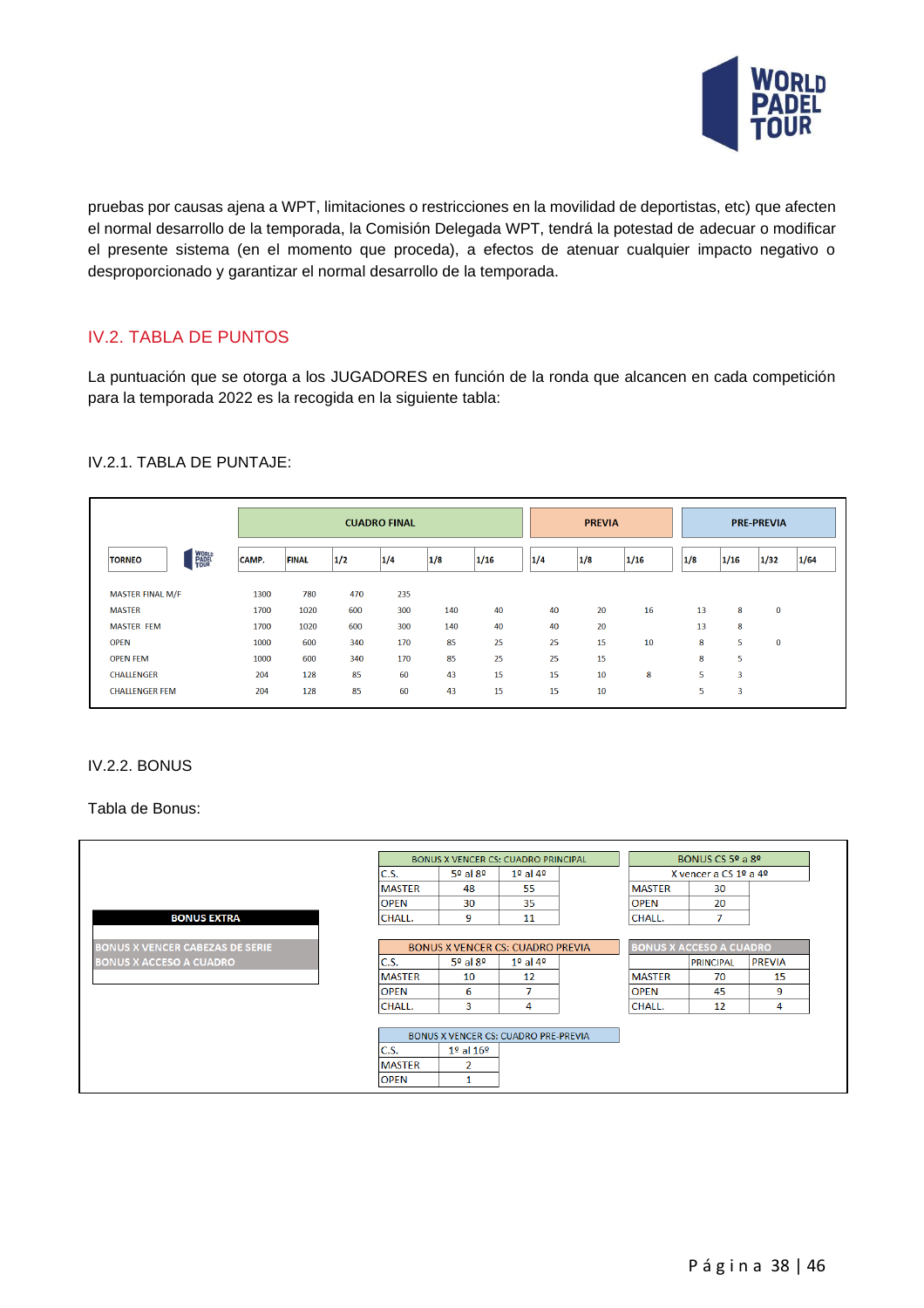

#### **Los clasificados de la fase Previa que accedan al Cuadro Final recibirán un bonus extra de puntos que se sumarán a los que obtengan en dicho cuadro**:

- Masters: 70 puntos.
- Open: 45 puntos.
- Challenger: 12 puntos.

No recibirán dicho bonus aquellos jugadores que accedan al Cuadro Final mediante un lucky loser.

#### **Los clasificados de la fase Pre-Previa que accedan al cuadro de Previa, recibirán un bonus extra de puntos que se sumarán a los que obtengan en dicho cuadro:**

- Masters: 15 puntos.
- Open: 9 puntos.
- Challenger: 4 puntos.

No recibirán dicho bonus aquellos jugadores que accedan al Cuadro de Previa mediante un lucky loser.

#### **Bonus por vencer a cabeza de serie:**

Habrá una bonificación de puntos para aquellas parejas que venzan a un **cabeza de serie del cuadro final**. Victoria sobre cabeza de serie 5º al 8º:

- Master: 48 puntos.
- Open: 30 puntos.
- Challenger: 9 puntos.

Victoria sobre cabeza de serie 1º al 4º:

- Master: 55 puntos.
- Open: 35 puntos.
- Challenger: 11 puntos.

Victoria de los cabezas de serie del 5º al 8º sobre los cabezas de serie del 1º al 4º.

- Master: 30 puntos.
- Open: 20 puntos.
- Challenger: 7 puntos.

#### **Habrá una bonificación de puntos para aquellas parejas (no cabezas de serie) que venzan a un cabeza de serie de la Fase Previa:**

Victoria sobre cabeza de serie 5º al 8º:

- Master: 10 puntos.
- Open: 6 puntos.

Challenger: 3 puntos.

Victoria sobre cabeza de serie 1º al 4º:

- Master: 12 puntos.
- Open: 7 puntos.
- Challenger: 4 puntos.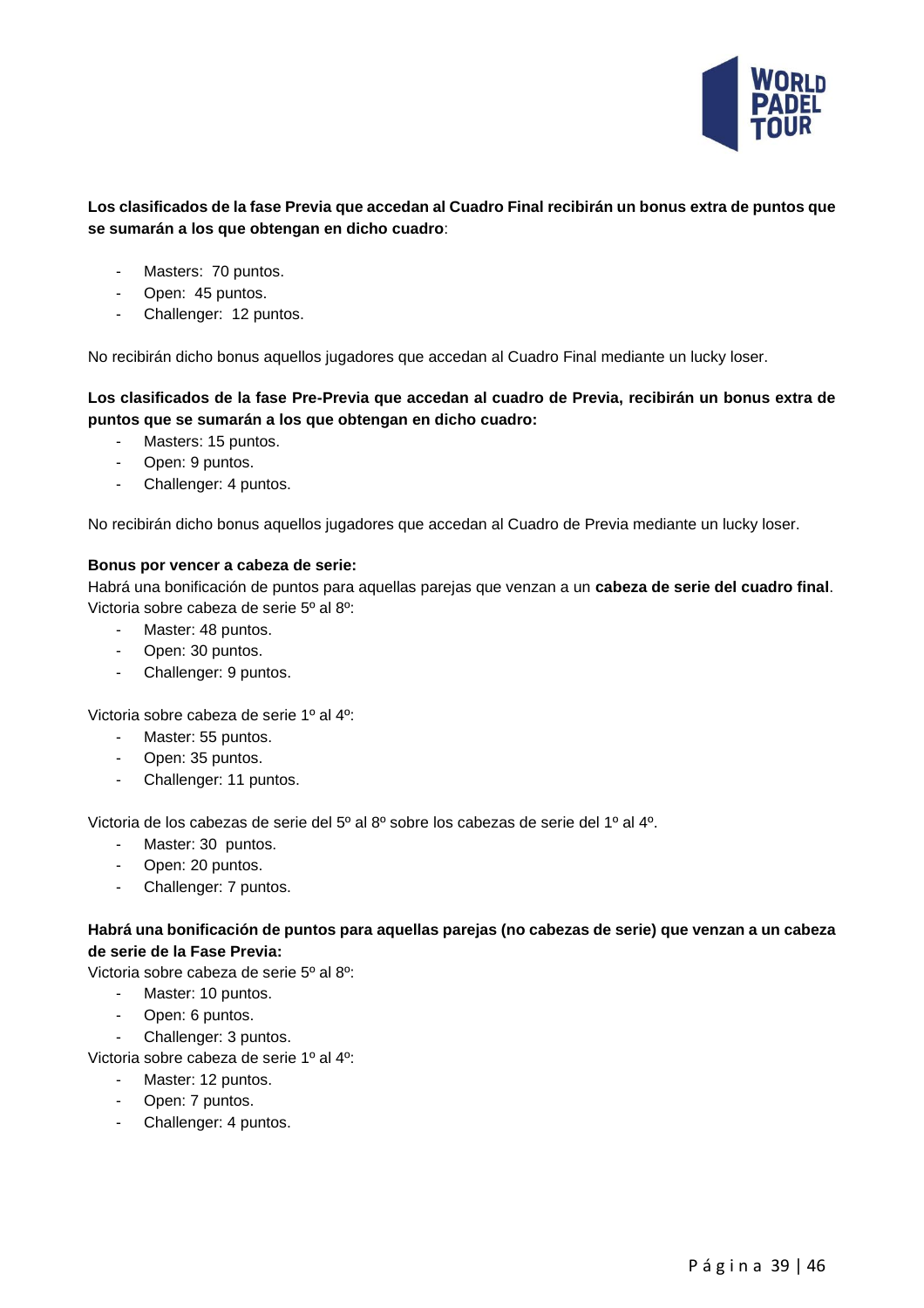

#### **Habrá una bonificación de puntos para aquellas parejas (no cabezas de serie) que venzan a un cabeza de serie de la Fase Pre-Previa:**

- Master: 2 puntos.
- Open: 1 punto.

Estas bonificaciones se sumarán por cada cabeza de serie al que se venza en cada torneo.

Los JUGADORES que puedan participar en los Torneos Challenger (ver III.2.3), sólo puntuarán para el Ranking WPT un máximo de estos torneos, según la siguiente tabla:

| Nº Torneos Challenger | Máx. Nº Challenger |
|-----------------------|--------------------|
|                       | Puntuables         |
|                       |                    |
|                       |                    |
|                       |                    |
|                       |                    |
| > 5                   |                    |

Para aquellos jugadores que disputen un número de torneos Challenger mayor que el máximo indicado, se tendrán en cuenta para el ranking, los puntos de los mejores resultados obtenidos.

La presente tabla de puntuación y bonus podrá ser revisada ante la modificación del Formato de Competición y puesta en escena de nuevos torneos, en consenso con los respectivos Comités Board.

# <span id="page-40-0"></span>IV.3. PARTICIPACIÓN

Para la categoría masculina, La participación en un torneo del Circuito WPT, estará limitada a 100 parejas en los torneos Master y a 96 parejas en los torneos Open y Challenger. Para la categoría femenina, la participación estará limitada a 60 parejas en los torneos Master, y 56 en los torneos Open y Challenger (según Ficha Técnica del Torneo), si bien el Departamento Deportivo WPT, tendrá la potestad de ampliar esa cantidad a 64 en Master y a 60 en Open y Challenger (informándolo en la ficha Técnica del Torneo) si considera es beneficioso para el desarrollo de la prueba en particular y del Circuito en general.

Las parejas inscritas se ordenarán de forma decreciente por la suma de puntos de ambos jugadores (contabilizando también, los wild cards concedidos). Cuando el número de inscritos sea superior, las parejas que estén por debajo del nº 100 (Master) y del nº 96 (Open) respectivamente en categoría masculina y del nº 60/64 (Master) y del nº 56/60 (open) en categoría femenina, serán eliminadas de la inscripción Si hubiera un empate entre una o más parejas para definir una posición, se hará un sorteo. Las inscripciones excedentes, si bien serán descartadas, serán ordenadas por orden de puntuación y se mantendrán como reserva en caso de producirse una baja antes del sorteo de los cuadros.

Atendiendo la situación actual, WPT, podrá exigir a los jugadores para habilitar su participación, los correspondientes informes médicos requeridos por los protocolos gubernamentales (test Covid-19, certificados de inmunidad o vacunación, etc)

Los criterios por orden de prioridad para el listado de inscritos que cumplan los requisitos mínimos que se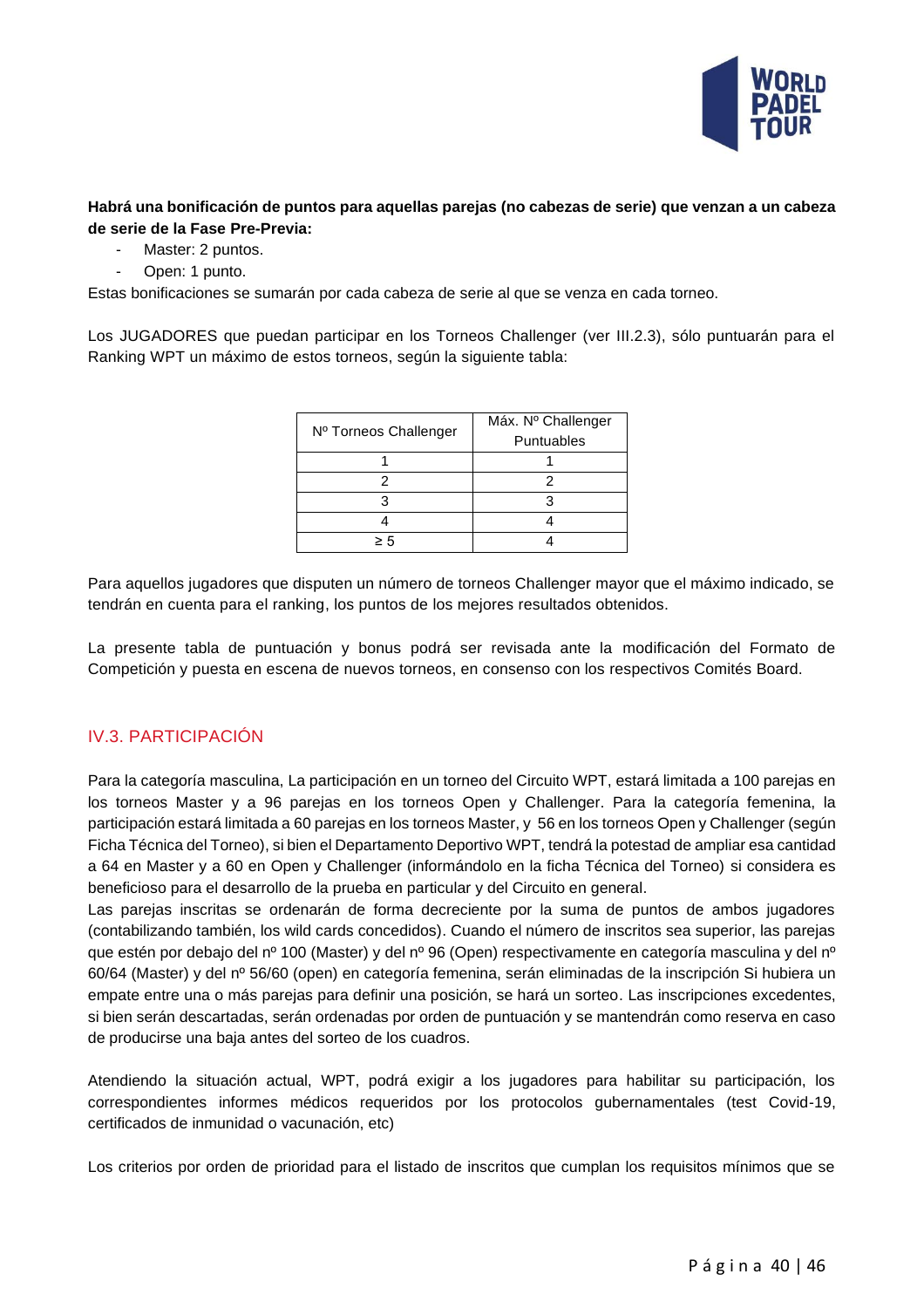

enuncian más adelante será:

- 1º Wild Cards.
- 2º Ranking WPT.
- 3º Jugadores con contrato de prestación de servicios WPT.
- 4º Ranking nacionales.
- 5º Ranking territoriales, exjugadores juniors en primer año (\*) y cambios de residencia (\*\*).

#### <span id="page-41-0"></span>IV.3.1. REQUISITOS:

Solo podrán inscribirse a los torneos WPT aquellos JUGADORES que cumplan alguno de los siguientes requisitos:

(La referencia del ranking será la de la posición durante la semana anterior al torneo WPT).

- Estar dentro del ranking oficial de WPT.
- Estar dentro de las 25 primeras posiciones del ranking español (F.E.P).
- Estar dentro de las 25 primeras posiciones del ranking argentino (AJPP/APA).
- Estar dentro de las 25 primeras posiciones del ranking brasileño (COBRAPA).
- Estar dentro de las 25 primeras posiciones del ranking de Francia y Portugal.
- Estar dentro de las 20 primeras posiciones del ranking de Italia y Suecia
- Para el resto de los países, estar entre las 15 primeras posiciones de su ranking nacional.
- Estar dentro de las siguientes posiciones en los correspondientes rankings de los siguientes Circuitos autonómicos españoles:
	- o Andalucía Cataluña Madrid Comunidad Valenciana: 25 primeras posiciones
	- o Galicia Navarra País Vasco: 12 primeras posiciones
	- o Aragón Cantabria Castilla y León I. Baleares: 8 primeras posiciones
	- o Asturias I. Canarias Extremadura: 6 primeras posiciones
	- o Resto de circuitos autonómicos españoles: 2 primeras posiciones
- Circuitos Autonómicos otros países: una vez acreditada la celebración y existencia de circuitos autonómicos en otros países, estar dentro de las 2 primeras posiciones de su ranking.
- Jugadores sub-18: estar dentro de las siguientes posiciones de los rankings nacionales sub-18 (acreditados por la Federación o Institución oficial correspondiente):
	- o España: 10 primeras posiciones
	- o Argentina: 8 primeras posiciones
	- o Resto de países: 2 primeras posiciones
- Jugadores sub-16: estar dentro de las siguientes posiciones de los rankings nacionales sub-18 (acreditados por la Federación o Institución oficial correspondiente):
	- o España: 6 primeras posiciones
	- o Argentina: 4 primeras posiciones
	- o Resto de países: 2 primeras posiciones
- Estar dentro de las 4 mejores posiciones de los Ranking Sub 18 y Sub 16 de los Circuitos autonómicos españoles correspondientes a Andalucía – Cataluña – Madrid – Comunidad Valenciana y dentro de las 2 primeras posiciones del ranking Sub 18 y Sub 16 del resto de Federaciones Autonómicas Españolas.
- A valoración por parte del Comité Técnico WPT, la aparición de Ranking Autonómicos Sub 18 del resto de países.
- Estos requisitos de participación se revisarán de forma trimestral, a efectos de poder valorar el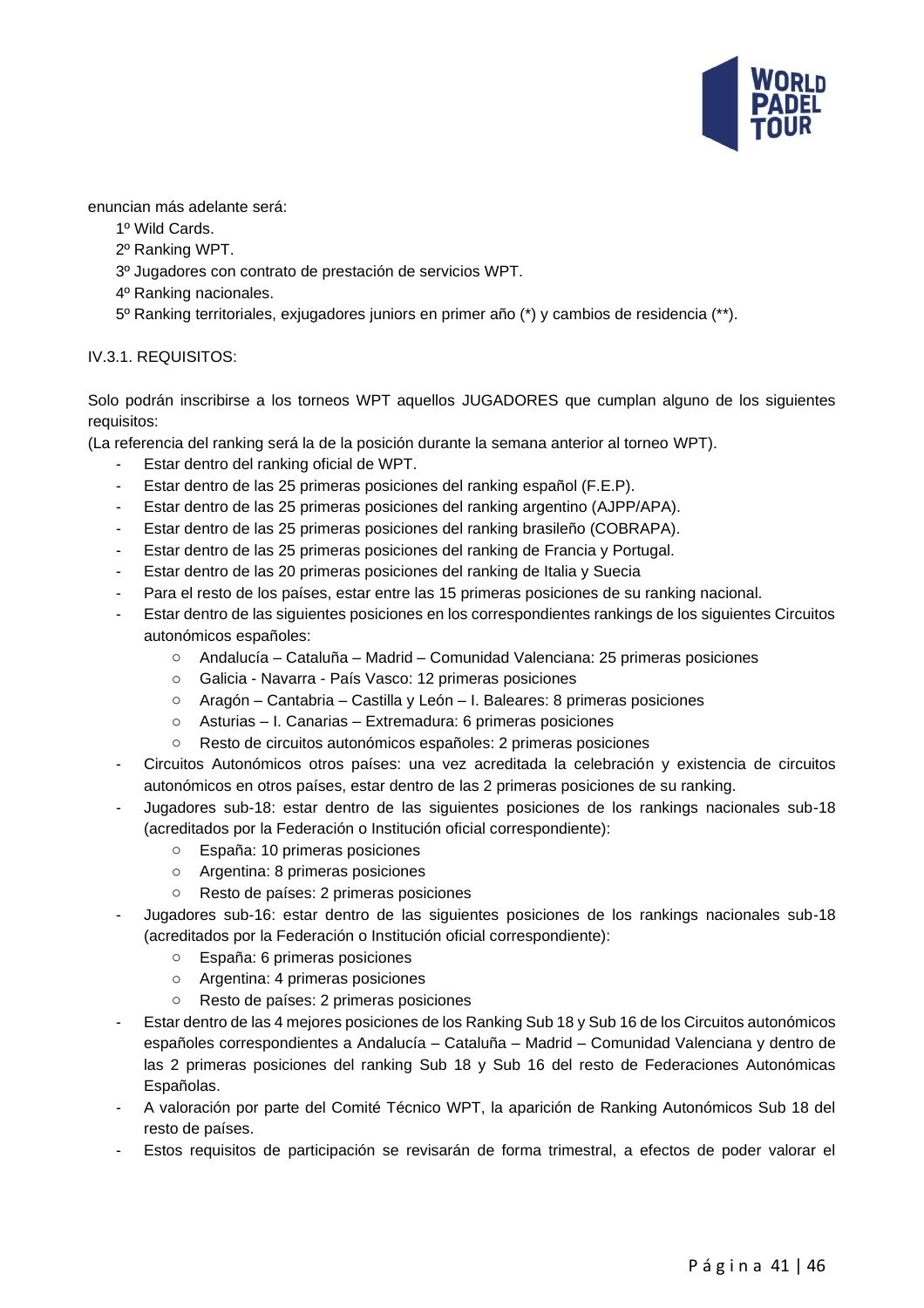

desarrollo y crecimientos de los circuitos nacionales de los distintos países, y poder recoger nuevos parámetros.

#### <span id="page-42-0"></span>IV.3.2. PARTICIPACION EN CLASIFICATORIOS FUERA DE ESPAÑA

En los torneos del Circuito que se disputen fuera de España, la Organización local tendrá el derecho de organizar un Torneo Clasificatorio para definir la pareja que acceda al cuadro final a través del wild card recibido. En tal caso, los JUGADORES deberán cumplir alguna de las siguientes condiciones: Categoría Masculina/Femenina:

- Ser jugador originario del país organizador o estar incluido en Ranking Oficial Absoluto de la Asociación o Federación Nacional correspondiente.
- En caso de solicitud de wild-card para el Torneo Clasificatorio, el mismo será concedido previa aprobación conjunta de la Organización local (Asociación o Federación Nacional) y el Departamento Deportivo WPT.
- Podrán participar jugadores de otra nacionalidad distinta a la del país organizador si no están clasificados entre las 175 primeras posiciones en la modalidad masculina y entre las 80 primeras posiciones en la modalidad femenina, del Ranking Oficial WPT
- NO HABER PARTICIPADO EN NINGUNA DE LAS FASES DE CLASIFICACIÓN DEL TORNEO
- Para cualquier situación excepcional, la organización deberá solicitar autorización al Comité Técnico WPT, quien decidirá en consecuencia.

La referencia del ranking será la de la posición durante la semana anterior al torneo WPT.

Ante la posibilidad de nuevos formatos en este tipo de torneos, WPT y el Organizador local, tendrán la potestad de evaluar, normar y aprobar, cualquier otro aspecto, requisito o condición, que no esté contemplado en esta Normativa, o llevar a cabo una nueva valoración de los ya existentes.

#### <span id="page-42-1"></span>IV.3.3. JUGADORES QUE NO CUMPLAN REQUISITOS:

Todos aquellos jugadores que no cumplan con al menos uno de los anteriores requisitos deberán solicitar su participación por escrito a WPT a través del formulario de inscripción sito en la web oficial WPT, quedando a juicio de este último otorgar la autorización para poder inscribirse y participar en cualquiera de los torneos del calendario oficial.

#### <span id="page-42-2"></span>IV.4. RANKING PROTEGIDO

#### <span id="page-42-3"></span>IV.4.1. GARANTIAS

El ranking protegido es un sistema que se establece, únicamente, para garantizar a determinados JUGADORES que se acojan a este sistema, un puesto determinado, a efectos del sorteo de los cuadros en los Torneos.

#### <span id="page-42-4"></span>IV.4.2. REQUISITOS

El ranking protegido podrá solicitarse por aquellos jugadores que hayan sufrido una lesión, ésta les haya tenido apartados de la competición por un tiempo superior a cuatro meses, o hayan sufrido una baja temporal (embarazo o enfermedad) y estén incluidos en el momento de la lesión, en el Ranking Oficial WPT (Masculino y Femenino).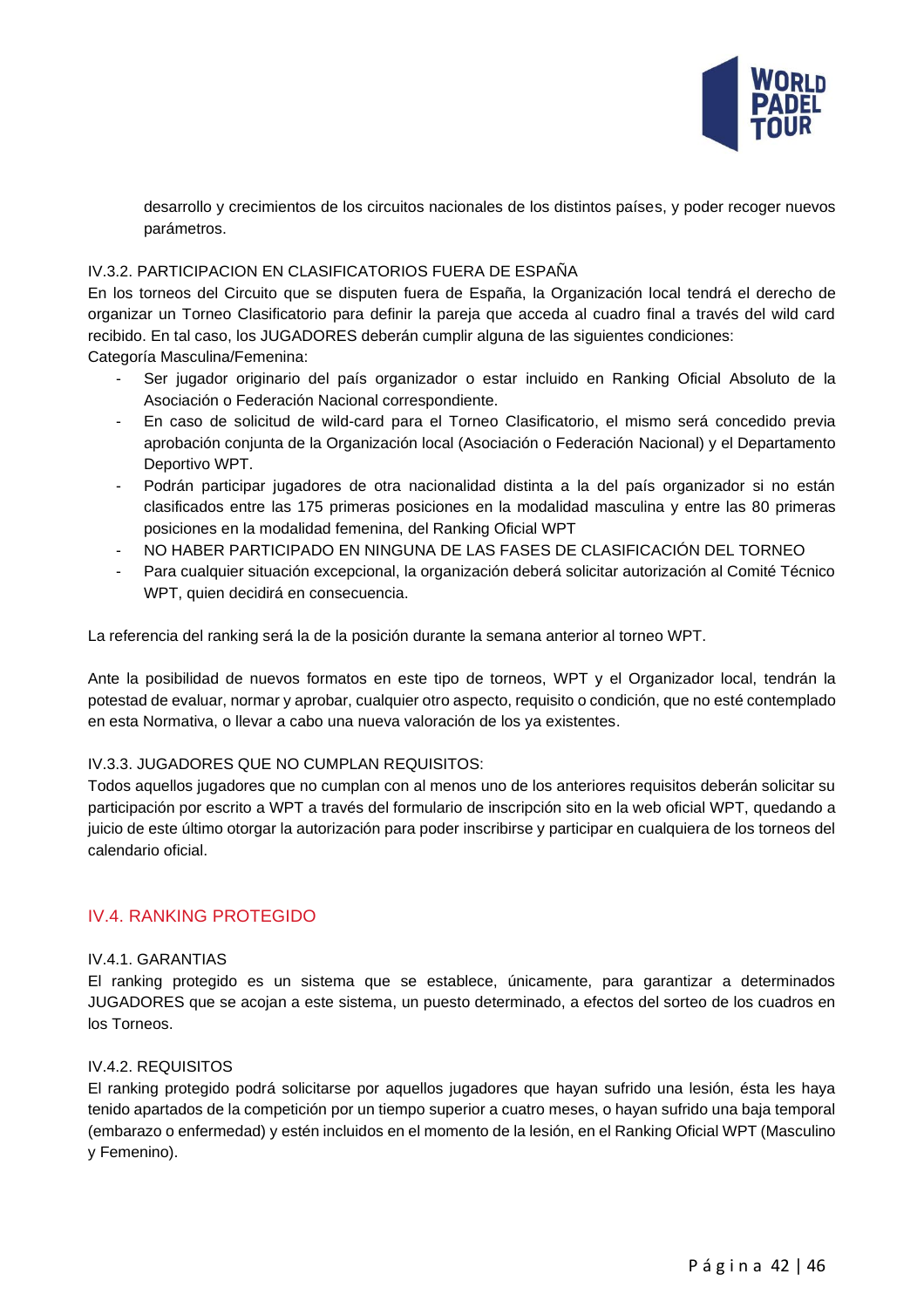

La lesión deberá ser debidamente acreditada por un informe o certificado médico (WPT podrá requerir cualquier información adicional que estime oportuno, a efectos de acreditar la correspondiente lesión o enfermedad).

#### <span id="page-43-0"></span>IV.4.3. PETICION

El jugador que desee acogerse a este sistema deberá enviar una petición por escrito al comité técnico de WPT (competicion@worldpadeltour.com), solicitando el beneficio de este régimen y adjuntando el correspondiente certificado médico, donde habrá de constar el tipo de lesión y el tratamiento a seguir.

Se tomará como fecha de referencia y registro de la solicitud, la del día en que se reciba la misma (fecha del correo), aunque podrá tenerse en cuenta una fecha anterior, si consta que el jugador se ha lesionado en un torneo WPT (informe médico del torneo) y no ha vuelto a competir, o se demostrase y acreditase fehacientemente la fecha de su lesión e intervención médica (informe médico oficial) y el que el jugador no haya disputado ninguna competición oficial hasta su vuelta a al Circuito.

#### <span id="page-43-1"></span>IV.4.4. CONDICIONES

Una vez otorgado el ranking protegido al jugador, este ranking se le mantendrá durante los primeros cinco torneos en un máximo de cinco meses siguientes a su reincorporación al circuito cuando la ausencia sea inferior a un año. Si la ausencia es superior a un año el ranking protegido se le mantendrá durante siete torneos en un máximo de siete meses.

El jugador deberá notificar formalmente a WPT, la fecha de su vuelta a la competición, y si cumple con los requisitos establecidos para su aplicación (IV.4.2), comenzará a utilizar el ranking protegido a partir de su primer torneo de reaparición. Los Torneos deberán ser consecutivos, siempre que sean Open o Master. En el caso de los Challenger , el jugador podrá elegir o no si acogerse al ranking protegido, debiendo advertirlo al Departamento Deportivo antes del cierre de la inscripción. Si el jugador afectado no hubiera avisado de su deseo de acogerse al ranking protegido en un torneo Challenger , la Organización se lo aplicará y contabilizará como Torneo.

En el caso que un jugador sufriese una recaída de la misma lesión por la que se acogió al Ranking Protegido, dentro del período que incluye los 5 torneos consecutivos de protección, se procederá de la siguiente forma:

- Si dicha lesión le implica una inactividad inferior a 4 meses, se contarán los torneos en los que participó antes de la citada recaída, y completarán los torneos restantes hasta la cantidad establecida (5) una vez que vuelva a la competición (deberá informar formalmente a través de los mismos canales, tanto de la recaída, como de la vuelta a la competición, acreditando y presentando los informes médicos que le sean requeridos)
- En el caso que el jugador recayera de su lesión una vez realizado el sorteo de una competición, el torneo le contabilizará como uno de los 5 torneos disputados.
- Si dicha lesión le implica una inactividad inferior a 4 meses, el proceso se iniciará nuevamente a través del mismo procedimiento anteriormente descrito.

Para el Master Final, el jugador no podrá beneficiarse del Ranking Protegido (por lo que en ningún caso será contabilizado como torneo).

Para acogerse al ranking protegido el jugador lesionado deberá reaparecer en un torneo WPT antes del año y medio (18 meses) desde la fecha de la lesión.

<span id="page-43-2"></span>IV.4.5. APLICACIÓN Y EFECTOS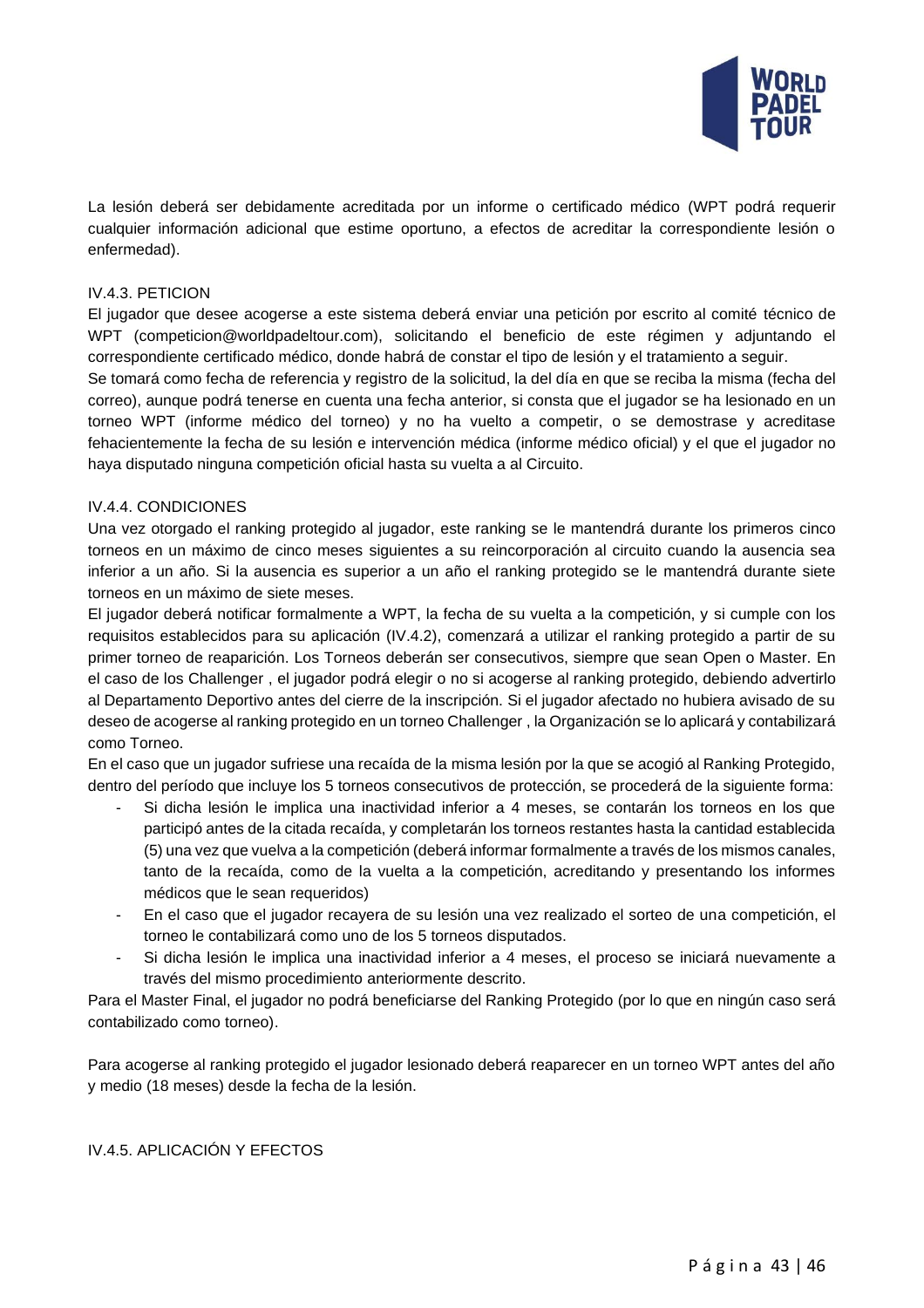<span id="page-44-0"></span>

Para la aplicación del ranking protegido se tomará la posición del ranking en el momento de la lesión. De esta forma, a efectos del sorteo para la competición, al JUGADOR que disfrute del beneficio del ranking protegido se le otorgará el mismo número de puntos que el JUGADOR que, de acuerdo con el ranking WPT en vigor en ese momento (cierre de inscripción), ocupe la misma posición que ocupaba el JUGADOR con ranking protegido en el momento de su lesión.

El ranking protegido sólo desplegará sus efectos en lo relativo a los sorteos de las posiciones en los cuadros de las competiciones. De este modo, el JUGADOR acogido al ranking protegido figurará, a todos los demás efectos, en el ranking oficial de WPT en la posición que sus puntos reales le otorguen, y no en la posición que tenía en el momento de la lesión.

Cualquier situación o incidencia que se presente en relación al Ranking Protegido, no contemplada en esta Normativa, será tratada y decidida en consecuencia por la Comisión Delegada WPT

# **CAPITULO V. NORMATIVA MASTER FINAL**

## <span id="page-44-1"></span>V.1. PRINCIPIOS GENERALES

#### <span id="page-44-2"></span>V.1.1. PARTICIPACIÓN

- Categoría masculina: 16 jugadores por orden de Ranking RACE WPT.
- Categoría femenina: 16 jugadoras por orden de Ranking RACE WPT.

Si un JUGADOR causa baja antes del comienzo del Master Final será sustituido por el que vaya inmediatamente posterior al último clasificado (ver plazos). Ejemplo: si la baja es del jugador de la posición nº 9, se incluirá al jugador nº 17 del ranking. Y así sucesivamente hasta completar el número total de jugadores.

En caso de empate en puntos de uno o más jugadores en la posición 16º, la participación de dichos jugadores en el Master Final se definirá por sorteo (que se llevará a cabo en las oficinas de WPT).

A efectos de solventar cualquier incidencia en cuanto a posibles lesiones de jugadores, una vez definido el listado de participantes, se convocará a dos jugadores reserva para cada modalidad (que ocupen las posiciones siguientes inmediatas por ranking, de los jugadores ya convocados). Estos jugadores deberán estar disponibles hasta el comienzo de las respectivas finales.

Atendiendo las particularidades de cada edición, se elaborará una Normativa particular para el Master Final, donde se recogerán todos los aspectos especiales y exclusivos de la competición, la cual se pondrá a disposición de los jugadores participantes una vez definida su clasificación al torneo.

#### <span id="page-44-3"></span>V.1.2. RANKING

El Ranking que se tomará para la clasificación del Master Final será la actualización inmediatamente anterior a la disputa del citado Master Final, correspondiente al Ranking RACE 2022, que no incluye en ningún caso los puntos correspondientes al Master Final del año anterior, respetando la normativa vigente. Para el Master Final, el jugador no podrá acogerse al Ranking Protegido.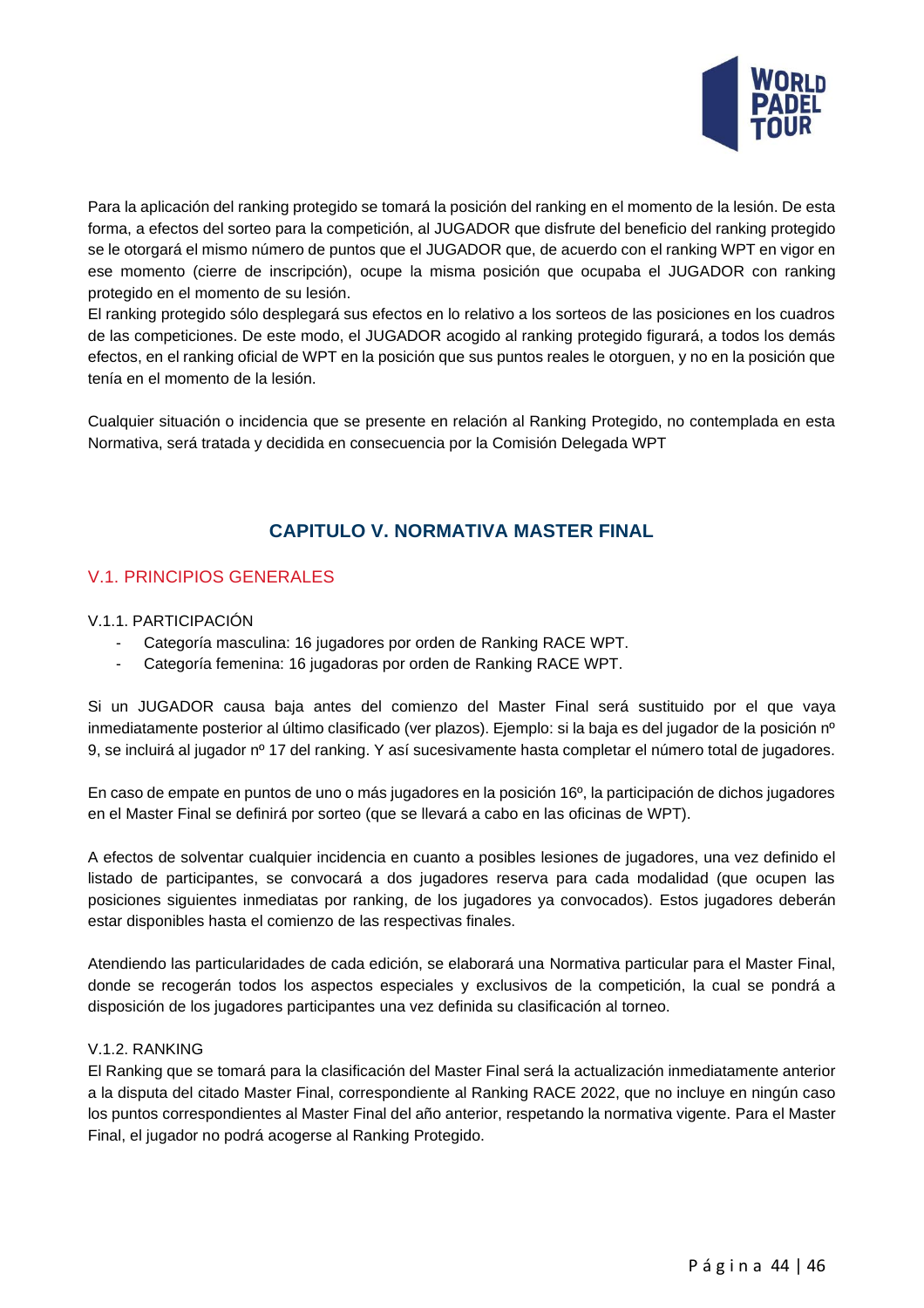

#### <span id="page-45-0"></span>V.1.3. COMPOSICION DE LAS PAREJAS

Serán los/as propios/as JUGADORES los que decidirán con que otro JUGADOR clasificado jugarán el Master Final. Para ello deberán comunicar por escrito a WPT el nombre y apellidos de los dos componentes de la pareja en el plazo que se indique.

Si no se tuviera ninguna comunicación por parte del jugador, será WPT quién decida la configuración de las parejas no formadas, entre los jugadores clasificados.

#### <span id="page-45-1"></span>V.1.4. SORTEO DE LA COMPETICION:

- Una vez finalizado el calendario de torneos WPT de la temporada se publicará el ranking que definirá las parejas que se clasifican para participar en el Master Final.
- El día para la celebración del sorteo será comunicado a los jugadores a través de la APP, con la antelación suficiente.
- El formato de competición será por eliminatoria en un cuadro de 8 parejas
- Cabezas de serie: 1 y 2 fijos, 3 y 4 sorteados entre sí; y 5,6,7 y 8 también sorteados.

#### <span id="page-45-2"></span>V.1.5. ORDEN DE JUEGO:

- El primer día de competición se disputarán dos partidos de cuartos de final y el segundo día de competición se disputarán los otros dos partidos de cuartos de final. El tercer día de competición se disputarán las semifinales y el cuarto día la final.
- Los partidos se disputarán al mejor de tres sets, con tie-break en todos ellos y sistema de Punto de Oro. Para el cambio de pelotas se aplicará la norma III.1.2, el mismo criterio que el establecido para el resto de los torneos.

Todos los partidos disputados deberán ajustarse al Reglamento de juego de la Federación Internacional de Padel y a lo dispuesto en el presente Reglamento.

#### <span id="page-45-3"></span>V.1.6. DISPONIBILIDAD MASTER FINAL:

Aquellos jugadores clasificados para disputar el Master Final deberán estar disponibles dos semanas antes de la celebración del mismo para algunos actos relacionados con el evento. Aquellos jugadores que deban desplazarse desde su lugar de residencia se les abonarán el desplazamiento, estancia y dietas, siempre y cuando su lugar de residencia sea España, excepto cuando estos actos se celebren la misma semana del torneo.

<span id="page-45-4"></span>WPT podrá estudiar y valorar sugerencias recibidas por parte de los respectivos Comité Board, en relación a la modificación y puesta en escena del presente formato de competición, y su aplicabilidad en esta misma temporada.

#### **CAPITULO VI. MODIFICACIONES A LA NORMATIVA TECNICA Y SITUACIONES**